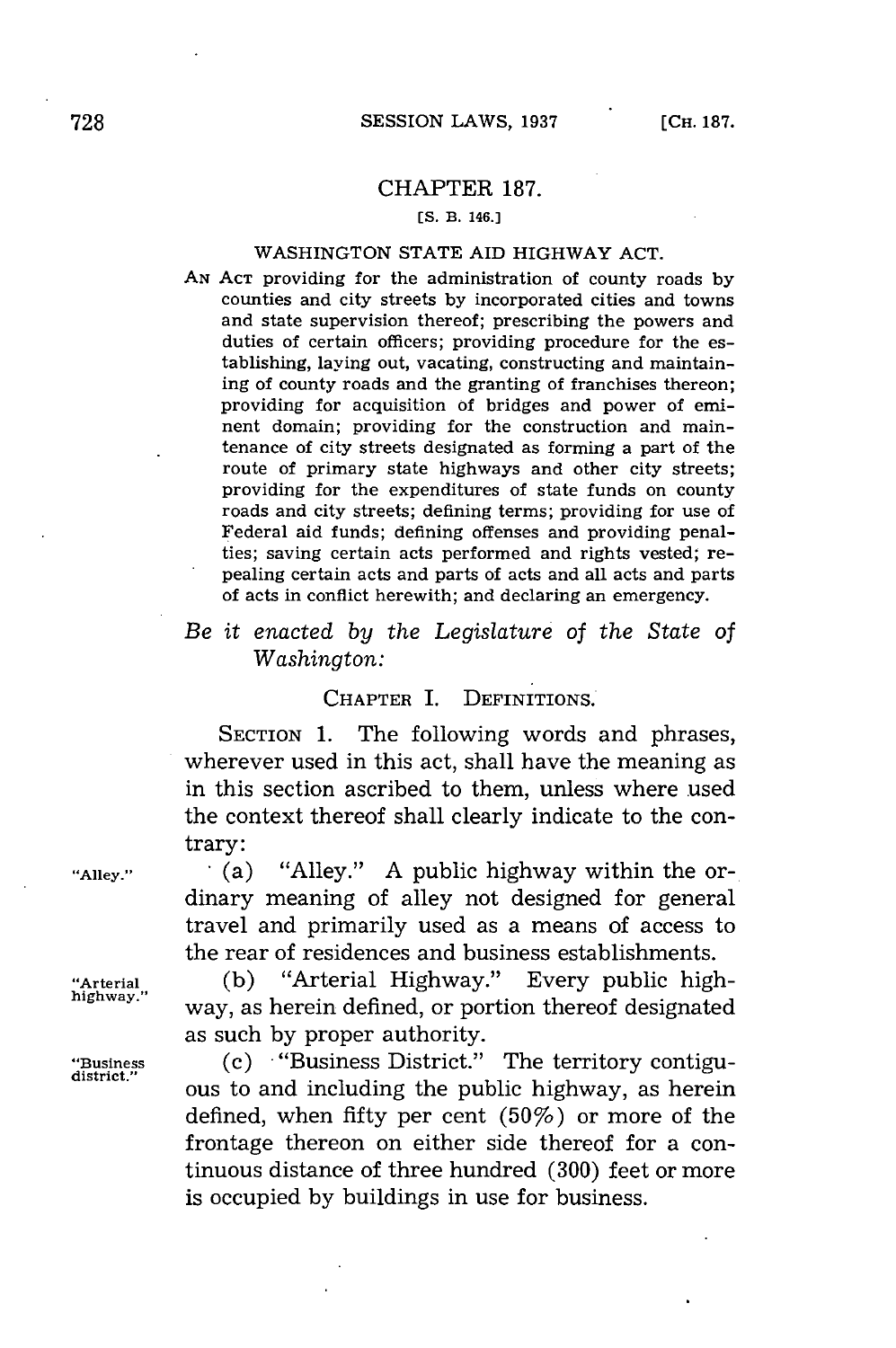**(d)** "Center Line." The line, marked or un- **"Center** marked, parallel to and equidistant from the sides of the roadway of a public highway.

(e) "Center of Intersection." The point of in- **"Center of** tersection of the center lines of the roadway of intersecting public highways. **-**

(f) "City Street." Every public highway as "City herein defined, or part thereof, located within the limits of incorporated cities and towns, except alleys.

**(g)** "County Road." Every public highway as **"County** herein defined, or part thereof, outside the limits of incorporated cities and towns and which has not been designated as a primary state highway.

(h) "Crosswalk." The portion of the roadway **"Crosswalk."** between the intersection area and the prolongation or connection of the farthest sidewalk line or in the event there are no sidewalks then between the intersection area and a line ten **(10)** feet therefrom, except as modified **by** a marked crosswalk.

(i) "Department of Highways." The depart- **"Department of highways."** ment of highways of the State of Washington, as now constituted **by** law, or such state agency as may hereafter succeed to its powers and duties.

**(j)** "Director of Highways." The duly ap- **"Director of highways."** pointed, authorized and acting director of the department of highways or his duly authorized assistant.

**(k)** "Intersection Area." The area embraced **"Intersection** within the prolongation of the lateral curb lines, or, if there be no curbs, then the lateral roadway boundary lines, of two or more public highways which join one another at an angle, whether or not such highways cross one another.

**(1)** "Intersection Center Marker." Any stand- **"Intersection** ard, button, flag, painted or raised marker, or other **marker."** device located at and intended to designate the approximate center of intersection.

**intersection."**

center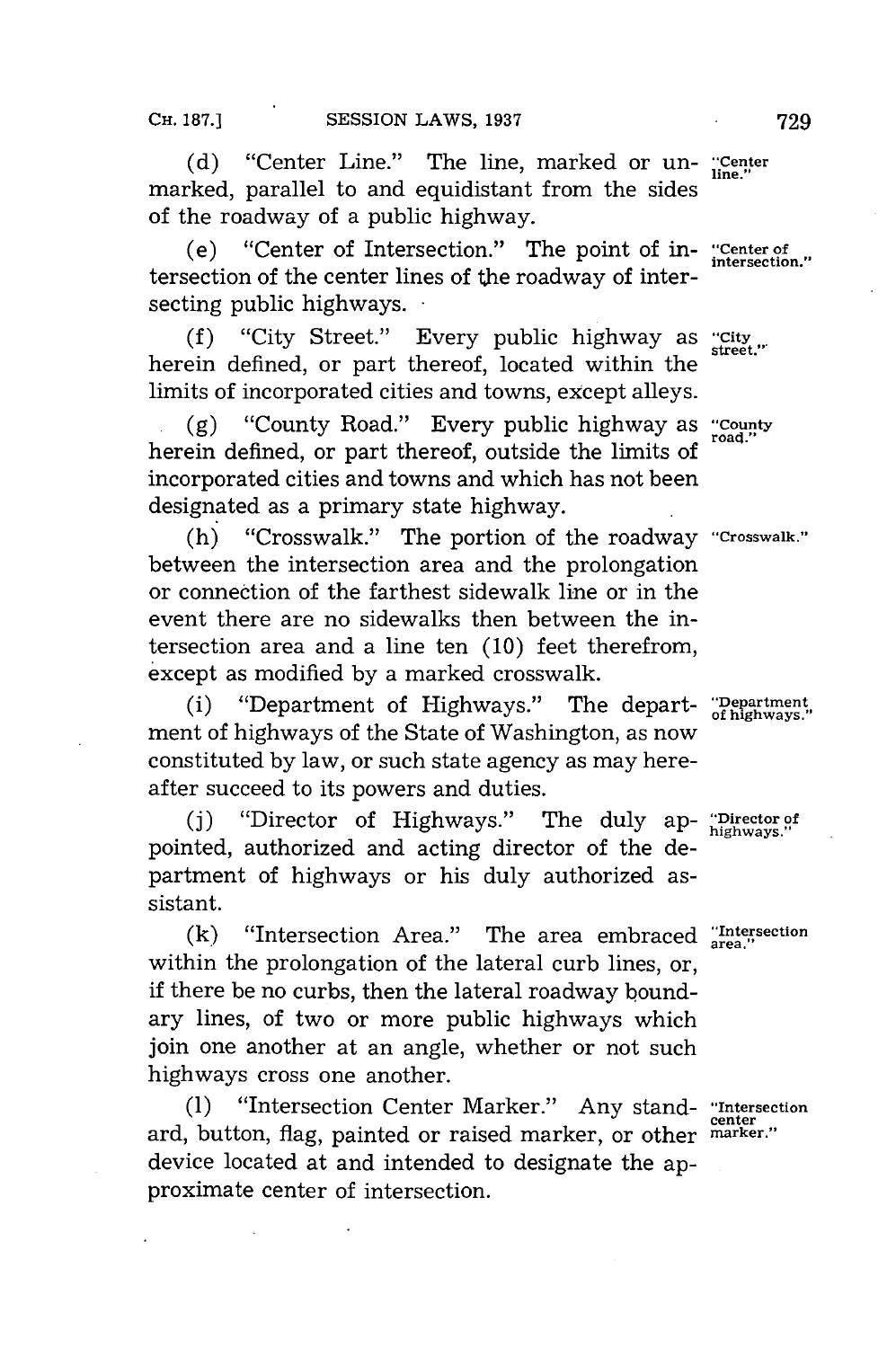**"Intersection** (m) "Intersection Control Area." The inter**area."** section as herein defined, together with such modification of the adjacent roadway area as results from the arc of curb corners and together with any marked or unmarked crosswalks adjacent to the intersection.

**"Intersection** (n) "Intersection Entrance Marker." Any stand- **entrance** ard, button, flag, caution sign, stop sign, or other device located at approximately the point of intersection of the center line of an intersecting public highway with the nearest line of the intersection control area on the approach thereto.

**"Lane** (o) "Lane Highway." **A** highway the roadway of which is divided into clearly marked lanes for vehicular traffic.

"Local au-<br>thorities." (p) "Local Authorities." Every county, municipal, or other local public board or body having authority to adopt local police regulations under the constitution and laws of this state.

**"Marked** ,, **(q)** "Marked Crosswalk." Any portion of a roadway distinctly indicated for pedestrian crossing **by** lines or other markings on the surface thereof.

"Metal (r) "Metal Tire." Every tire, the bearing surface of which in contact with the highway is wholly or partly of metal or other hard, nonresilient material.

**"Multiple** (s) "Multiple Lane Highway." Any public **highway."** highway the roadway of which is of sufficient width to reasonably accommodate four (4) separate lanes of vehicular traffic, two (2) lanes in each direction, each lane of which shall be not less than eight **(8)** feet in width, and whether or not such lanes are marked and whether or not the lanes of opposite bound traffic are separated **by** a neutral zone or other center line marking.

**"Operator."** (t) "Operator." Every person who is in actual physical control of a motor vehicle as herein defined, upon a public highway, as herein defined.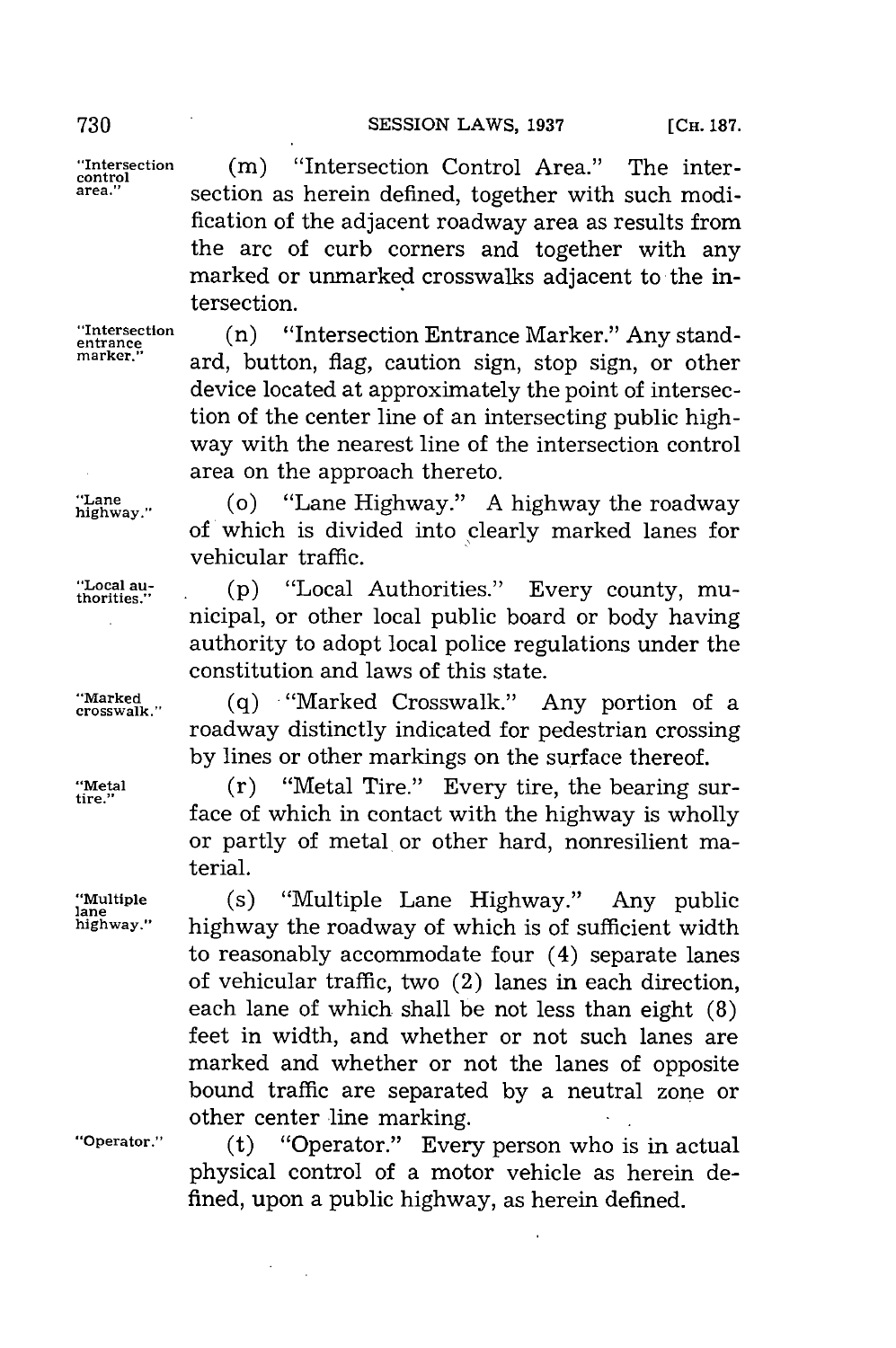(u) "Peace Officer." Any officer authorized **by "Peace** law to execute criminal process or to make arrests for the violation of the statutes generally or of any particular statute or statutes relative to the public highways of this state.

(v) "Pedestrian." Any person afoot. **"Pedestrian."**

(w) "Person." Every natural person, firm, co- **"Person."** partnership, corporation, association or organization.

(x) "Pneumatic Tires." Every tire of rubber or **"Pneumatic** other resilient material designed to be inflated with compressed air to support the load thereon.

(y) "Primary State Highway." Every public "Primary highway as herein defined, or part thereof, which highway." has been designated as a primary state highway **by** legislative enactment.

(z) "Private Road or Driveway." Every way **"Private** or place in private ownership and used for travel of **driveway."** vehicles **by** the owner or those having express or implied permission from the owner, but not **by** other persons.

(aa) "Public Highway." Every way, lane, road, **"Public** street, boulevard, and every way or place in the State of Washington open as a matter of right to public vehicular travel both inside and outside the limits of incorporated cities and towns.

**(bb)** 'Railroad." **A** carrier of persons or prop- **"Railroad."** erty upon vehicles, other than street cars, operated upon stationary rails, the route of which is principally outside incorporated cities and towns.

(cc) "Railroad Sign or Signal." Any sign, **sig- ".Railroad** nal, or device erected by authority of a public body signal." or official or **by** a railroad and intended to give notice of the presence of railroad tracks or the approach of a railroad train.

**(dd)** "Residence District." The territory con- **"Residence** tiguous to and including the public highway, as herein defined, not comprising a business district, as herein defined, when the property on such public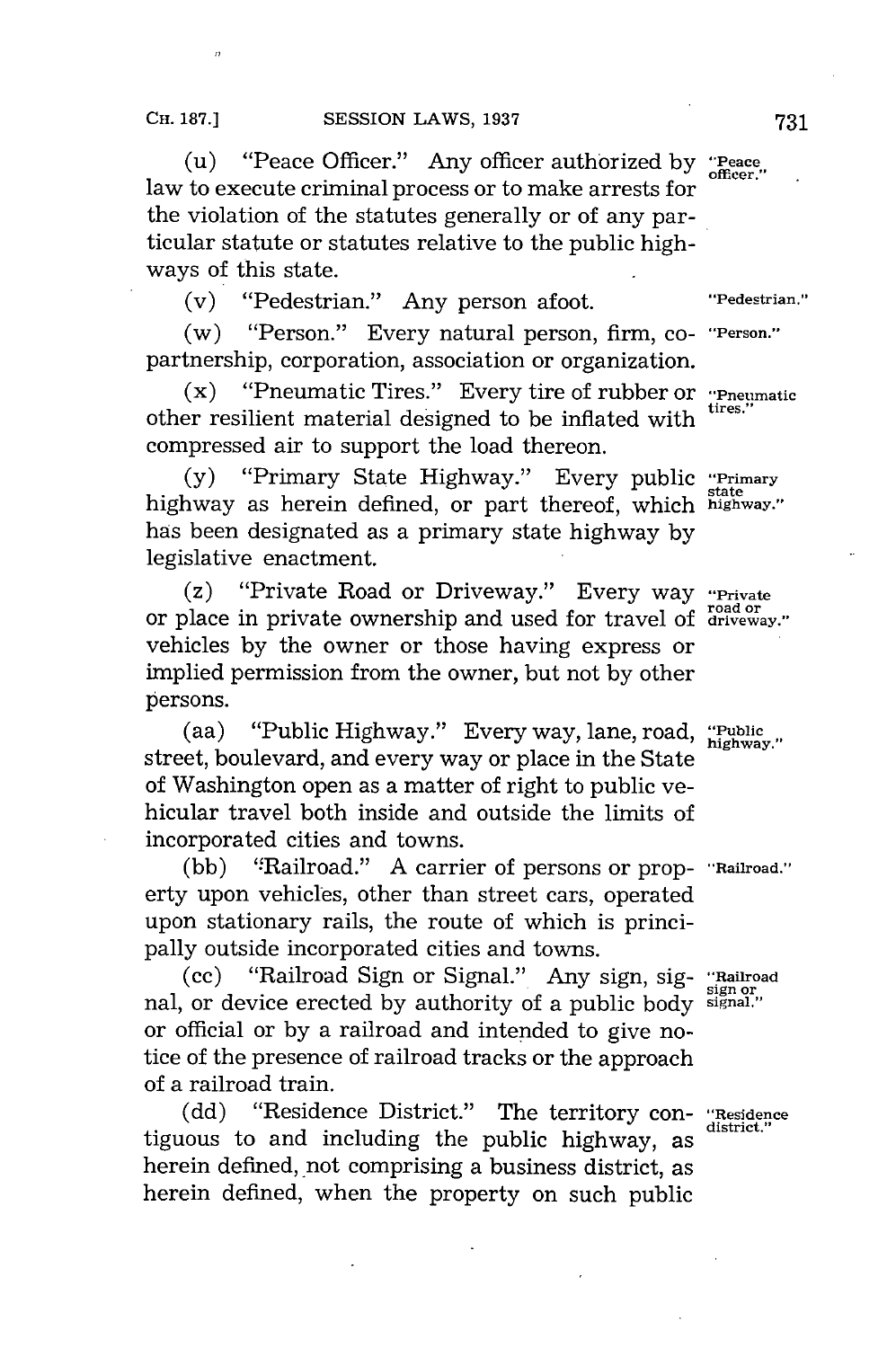highway for a continuous distance of three hundred **(300)** feet or more on either side thereof is in the main improved with residences or residences and buildings in use for business.

**"Revoke."** (ee) "Revoke." In all its forms shall mean the invalidation for a period of one calendar year and thereafter until reapplication.

**'Road way." (ff)** "Roadway." The paved, improved or proper driving portion of a public highway designed, or ordinarily used for vehicular travel.

or ordinarily used for venicular travel.<br>"Safety" (gg) "Safety Zone." The area or space officially" set apart within a roadway for the exclusive use of pedestrians and which is protected or is marked or indicated **by** painted marks, signs, buttons, standards or otherwise, so as to be plainly discernible.

**"Sidewalk." .** (hh) "Sidewalk." That property between the curb lines or the lateral lines of a roadway, as herein defined, and the adjacent property, set aside and intended for the use of pedestrians or such portion of private property parallel and in proximity to a public highway and dedicated to use **by** pedestrians.

**"Solid tire."** (ii) "Solid Tire." Every tire of rubber or other resilient material which does not depend upon inflation with compressed air for the support of the load thereon.

**"Street car." (jj)** "Street Car." **A** vehicle other than a train, as herein defined, for the transporting of persons or property and operated upon stationary rails principally within incorporated cities and towns.

**"Suspend." (kk)** "Suspend." In all its forms shall mean invalidation for any period less than one calendar year and thereafter until reinstatement.

**"Traffic." (11)** "Traffic." Pedestrians, ridden or herded animals, vehicles, street cars, and other conveyances either singly or together while using any public highways for purposes of travel.<br>
(mm) "Traffic Control Signal." Any traffic de-

"Traffic con- **(mm)** "Traffic Control Signal." Any traffic de-<br>
vice, as herein defined, whether manually, electri-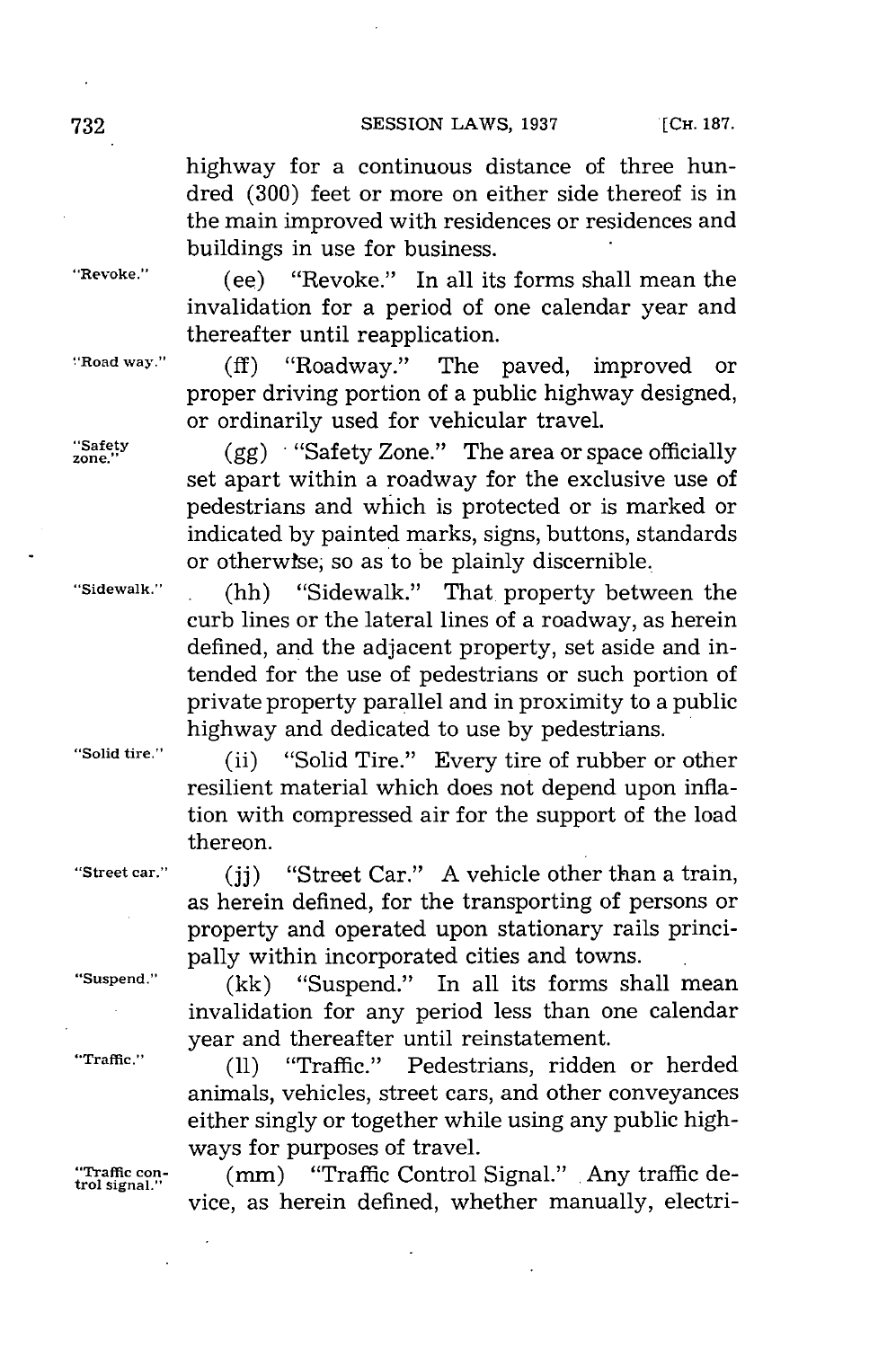cally or mechanically operated, **by** which traffic alternately is directed to stop or proceed or otherwise controlled.

(nn) "Traffic Devices." **All** signs, signals, mark- **"Traffic** ings and devices not inconsistent with this act placed or erected **by** authority of a public body or official having jurisdiction, for the purpose of regulating, warning or guiding traffic.

(oo) "Train." **A** vehicle propelled **by** steam, **"Train.'** electricity or other motive power with or without cars coupled thereto, operated upon stationary rails, except street cars.

**(pp)** "Trolley Vehicle." **A** vehicle as herein **"Troney** defined, the motive power for which is supplied **by** means of a trolley line and which may or may not be confined in its operation to a certain portion of the roadway in order to maintain trolley line contact.

**(qq)** "Vehicle." Every device capable of being **"Vehicle."** moved upon a public highway and in, upon or **by** which any person or property is or may be transported or drawn upon a public highway, excepting devices moved **by** human or animal power or used exclusively upon stationary rails or tracks.

Words and phrases used herein in the past, present or future tense shall include the past, present and future tenses; words and phrases used herein in the masculine, feminine or neuter gender shall include the masculine, feminine and neuter genders; and words and phrases used herein in the singular or plural shall include the singular and plural; unless the context thereof shall indicate to the contrary.

### **CHAPTER** II. **ADMINISTRATION.**

**SEC.** 2. **All** of the county roads in each of the **Administration of** several counties shall be established, laid out, con- **county roads** structed, altered, repaired, improved and maintained **by** the board of county commissioners of the respective counties as agents of the State of Washington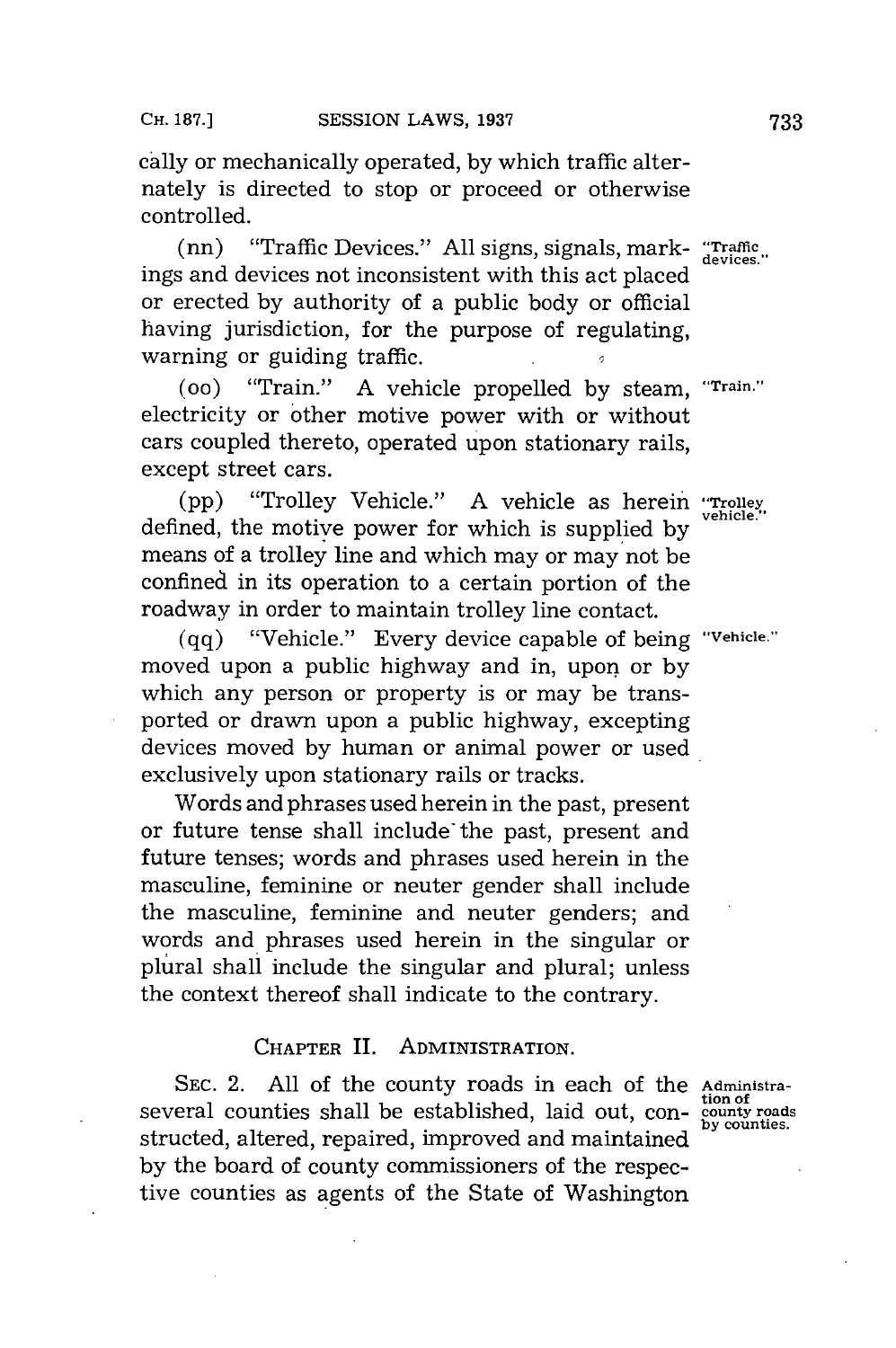#### **SESSION LAWS, 1937 [CH. 187. [CH. 187.**

and subject to the directions and approval of the director of highways to the extent provided in this act.

**county SEC. 3.** For the purpose of carrying out the proers, duties visions of this act the board of county commissioners and powers. of each county shall have the power and it shall be its duty:

> (a) To acquire in the manner provided **by** law, property' real and personal and acquire or erect structures necessary for the administration of the county roads of such county;

> **(b)** To maintain a county engineering office and to keep record of all proceedings and orders pertaining to the county roads of such county;

> (c) To acquire land for county road purposes **by** purchase, gift or condemnation, and to exercise the right of eminent domain as **by** law provided for the taking of land for public use **by** counties of this state;

> **(d)** Except as otherwise provided in this act, or other law of this state, to perform all acts necessary and proper for the administration of the county roads of such county and in relation thereto to exercise all other powers and perform all other duties **by** this act required or hereafter provided **by** law.

**County road** SEC. 4. In the exercise of any of the powers and **engineer.** duties **by** this act or other law of this state vested in or imposed upon the boards of county commissioners with respect to the establishing, laying out, examining, surveying, constructing, altering, repairing, improving and maintaining of the county roads of any county, the same shall be under the supervision and direction of an engineer who shall be a registered and licensed professional civil engineer under the laws of this state, duly qualified and experienced in highway and road engineering and con-Elective struction.<br>
office of At the

**office of At the general county election in the year 1938 county** engineer and thereafter no county engineer shall be elected in **engineer** and thereafter no county engineer shall be elected in **abolished.**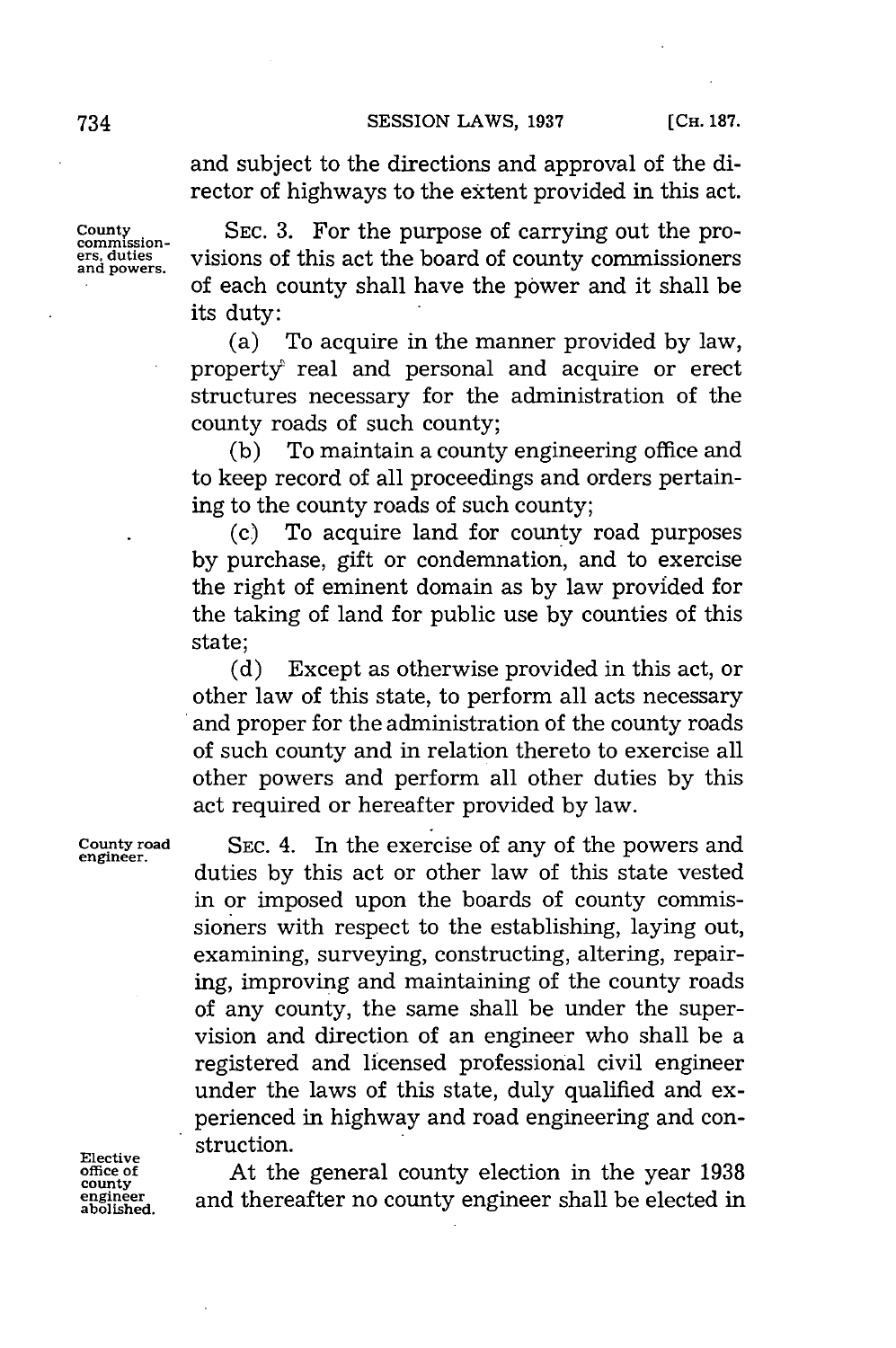any county of the state. The board of county commissioners of each county shall exercise all the powers and perform all the duties that have been, now are, or shall be, **by** law vested in the county engineer.

The board of county commissioners shall employ **Qualifica**<br>
tions and a county road engineer who shall be a registered and **duties of county** licensed professional civil engineer under the laws **engineer.** of this state, duly qualified and experienced in highway and road engineering and construction, who shall serve at the pleasure of the board of county commissioners and who shall have the supervision, under the direction of the board of county commissioners, of the establishing, laying' out, constructing, altering, improving, repairing and maintaining of all county roads of such county. Such county road engineer shall examine and certify to the board of county commissioners all estimates and all bills for labor, materials, provisions and supplies with respect to county roads and perform such other duties as may be required **by** lawful order of the board of county commissioners of such county. Every county official road engineer, before entering upon his employment, shall give an official bond to the county, in such a reasonable amount as the board of county commissioners shall determine, conditioned that he will faithfully perform all the duties of his employment and will account for all property of the county entrusted to his care.

**SEC. 5.** For the purpose of administration of the **Road** county roads of each county the board of county com- **number.** missioners may, but not more than once in each year, form their respective counties, or any part thereof, into suitable and convenient road districts, not ex- . ceeding nine in number, and cause a description thereof to be entered upon their records: *Provided,* That unless the board shall decide otherwise **by** unanimous vote, there shall be at least one road district in each county commissioner's district embrac-

**districts,**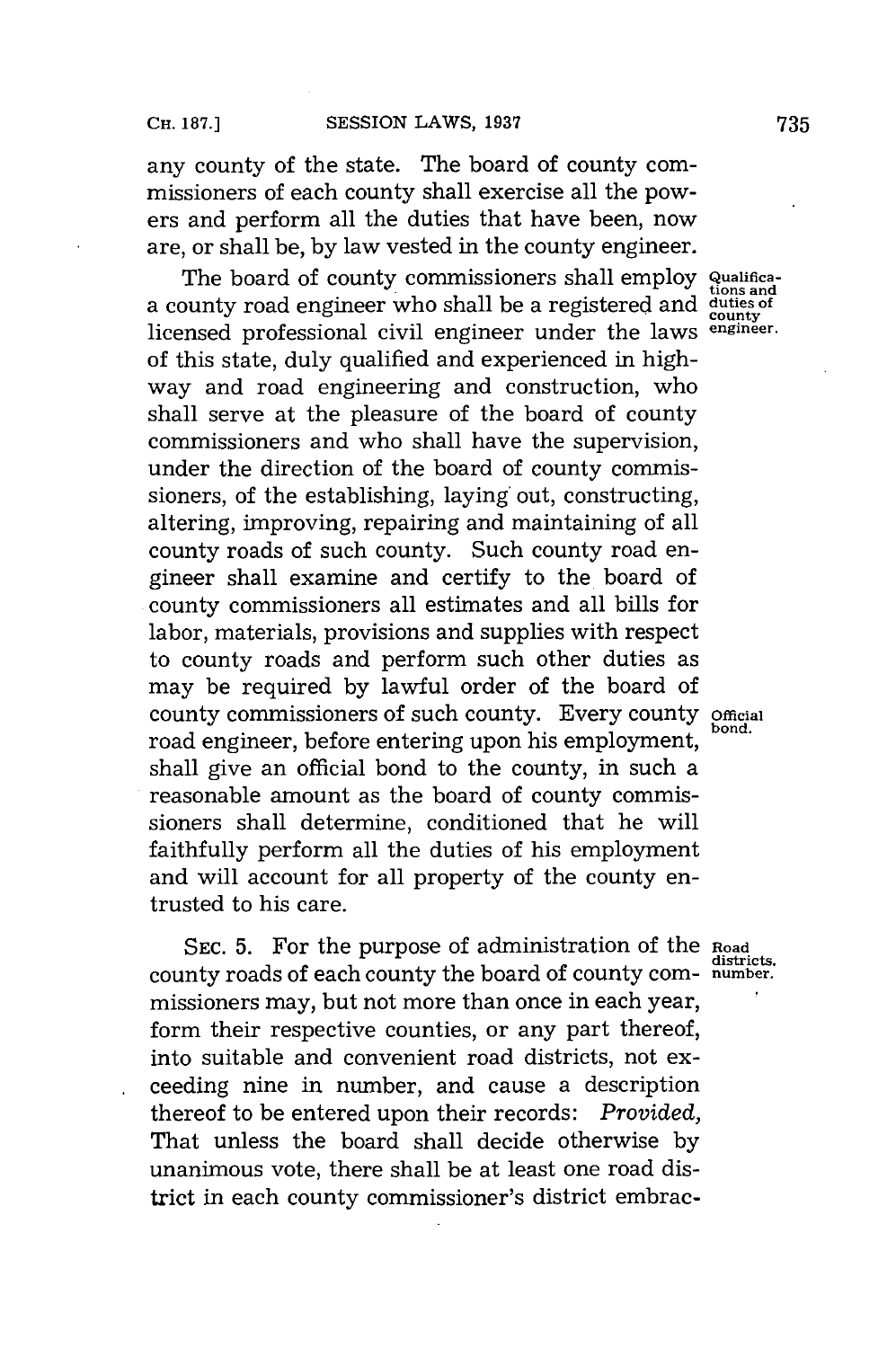#### **736 SESSION** LAWS, **<sup>1937</sup> [CH. 187.**

ing territory outside of incorporated cities and towns, and no road district shall extend into more than one **commis-** county commissioner's district, and each county com**file annually** missioner shall prepare and file with the county audi-Itemized<br>estimates of **tor on or before the second Monday in August in**<br>road district<br>expendi-<br>expendi**expendi-** each year, the detailed and itemized estimates of all **tures.** expenditures required in each road district in his commissioner's district for the ensuing fiscal year, as provided **by** law.

**ounty road** SEC. **6.** There is hereby created in each county of the state a county fund to be known as the "county **Certain** road fund." From and after the taking effect of this act, the secondary highway fund, general road and bridge fund, road district funds and any and all other funds existing in any county, in which funds for use upon roads herein classified as county roads are de-Monies posited, are hereby abolished. Any funds in the sections in the section county ondary highway fund, general road and bridge fund, road district fund or any other fund in which funds are deposited in any county for use upon roads herein classified as county roads, shall be and the same are hereby transferred to and deposited in the county road fund of such county. Any funds which may hereafter accrue to the credit of the secondary highway fund, general road and bridge fund, road district fund or any other fund of any county for use upon roads herein classified as county roads, shall be credited to and deposited in the county road fund of such county. Any funds accruing to and to be deposited in the county road fund arising from any levy in any road district shall be expended for proper county road purposes entirely within the limits of the road district from which the same was or is collected. It shall be the duty of the county auditor of each county to set up within the county road fund of such county, a separate fund for each road district and to keep a separate and detailed accounting of all funds arising from any levy for proper county road

**sioners to itemized**

**funds**

transferred<br>to county<br>road fund.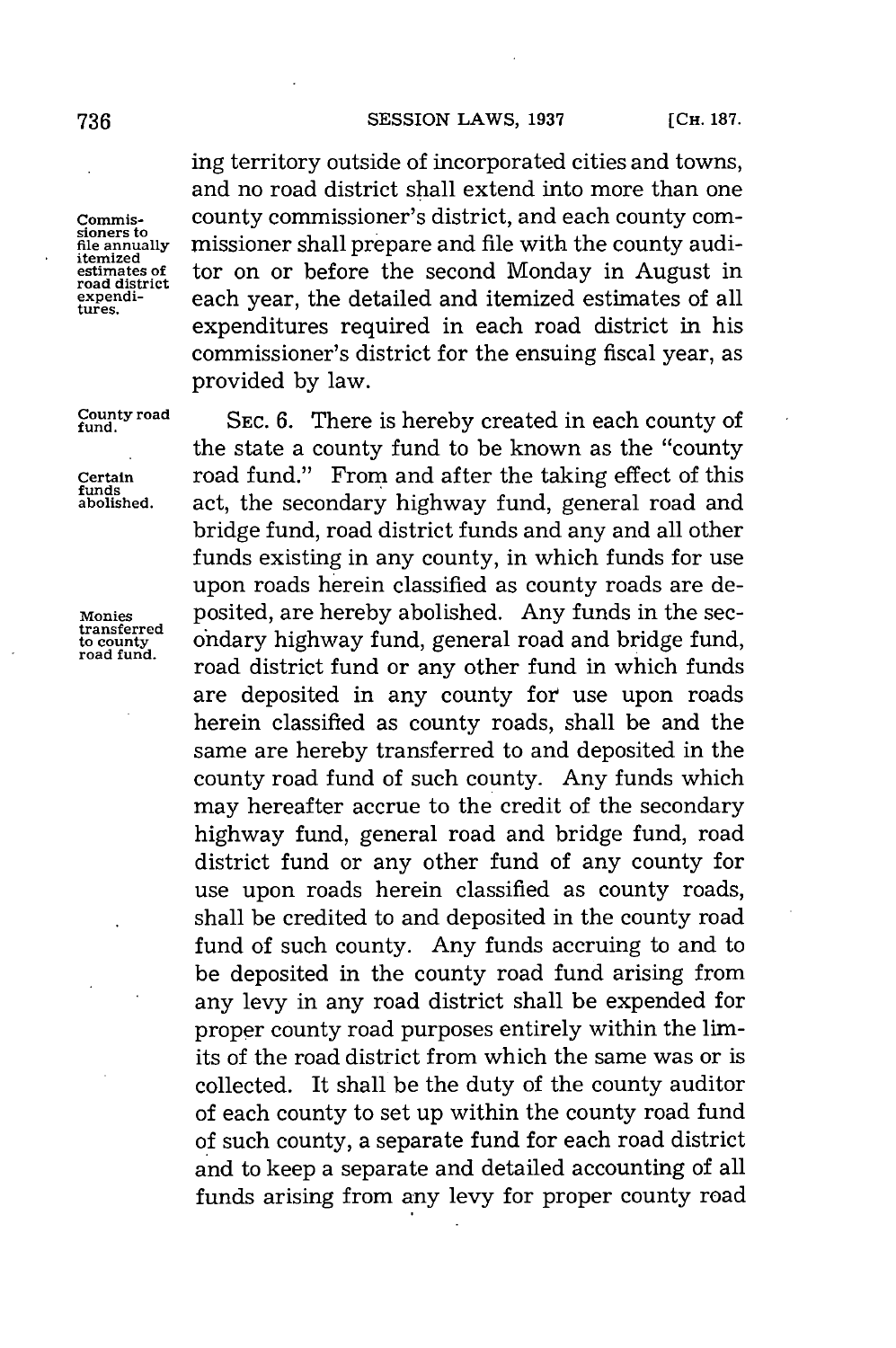purposes in each such road district and all expendi- **Expenditures** tures made therefrom, and it shall be the duty of the **reported** to the **reported** to the **reported** to board of county commissioners of each county to provide and submit to the director of highways such reports and records with respect to expenditures from such road district fund accounts in the county road fund as shall be from time to time required **by** the director of highways.

**SEC. 7.** For the purpose of raising revenue for **Tax levy for roads** the establishing, laying-out, constructing, altering, **and bridges.** repairing, improving, and maintaining of the county roads, bridges and wharves necessary for vehicle ferriage and for other proper county road purposes, the board of county commissioners shall annually at the time of making the levy for general purposes make a uniform tax levy throughout the county, or any road district thereof, of not to exceed ten mills on the dollar on all taxable property in such county, or road district thereof, unless other law of the state provides a lower maximum levy allowable, in which event such lower maximum levy shall control. **All Moneys** funds accruing from such levy shall be credited to **from levy.** and deposited in the county road fund to be expended therefrom as in this act provided.

**SEC. 8.** Any funds accruing to the credit of any **Allocation** county from the motor vehicle fund shall, when paid *from motor* in accordance with the provisions of this act, be credited to and deposited in the county road fund of such county to be expended therefrom as in this act provided.

Any funds accruing to any county **by** way of re- Reimburseimbursement by the Federal government for expenditures made from the county road fund of such county for any proper county road purpose shall be credited to and deposited in the county road fund of such county to be expended therefrom as in this act provided for the expenditure of the funds thereby reimbursed.

**-24**

**from fund**

accruing

ments from<br>Federal **government.**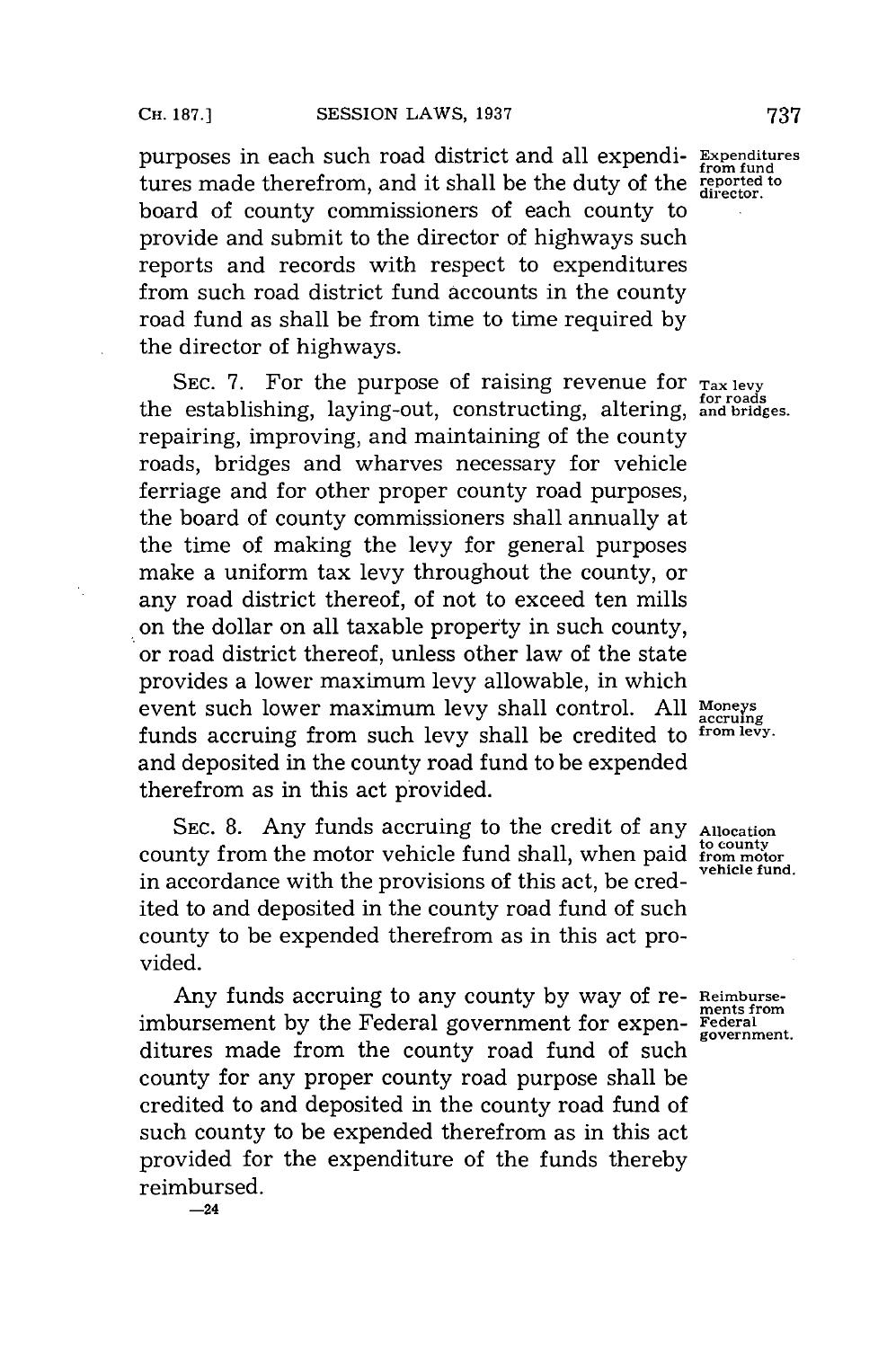## **CHAPTER** III. **RIGHT OF WAY.**

Acquisition SEC. 9. Whenever it is necessary to secure any way by gift, lands for a right of way for any county road or for purchase or the drainage thereof or to afford unobstructed view lands for a right of way for any county road or for condemna-<br>tion. the drainage thereof or to afford unobstructed view toward any intersection or point of possible danger to public travel upon any county road or for any borrow pit, gravel pit, quarry or other land for the extraction of material for county road purposes or right of way for access thereto, the board of county commissioners is authorized to acquire such lands on behalf of the county **by** gift, purchase or condemnation. When the board of county commissioners shall so direct, the prosecuting attorney of the county shall institute proceedings in condemnation to acquire such land for a county road in the manner provided **by** law for the condemnation of land for public use **by** counties. **All** cost of acquiring land for right of way or for other purposes aforementioned **by** purchase or condemnation shall be paid out of the county road fund of the county and chargeable against the project for which the same is acquired.

ó

Roads by<br>
user, certain **SEC. 10.** All public highways in this state, out-<br>
roads side incorporated cities and towns and not designated<br>
declared rearcared side incorporated cities and not design and not design as primary state highways that have been used as public highways for a period of not less than seven years prior to the effective date of this act and are now so used, where the same have been worked and kept up at the expense of the public, and all public highways outside of incorporated cities and towns and not designated as primary state highways that may at any time hereafter be and for a period of not less than seven years prior thereto have been so used and the same worked and kept up at the expense of the public, are hereby declared to be lawful county roads within the meaning and intent of the laws governing public highways in this state. **All** public highways in this state, outside incorporated cities and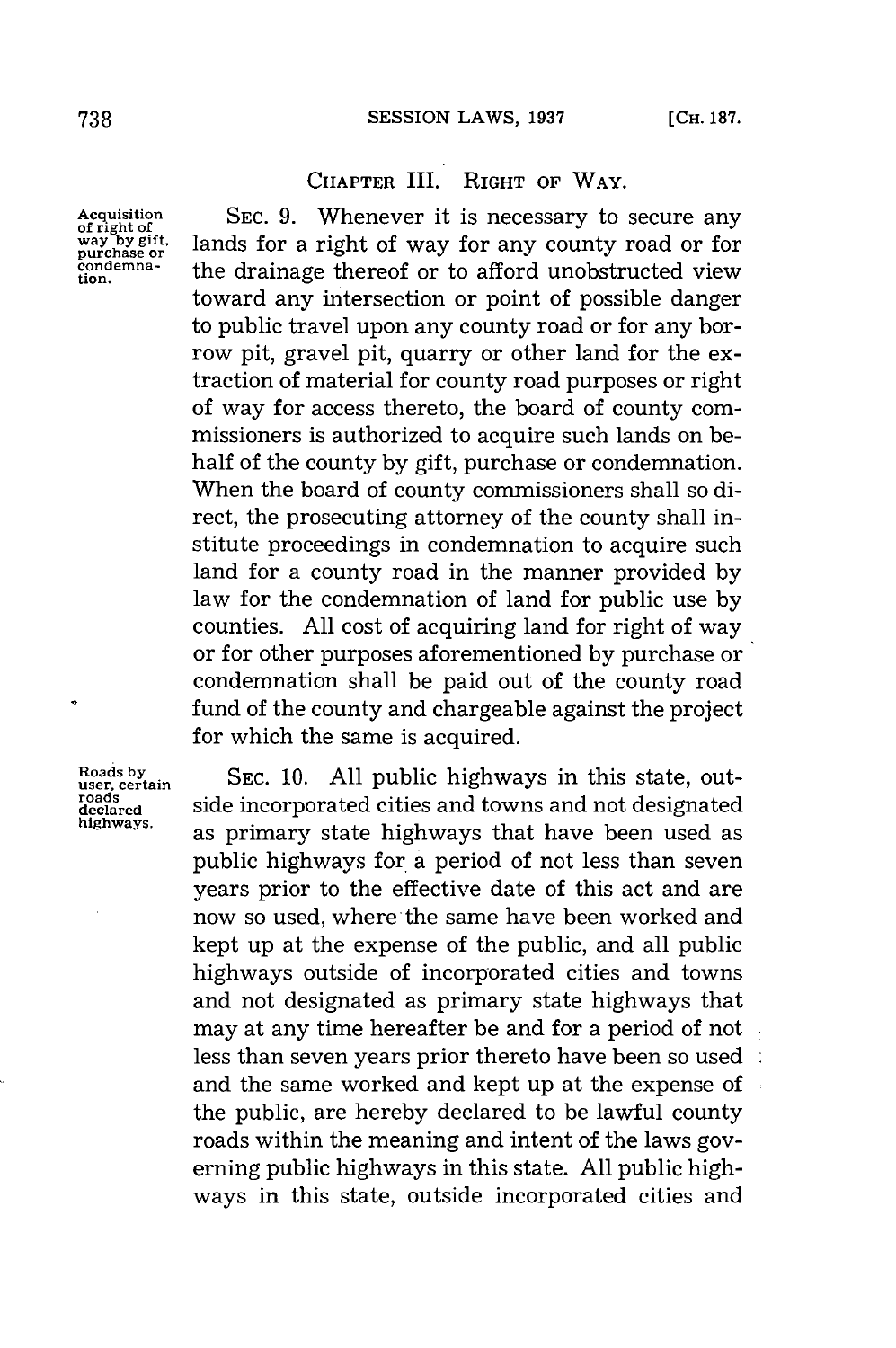towns and not designated as primary state highways that have been used as public highways for a period of not less than ten years prior to the effective date of this act and all public highways in this state outside of incorporated cities and towns and not designated as primary state highways that may at any time hereafter be and for a period of not less than ten years prior thereto have been used as public highways, are hereby declared to be lawful county roads within the meaning and intent of the laws governing. public highways in this state. **All** public highways in this state which have been a part of the route of a primary state highway and have been or may hereafter be no longer necessary as such shall, upon certification thereof **by** the director of highways to the board of county commissioners of the county in which any portion of such highway may be located henceforth, be and become a county road of such county.

**SEC. 11.** No informalities in the records in laying Informalities shall not be constructed to the construction of the construction of the construction of the public highways construed to vacate road. such as contemplated in the last preceding section, now existing on file in the offices of the various county auditors of this state or in the records of the department of highways, shall be construed to invalidate or vacate such public highways.

SEC. 12. Whenever the board of county commis-Location and **width of**<br> **sioners** shall declare by resolution that the true lo-  $\frac{\text{width of}}{\text{survey and}}$ cation, course or width of any' county road is uncer- map. tain and that the same should be determined, they shall direct the county road engineer employed **by** the county to make examination and survey thereof, which shall embrace an examination and survey of the original petition, report and field notes on the establishment of such road; a survey of the present traveled roadway; all topography within a reasonable distance and having a bearing on the true location of such road; the distance from the center line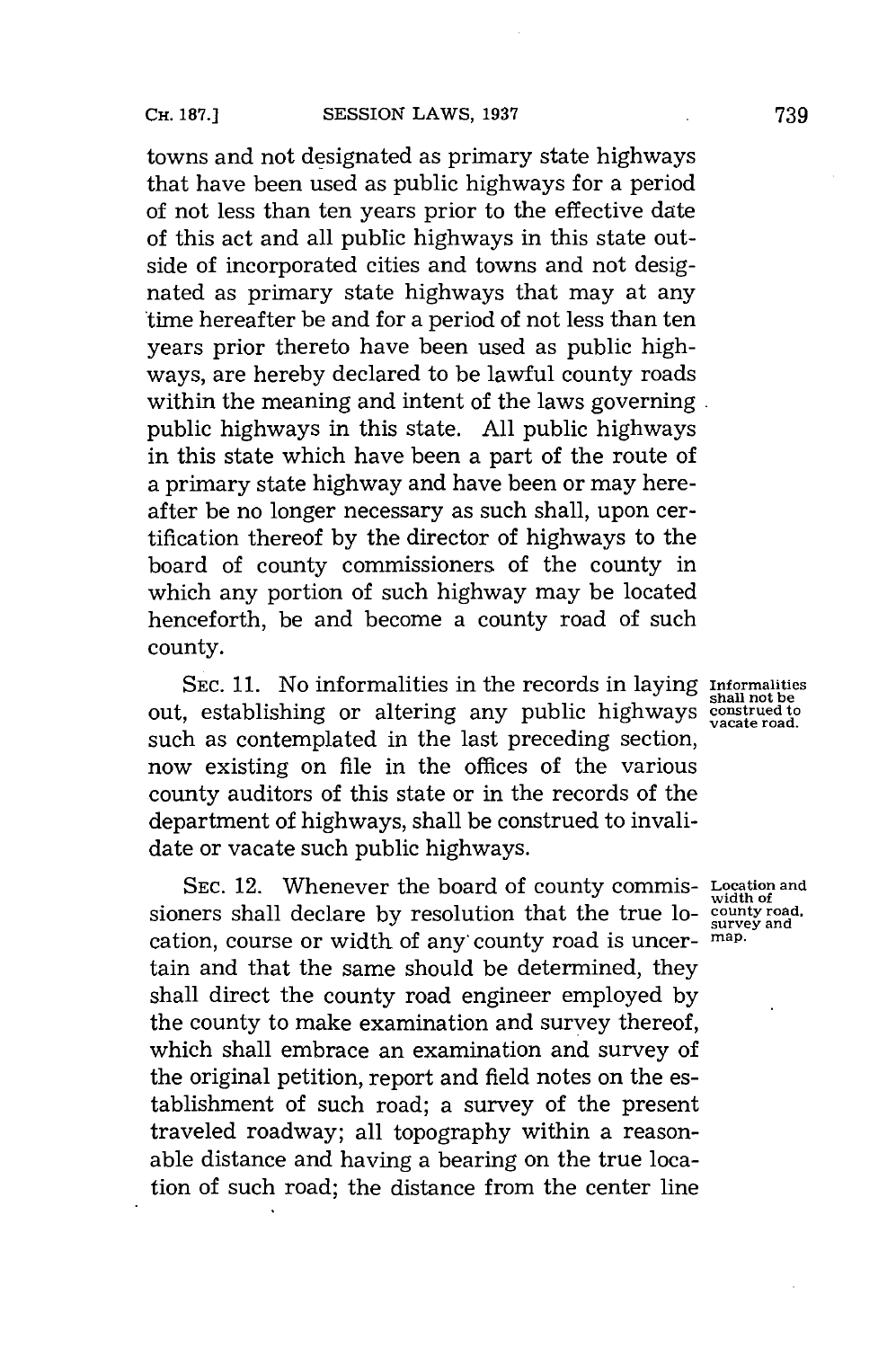of the traveled roadway to the nearest section and quarter section corners; a map of sufficient scale accurately showing the above with field notes thereon; a map on the same scale showing the original field notes, such field notes to be transposed and the same meridian used on both maps.

**Court** SEc. **13.** When the true location, course or width **actions.** of a county road, which was prior thereto uncertain, has been reported **by** the examining engineer, the board of county commissioner [s] shall file an action in the superior court of such county for the determination thereof. **All** persons affected **by** the determination of such true location, course or width in so far as the same may vary from the originally established location, course or width shall be made parties defendant in such action and service had and return made as in the case of civil actions. Upon the hearing the court shall consider the survey, maps and all data with reference to the investigation of the examining engineer and may demand such further examination as he may deem necessary and any objection **of** any party defendant may be heard and considered. The court shall determine the true location, course and width of such county road and may in his discretion assess the cost of such action against the county and to be paid from the county road fund of such county.

**county road.**

**Width of SEC.** 14. From and after the taking effect of this act, the width of thirty **(30)** feet on each side of the center line of county roads, exclusive of such additional width as may be required for cuts and fills, is the necessary and proper right of way width for county roads, unless the board of county commissioners, shall, in any instance, adopt and designate a different width. This section shall not be construed to require the acquisition of increased right of way for any county road established prior to the taking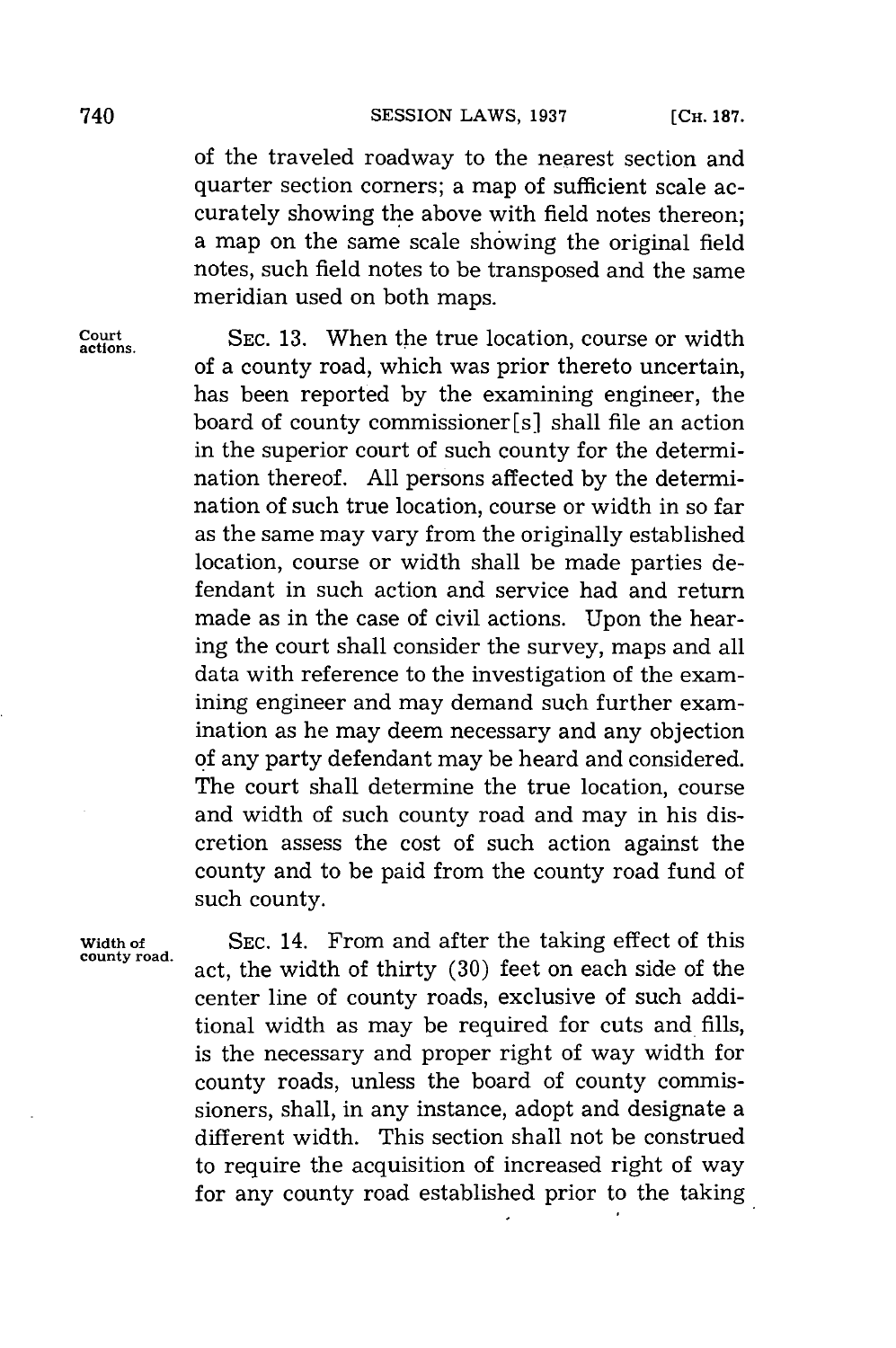effect of this act and the right of way for which has been secured.

SEC. 15. The board of county commissioners of **County** roads over any county shall have the power to establish county and along and along the power to establish county dikes. roads over, across or along any dike maintained **by** any diking, or diking and drainage district, in the manner provided **by** law for establishing county roads over or across private property, and shall determine and offer the amount of damages, if any, to the district and to the owners of the land upon which the dike is constructed and maintained: *Provided,* That every such county road shall be so constructed, maintained, and used as not to impair the use of the dike.

**SEC. 16.** If any offer of damages to any diking, **Proceedings to procure** or diking and drainage district is not accepted in **right of way.** the manner provided **by** law, it shall be deemed rejected, and the board of county commissioners **by** order, shall direct condemnation proceedings to procure the right of way to be instituted in the superior court of the county **by** the prosecuting attorney of the county in the manner provided **by** law for the taking of private property for public use, and to that end the board of county commissioners is hereby authorized to institute and maintain in the name of the county such proceedings against the diking, or diking and drainage district, and the owners of any land on which the dike is located and that have failed to accept the offer of damages made **by** the board of county commissioners: *Provided,* No real or other property taxes shall be charged or collected **by** any diking, or diking and drainage district for any county road as provided in this section.

SEC. 17. The board of county commissioners in **Right of way**, their respective counties in this state are hereby **bycomris**authorized and empowered to accept the grant of rights of way for the construction of public high-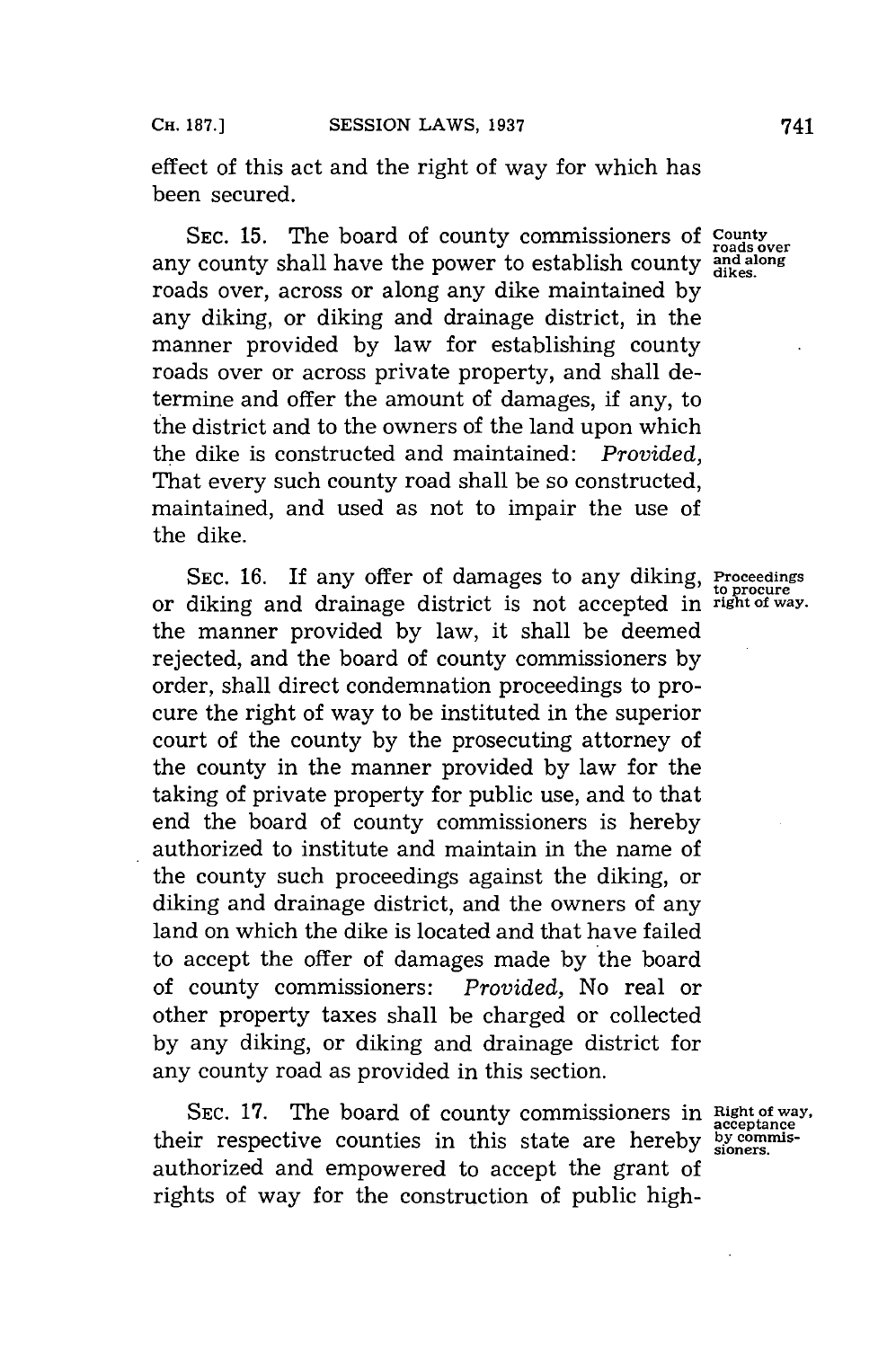ways over public lands of the United States, not reserved for public uses, contained in section **2477** of the Revised Statutes of the United States, and said rights of way shall henceforward not be less than sixty **(60)** feet in width unless a lesser width is specified **by** the United States and such acceptance shall be **by** resolution of such board of county commissioners spread upon the records of their proceedings: *Provided,* That nothing herein contained shall be construed to invalidate the acceptance of such grant **by** general public use and enjoyment, heretofore or hereafter had.

**acceptances**

**Former SEC. 18.** The action heretofore of boards of county commissioners in their respective counties purporting to accept the grant of rights of way under section **2477** of the Revised Statutes of the United States for the construction of public highways over public lands of the United States, as provided in the preceding section, is hereby approved, ratified and confirmed and all such public highways shall be deemed duly laid out county roads and such boards of county commissioners may at any time **by** recorded resolution cause any of such county roads to be opened and improved for public travel.

## CHAPTER IV. ESTABLISHMENT.

**County SEC. 19.** The board of county commissioners may **roads, establish- by** original resolution upon the vote of such board **ment by resolution.** entered upon their minutes declare their intention to establish any county road in such county and declare that the same is a public necessity and direct the county road engineer employed **by** the county to report upon such project.

**Petition to SEC.** 20. Ten or more freeholders of any county **establish.** may petition the board of county commissioners for the establishing of a county road in the vicinity of their residence, setting forth and describing the gen-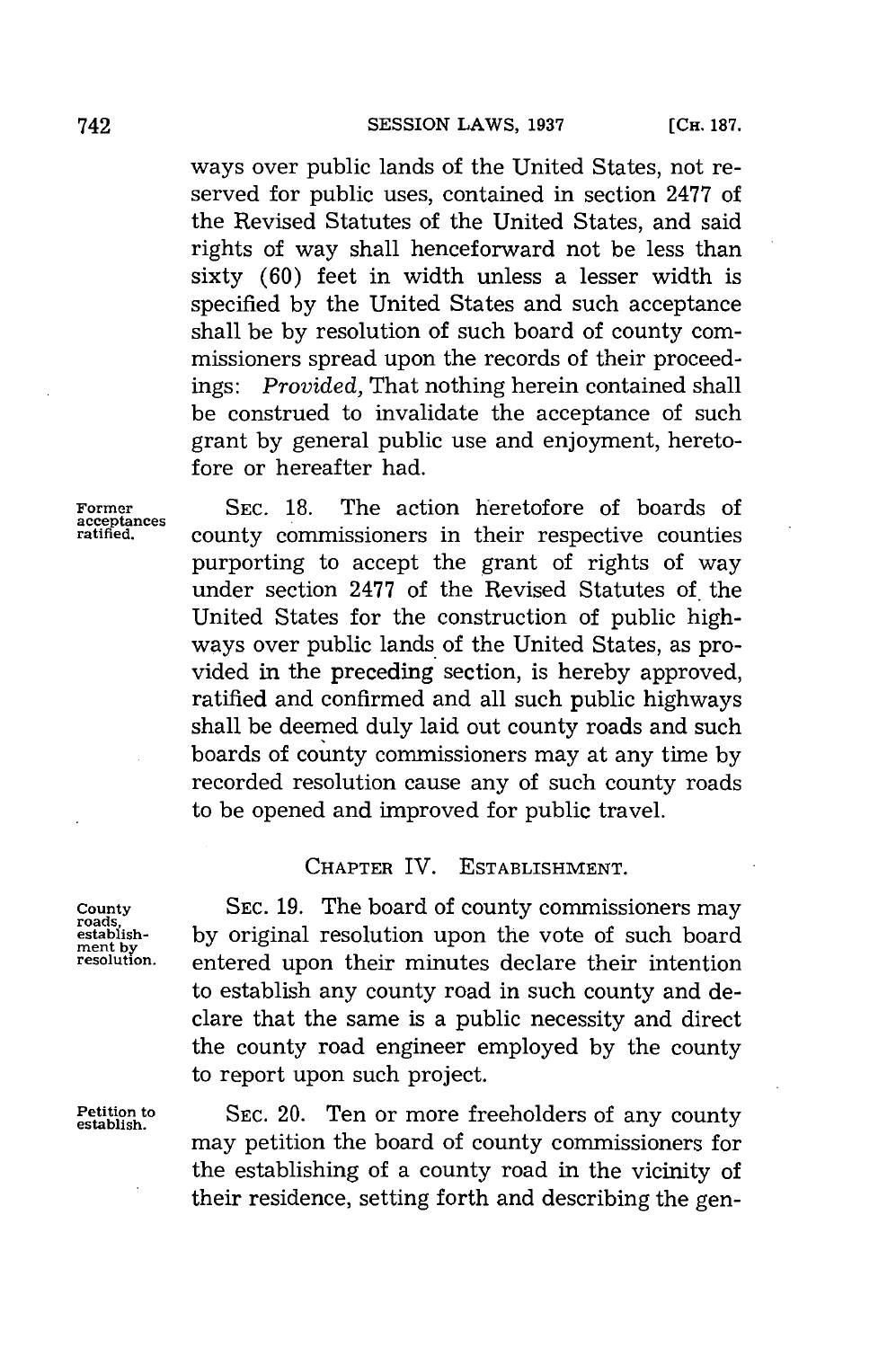eral course and terminal points of such proposed county road improvement or work and that the same<br>is a public necessity. Such petition shall be accom-Such petition shall be accom- Bond panied **by** a bond in the penal sum of three hundred **eq** dollars **(\$300.00),** payable to the county, executed **by** one or more persons as principal or principals, with two or more sufficient sureties and conditioned that the petitioners will pay into the county road fund of the county all costs and expenses incurred **by** the county in examining and surveying the proposed road and in the proceedings thereon in case the said county road may not be established **by** reason of the same being impracticable or there not being funds therefor. When the cost is assessed **Cost bill.** against the principal or principals on such bond, the clerk of the board of county commissioners shall file a cost bill with the county treasurer, who shall proceed to collect the same. The board of county commissioners may require the petitioners to secure deeds and waivers of damages for the right of way **waivers.** from the land owners, and, in such case, before an examination or survey **by** the county road engineer employed **by** the county is ordered, such deeds and waivers shall be filed with the board of county commissioners. Upon the filing of such petition and bond and being satisfied that the same has been signed **by** freeholders. residing in the vicinity of such proposed county road, the board of county commissioners shall direct the engineer to report upon such project.

SEc. 21. Whenever directed **by** the board **of Survey.** county commissioners to report upon the establishing of such county road the engineer employed **by** the county shall make an examination of such county road and if necessary a survey thereof. After examination, if the engineer deems such county road to be impracticable, he shall so report to the board of county commissioners without making any survey,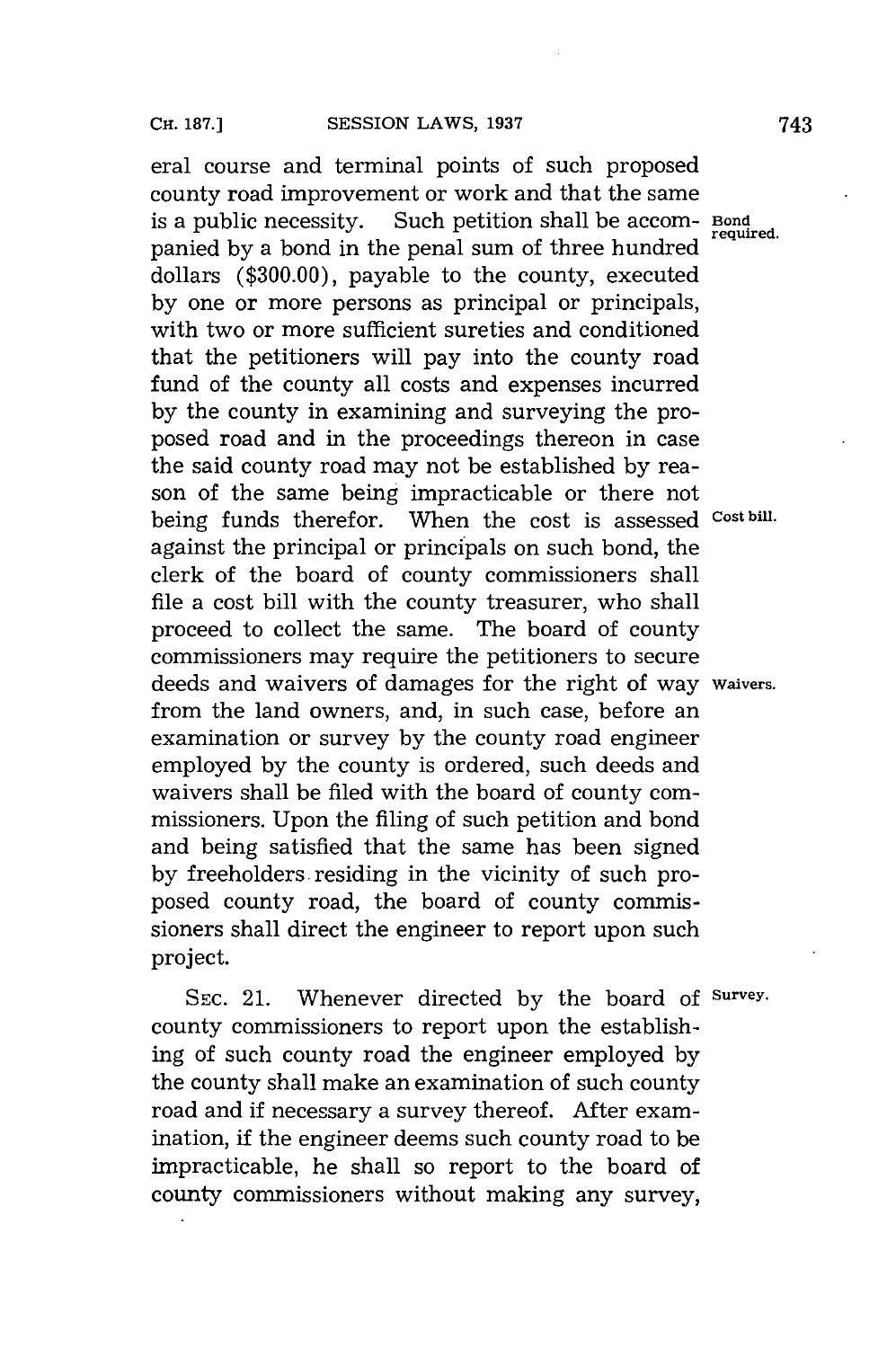#### **744 SESSION LAWS, 1937 [CH. 187.**

**Report of or he may examine or examine and survey any county other practicable route which would serve such pur**other practicable route which would serve such purpose. Whenever he shall consider any such county road or modified county road as practicable, he shall report thereon in writing to the board of county commissioners giving his opinion: **(1)** As to the necessity of such county road; (2) as to the proper terminal points, general course and length thereof; **(3)** as to the proper width of right of way therefor; (4) as to the estimated cost of construction of such county road, including all necessary bridges, culverts, clearing, grubbing, drainage and grading; **(5)** and such other facts, matters and things as he may deem of importance to be considered **by** such board of county commissioners. He shall file with such report a correctly prepared map of such county road as surveyed, which map must show the tracts of land over which such county road passes, with the names, if known, of the several owners thereof, and shall file therewith his field notes and profiles of such survey.

**Hearing. SEC.** 22. The board of county commissioners shall fix a time and place for hearing upon the report of the examining engineer and cause notice thereof to be published once a week for two successive weeks in the county official newspaper and to be posted for at least twenty days at each of the termini of such proposed county road.

**Notice.** The notice shall set forth the termini of such county road as set out in the resolution of the board of county commissioners or the freeholders' petition, as the case may be, and shall state that all persons interested may appear and be heard at such hearing upon the report and recommendation of the examining engineer either to proceed or not to proceed with such establishing of such county road. On the day fixed for such hearing or any day to which such hearing has been adjourned, the said board of county commissioners upon due proof to the satisfaction of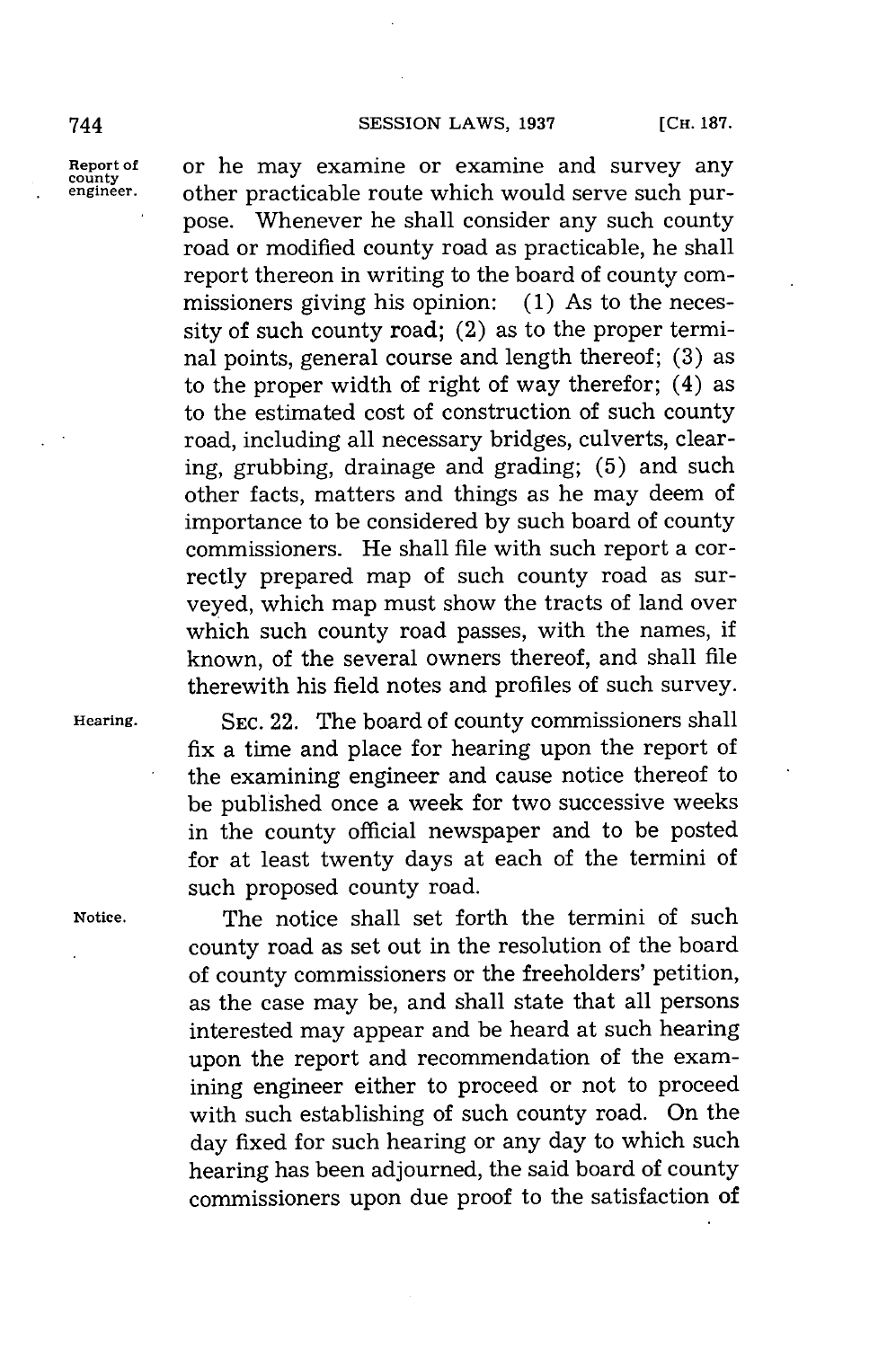such board of county commissioners made **by** *affi-* **Findings.** davit, of due publication and posting of such notice of hearing, shall consider said report and any and all evidence relative thereto, and if such board of county commissioners finds that such proposed county road is a public necessity and practicable it Resolution may establish such county road **by** proper resolu- **road.** tion. The cost and expense of such county road, together with cost of proceedings thereon and of right of way and any quarries or other land acquired therefor, and the maintenance of such county road shall be paid out of the county road fund of the county.

**SEC. 23.** Whenever a county road shall have been Roads passing or shall hereafter be established within any county, outside or shall hereafter be established within any county, and such county road shall cross the boundary of such county and again enter such county, it shall be lawful for the board of county commissioners of the county within which the major portion of such county road is located to expend the county road funds of such county in the laying out, establishing, constructing, altering, repairing, improving and maintaining of that portion of such county road lying outside the county, in the manner provided **by** law for the expenditure of county funds for the construction, alteration, repair, improvement, and maintenance of county roads lying within such county.

**SEC. 24.** Whenever two counties are separated *Connecting* on intervening portion of a third county not oxy pridge not by an intervening portion of a third county not ex-  $\frac{\text{bridge not}}{\text{within either}}$ ceeding one mile in width, and each of said counties has constructed or shall construct a county road to the boundary thereof, and the boards of county commissioners of the two counties deem it beneficial to such counties to connect said county roads **by** the construction and maintenance of a county road across such intervening portion of the third county, it shall be lawful for the boards of county commissioners of the two counties to expend jointly the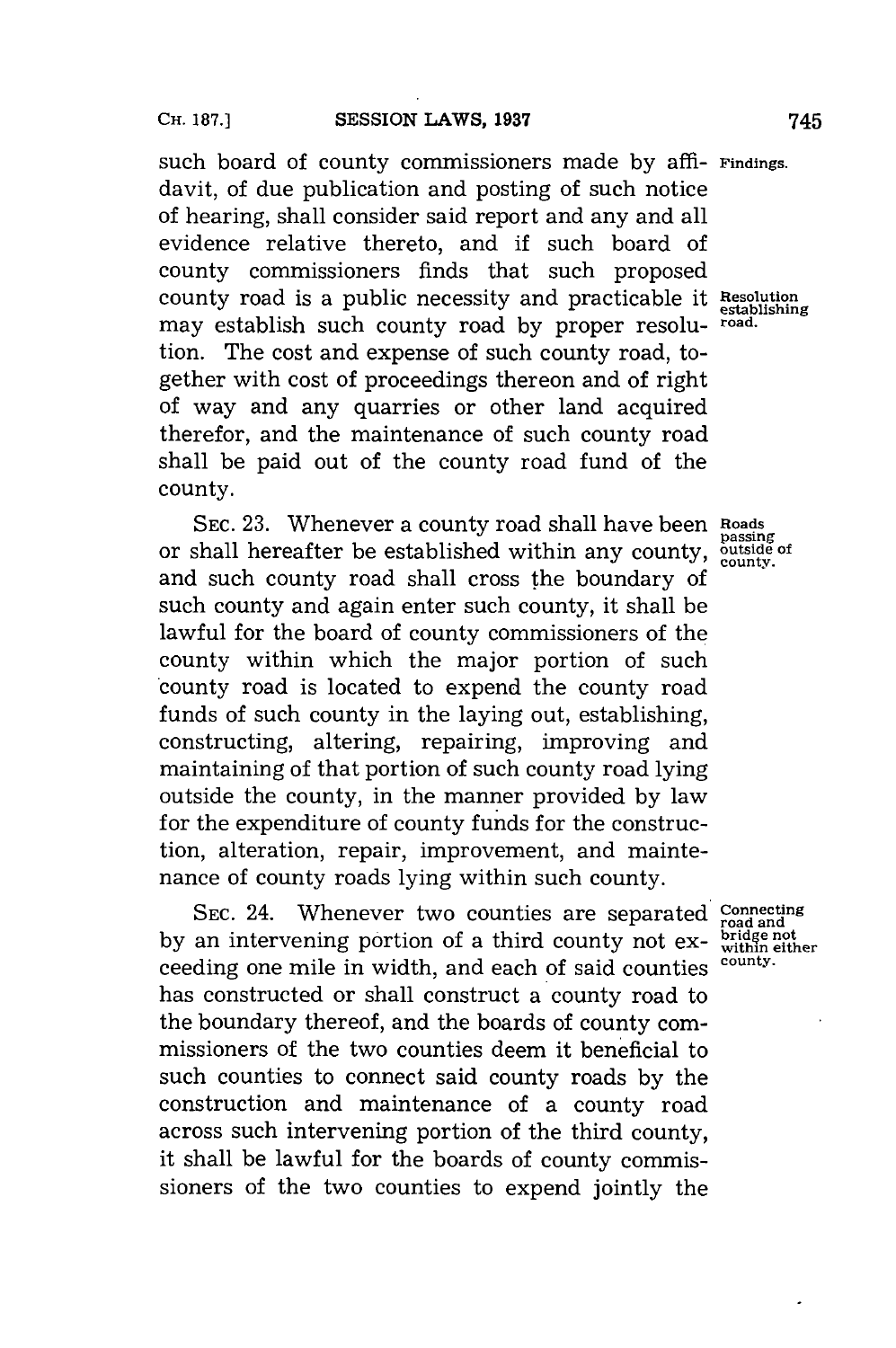county road funds of their respective counties in acquiring right of way for the construction, improvement, repair and maintenance of such connecting county road and any necessary bridges thereon, in the manner provided **by** law for the expenditure of county road funds for the construction, improvement, repair and maintenance of county roads lying within a county.

**Right of way SEC. 25.** For the purpose of carrying into effect **acquired.** the two preceding sections and under the circumstances therein set out the boards of county commissioners are empowered to secure land necessary for the right of way for such portion of such county road so lying outside such county or counties **by** gift or purchase or **by** condemnation in the manner provided for the taking of property for public use **by** counties.

Construction **The boards of county commissioners of respec-**<br>of sidewalks<br>parallel or *tive counties are bereby empourand to export funds* parallel or **tive counties are hereby empowered to expend funds** adjacent to **county** road. *are distribution*  $\alpha$  and  $\beta$  fund from any  $\alpha$  cunty credited to the county road fund from any county or road district levied for the construction of county roads of such county for the construction of sidewalks and pedestrian allocated paths or walks, or either, parallel and, adjacent to any county road.

**commission- SEC. 26. The power is granted the board of county example 25. commissioners** of any county in the State of Washpower to **power to commissioners of any county in the State of Wash-**<br>erect bridge in the pounty ington to erect and construct or to acquire by purington to erect and construct or to acquire by purchase, gift, or condemnation, any bridge, trestle, or any other structure which crosses any stream, body of water, gulch, navigable water, swamp, or other topographical formation requiring **.** such structure for the continuation or connection of any county road where such stream, body of water, gulch, navigable water, swamp, or other topographical formation constitutes a boundary between the county and any city or town, other county, property of the State of Washington, or any other state or county, city or town of any other state. The power is fur-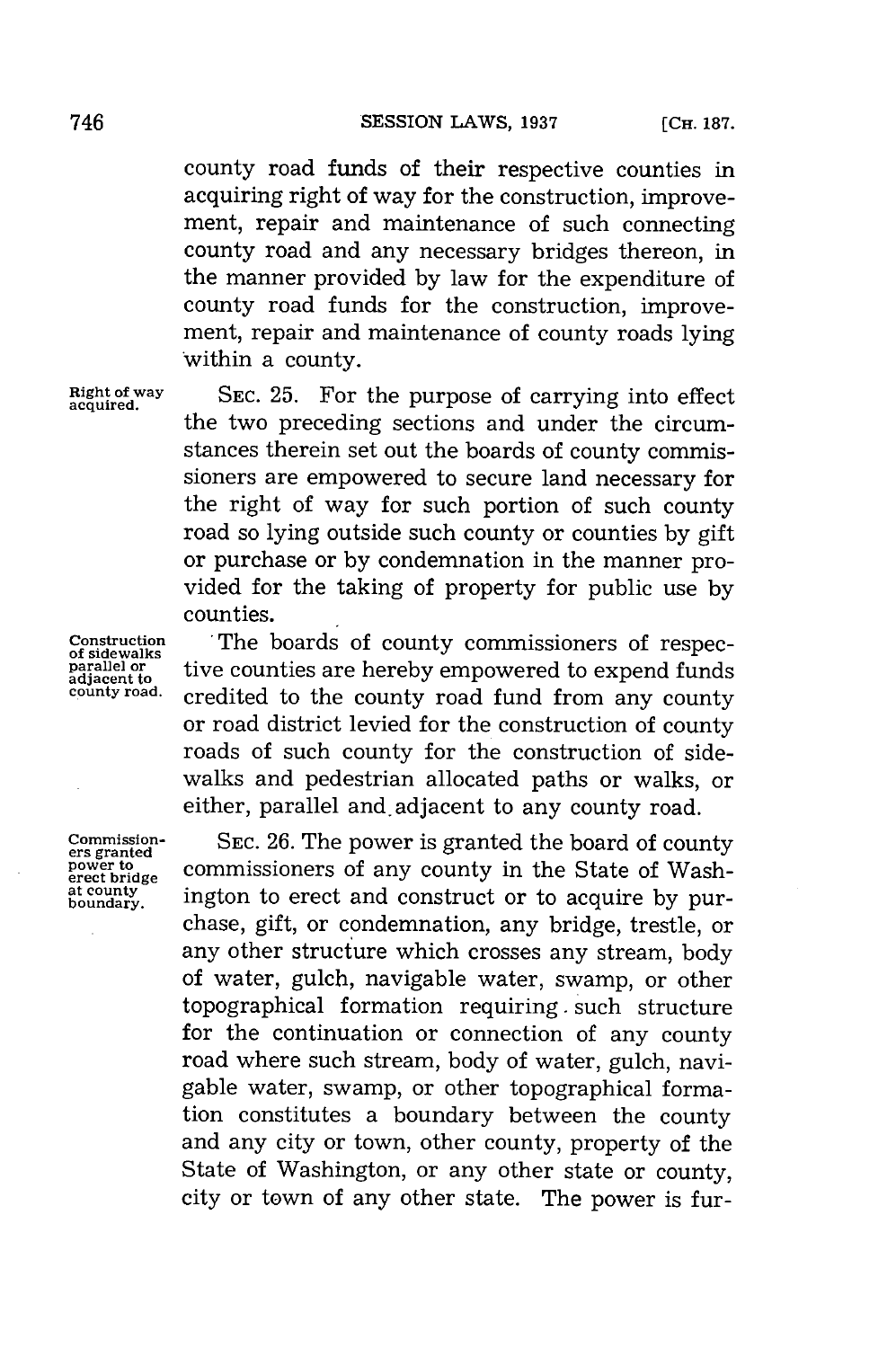ther granted the board of county commissioners of **Bridges, joint** construction such county to join with such city or town, other **by counties** county, the State of Washington, or such other state, county, city or town of such other state, as the case may be, in paying for, erecting, constructing, acquiring **by** purchase, gift, or condemnation any such bridge, trestle, or any other structure for the continuation or connection of any such county road across any such stream, body of water, gulch, navigable water, swamp, or other topographical formation requiring such structure and forming such boundary, and the purchase or condemnation of right of way therefor.

**SEC. 27.** The board of county commissioners may **Resolution. by** original resolution upon the vote of such board entered upon their minutes declare their intention to pay for and erect or construct, or acquire **by** purchase, gift, or condemnation any bridge, trestle, or other structure upon any county road which crosses any stream, body of water, gulch, navigable water, swamp or other topographical formation constituting a county boundary, **by** such county, or to join therein with any other county, city or town or with this state or with any other state, or any county, city or town of any other state, as **by** law provided, for the erecting, or -constructing, or acquiring **by** purchase, gift or condemnation of any such structure, and that the same is a public necessity, and directing the county road engineer employed **by** the county to report upon such project, dividing, as the case may be, any just proportional cost thereof to such county.

In the event two (2) counties of this state or **Joint** resolution. any county and any city or town wish to join in paying for the erection or acquisition **by** purchase, gift, or condemnation of any such structure, the resolution provided in this section shall be a joint resolution of the governing authorities of the counties, cities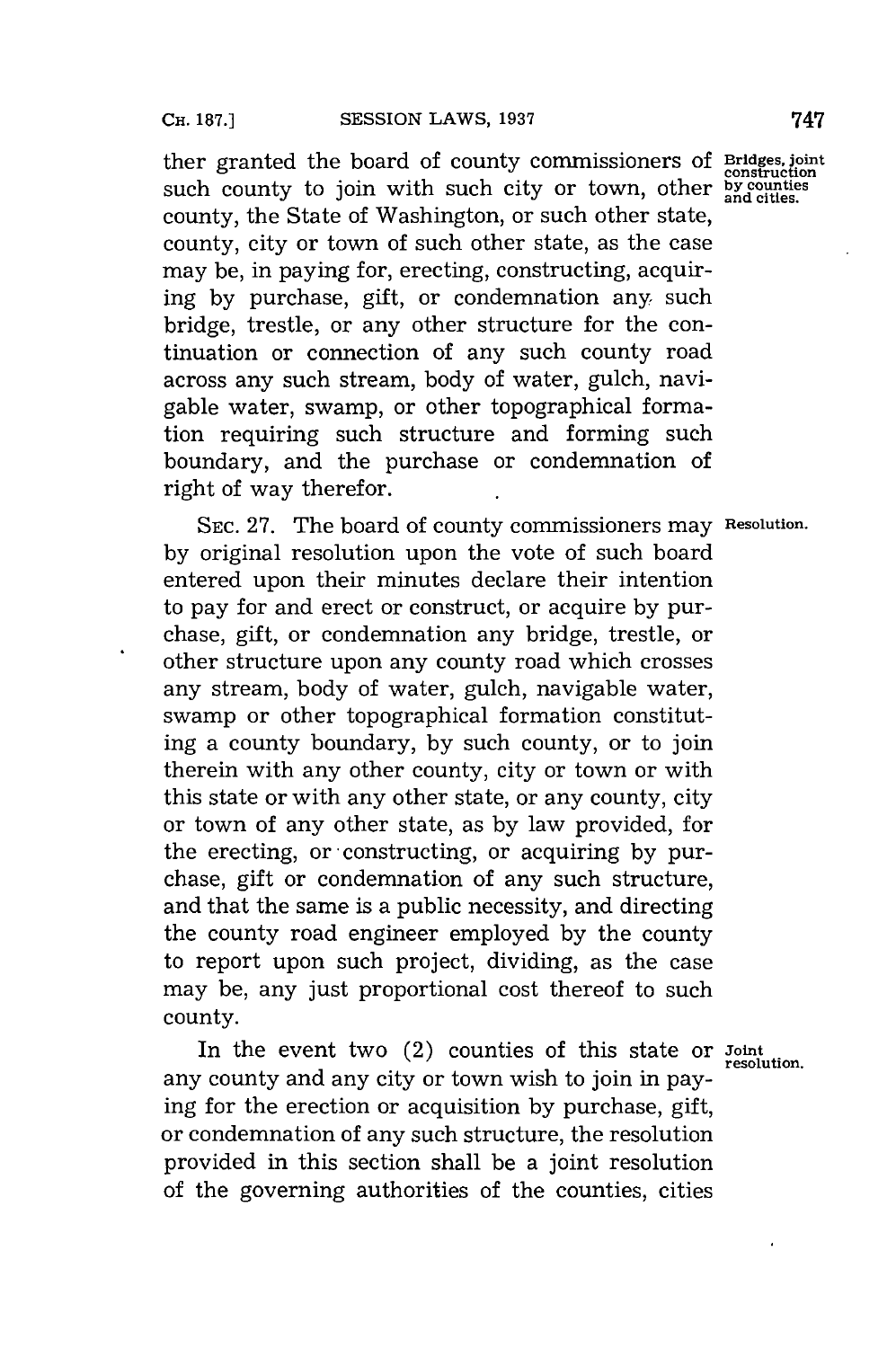or towns and they shall further, **by** such resolution, designate an engineer employed **by** one county only to report upon such proposed erection or acquisition.

**Petition. SEC. 28.** Ten **(10)** or more freeholders of any county may petition the board of county commissioners for the erection and construction or acquiring **by** purchase, gift, or condemnation of any bridge, trestle, or any other structure in the vicinity of their residence, and upon any county road which crosses any stream, body of water, gulch, navigable waters, swamp or other topographical formation constituting a county boundary **by** joining with any other county, city or town, or the State of Washington, or with any other state or any county, city or town of any other state, setting forth and describing the location proposed for the erection of such bridge, trestle, or other structure, and that the same is a **Bond** public necessity. Such petition shall be accompanied by bond upon the same requirements, conditions and amount and in the same manner as in case of freeholders' petition for the establishing of any county road. Upon the filing of such petition and bond and being satisfied that the same has been signed **by** the freeholders residing in the vicinity of such proposed bridge, trestle, or other structure, the board of county commissioners shall direct an engineer employed **by** the county to report upon such project, and, as the case may be, any just proportioned cost thereof to such county.

**Counties and** In the event two counties of this state or any **cities** county and any city or town are petitioned to join in paying for the erection or acquisition **by** purchase, gift or condemnation of any such structure, the board of county commissioners of the counties or the board of county commissioners of the county and governing authorities of the city or town shall act jointly **Engineer's** in the selection of the engineer who shall report upon report. such acquisition or erection for which petition has been filed.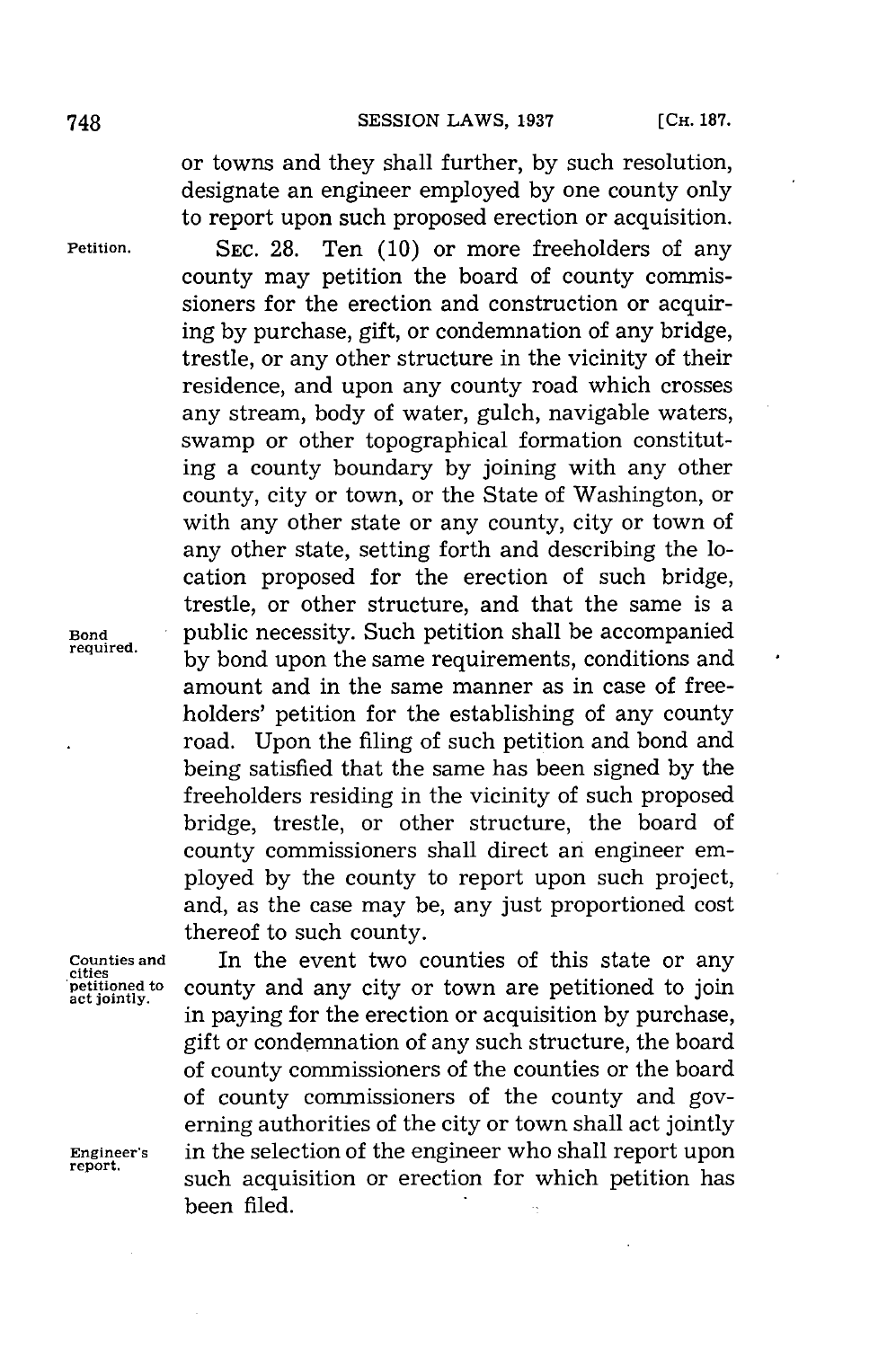SEC. **29.** Upon report **by** the examining engineer **Publication of hearing** for the erection and construction upon any county **upon report.** road or acquiring **by** purchase, gift or condemnation of any bridge, trestle, or any other structure crossing any stream, body of water, gulch, navigable water, swamp or otherwise, which constitutes a county boundary, publication shall be made and joint hearing had upon such report in the same manner and upon the same procedure as in the case of resolution or petition for the laying out and establishing **of** county roads. If upon such hearing the governing authorities shall jointly order the erecting and constructing or acquiring **by** purchase, gift, or condemnation of such bridge, trestle, or other structure, they may jointly acquire land necessary therefor **by** purchase, gift, or condemnation in the manner as provided for acquiring land for county roads, and shall advertise calls for bids, require contractor's deposit and bond, award contracts, and supervise construction as **by** law provided and in the same manner as required in the case of the construction of county roads. **,**

Any such bridges, trestles or other structures **Bridge may be free or** may be operated free, or may be operated as toll college or bridges, trestles or other structures under the provisions of the laws of this state relating thereto.

SEC. 30. The boards of county commissioners of City bridges<br>**on counting and hereby** empowered to ex. roads. the several counties are hereby empowered to expend funds from the county road fund of their county for the construction, improvement, repair, and maintenance of any bridge upon any city street within any incorporated city or town in such county where such city street and bridge are essential to the continuation of the county road system of such county. Such construction, improvement, repair or maintenance shall be ordered **by** resolution and proceedings conducted in respect thereto in the same manner as in this act provided for the laying out and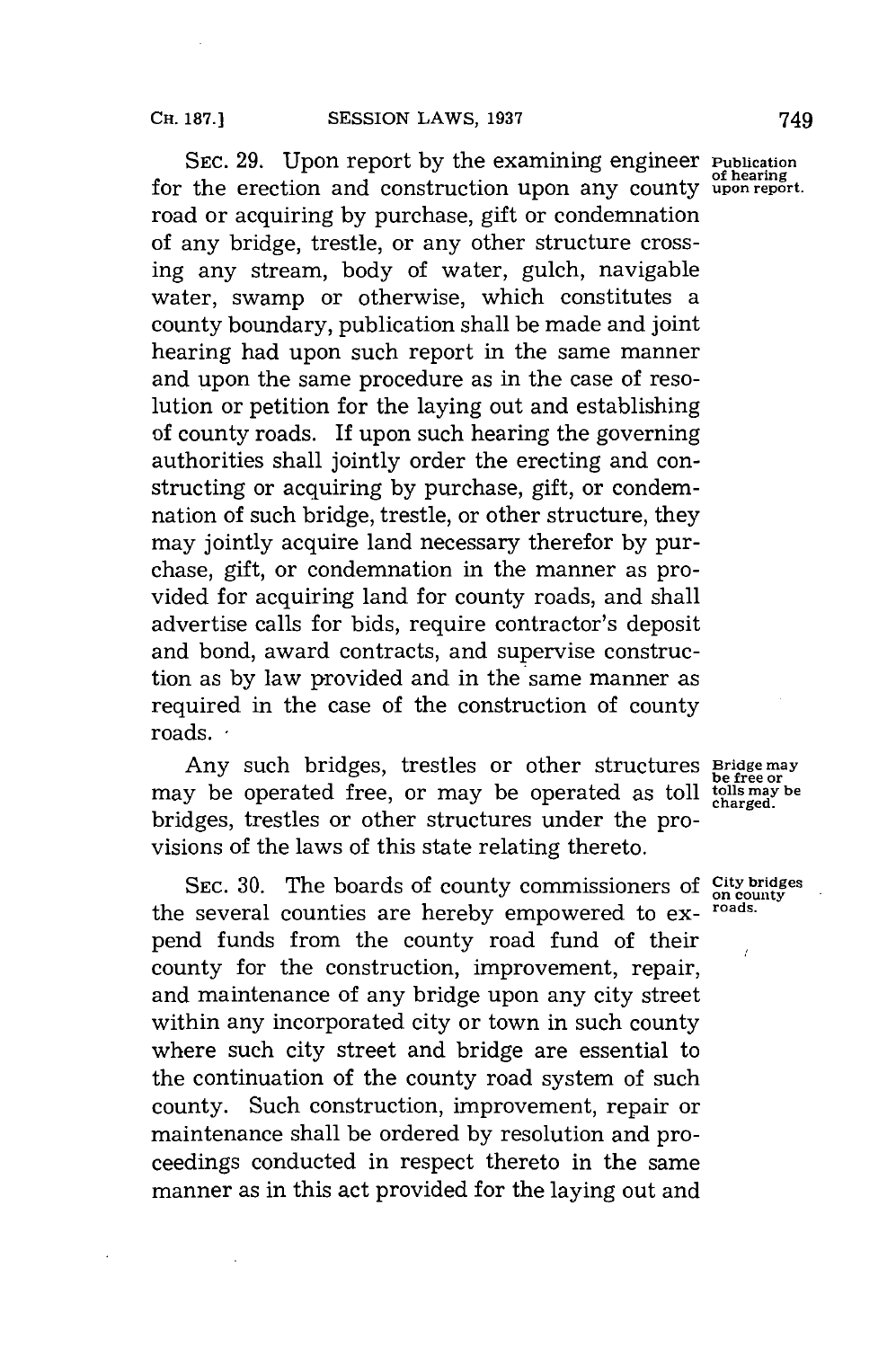establishing of county roads **by** counties, and the preparation of maps, plans and specifications, advertising and award of contracts therefor shall be as provided in this act.

**Ferries. SEC. 31.** The power is hereby granted the board of county commissioners of any county in the State of Washington to severally or jointly with any other county, city or town, or the State of Washington or any other state or any county, city or town of any other state, construct or acquire **by** purchase, gift, or condemnation and operate any ferry necessary for continuation or connection of any county road across any navigable water. The procedure with respect to the exercise of the power herein granted shall be the same as provided for the joint erection or acquisition of bridges, trestles or other structures. Any such ferries may be operated as free ferries or as toll ferries under the provisions of the laws of this state relating thereto.

### CHAPTER V. CONSTRUCTION.

**Construction SEC. 32.** Whenever it is ordered **by** resolution of

and<br>specifications

**of county roads.** the board of county commissioners that any county road shall be laid out and established and altered, widened or otherwise constructed or improved, the county road engineer employed **by** the county shall Maps, plans **prepare such maps, plans and specifications as shall** specifications be necessary and sufficient. A copy of such maps, prepared.<br> **be necessary and specifications shall be approved by the** board of county commissioners, their approval endorsed thereon and such copy of the maps, plans and specifications filed with the clerk of the board of county commissioners. Upon approval of such maps, plans and specifications and the filing thereof the board of county commissioners shall, if they determine that such work shall be done **by** contract, advertise a call for bids upon such construction work by publication in the official county paper and also

**call for bids.**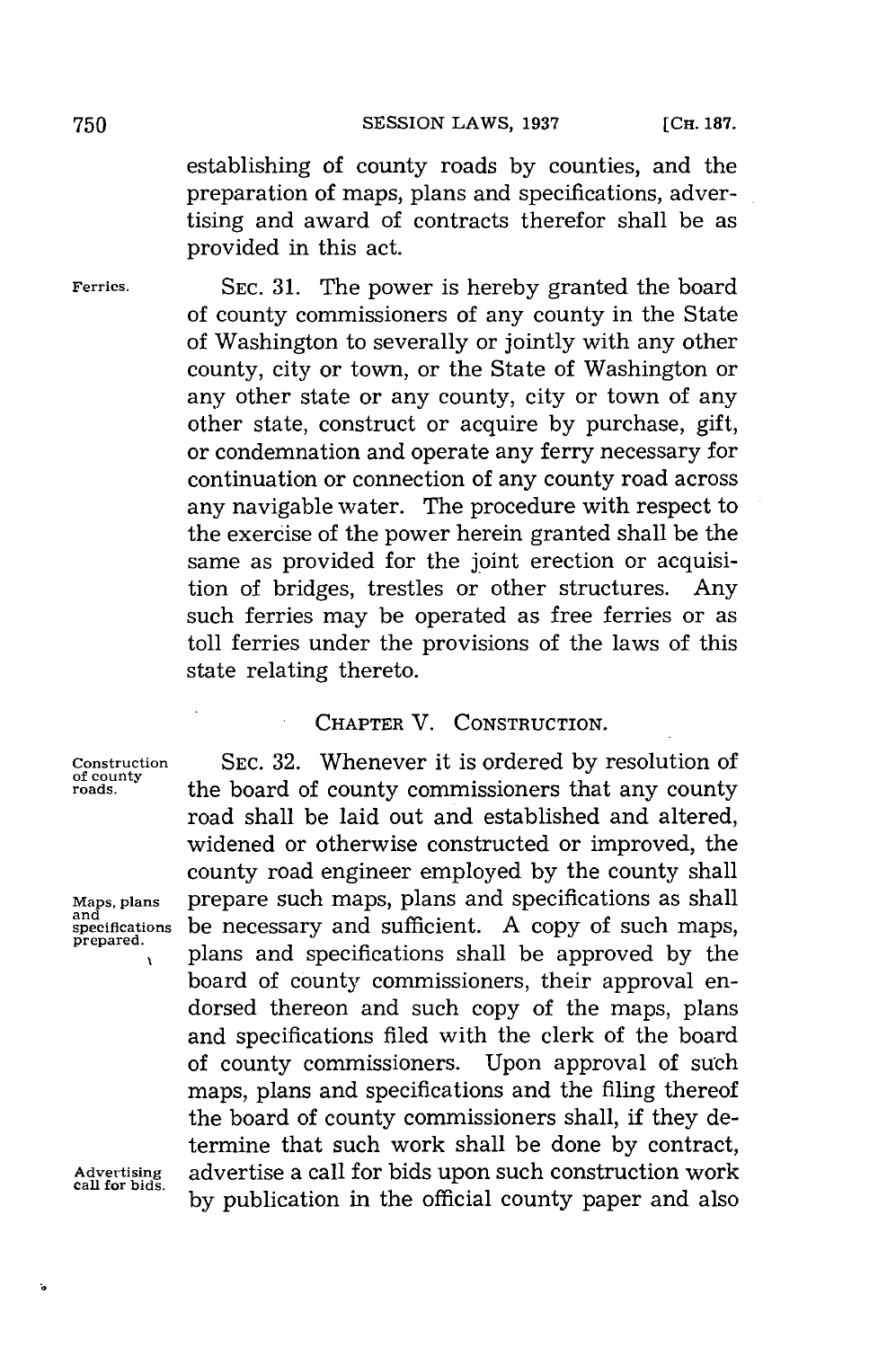one trade paper of general circulation in the county, in one issue of each such paper at least once in each week for two consecutive weeks prior to the time set in such call for bids for the opening of such bids. **All** bids shall be submitted under sealed cover before the time set for the opening of such bids. At the **Opening of bids.** time fixed in the call for bids the board of county commissioners shall proceed to publicly open and read such bids as have been submitted in the board room at the county seat of such county. No bid shall **Bid deposit.** be considered unless it is accompanied **by** a bid deposit in the form of cash, cashier's check or certified check in an amount equal to five per cent (5%) of the amount of the bid proposed. Said board of county **Awarding of** commissioners shall proceed to award the contract to the lowest and best bidder but may have the right to reject any or all bids if in its opinion good cause exists therefor. The board of county commissioners shall require from the successful bidder a contractor's bond in the amount and with the conditions imposed **by** law. Should the bidder to whom the contract is awarded fail to enter into the contract and furnish the contractor's bond as required within **Contractor's bond.** ten days after notice of such award, exclusive of the day of notice, the amount of such bid deposit shall be forfeited to the county and placed in the county **Forfeiture of bid deposit.** road fund and the contract awarded to the next *low*est and best bidder. The bid deposit of all unsuccessful bidders shall be returned after the contract is awarded and the required contractor's bond given **by** the successful bidder and accepted **by** the board of county commissioners.

SEC. 33. No contract shall be awarded for the **Contract** construction or improvement of any county road, the total amount of the bid proposal for which or the **exceeds** contract for which exceeds the estimate of the engineer employed **by** the county **by** more than ten per cent (10%) thereof.

awarded if<br>bid proposal **engineer's**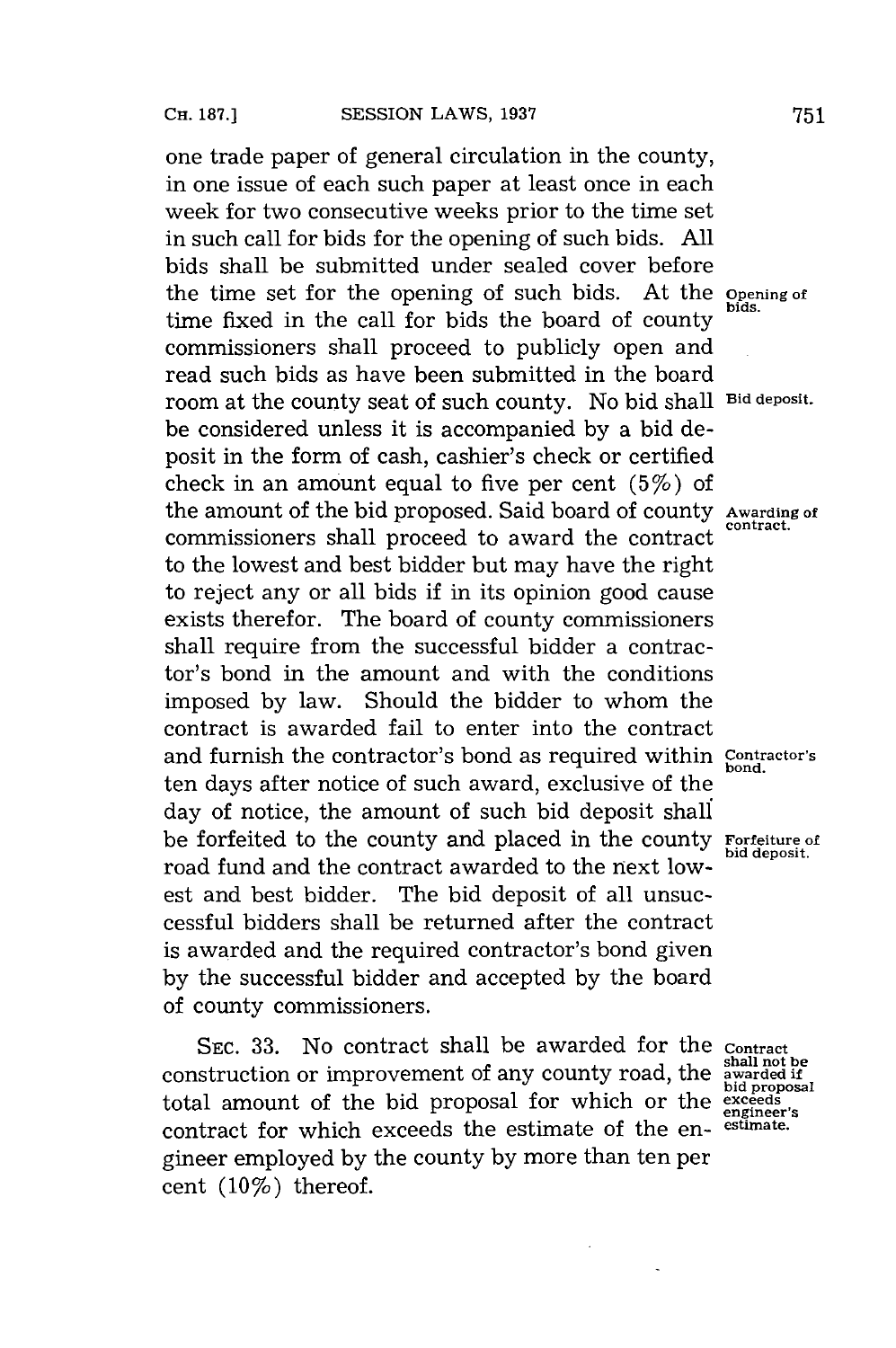**Day labor. SEC.** 34. The board of county commissioners may, in its discretion, cause any county road to be constructed or improved **by** day labor in an amount not to exceed seven thousand five hundred dollars **(\$7,500)** on any one project: *Provided,* This section shall be construed to mean a complete project and shall not be construed to allow or permit the construction of any project **by** day labor **by** division thereof into units of work or classes of work. **All** construction work to be performed at a cost in excess of seven thousand five hundred dollars **(\$7,500)** shall be performed **by** contract as in this act provided. In the event that the board of county commissioners should determine that any construction should be performed **by** day labor, as provided in this section, it shall cause to be published in one issue of a paper **Description** of general circulation in the county a brief descrip- **of work** tion of the work to be done and the county road engineer's estimate of the cost thereof. At the completion of such construction, the board of county commissioners shall cause to be published in one issue of a paper of general circulation in the county a similar brief description of such work, together with .an accurate statement of the true and complete cost of the performing of such construction **by** day labor.

**Penalty for**<br>
not publish-<br> **ing.**<br>
chall subject each county commissioner to a fine of **ing.** shall subject each county commissioner to a fine of one hundred dollars **(\$100)** for which they shall be liable individually and upon the official bond of each and it shall be the duty of the prosecuting attorney to file information and prosecute for violation of the provisions of this section.

**construction**

Maps. plans SEC. 35. No construction work shall be performed<br>submitted to submitted to and paid for from any money accruing to any county<br>by director<br>before from the motor vehicle fund or other fund in the and paid for from any money accruing to any county from the motor vehicle fund or other fund in the state treasury nor shall any money expended from the county road fund of any county for construction work be reimbursed from the motor vehicle fund or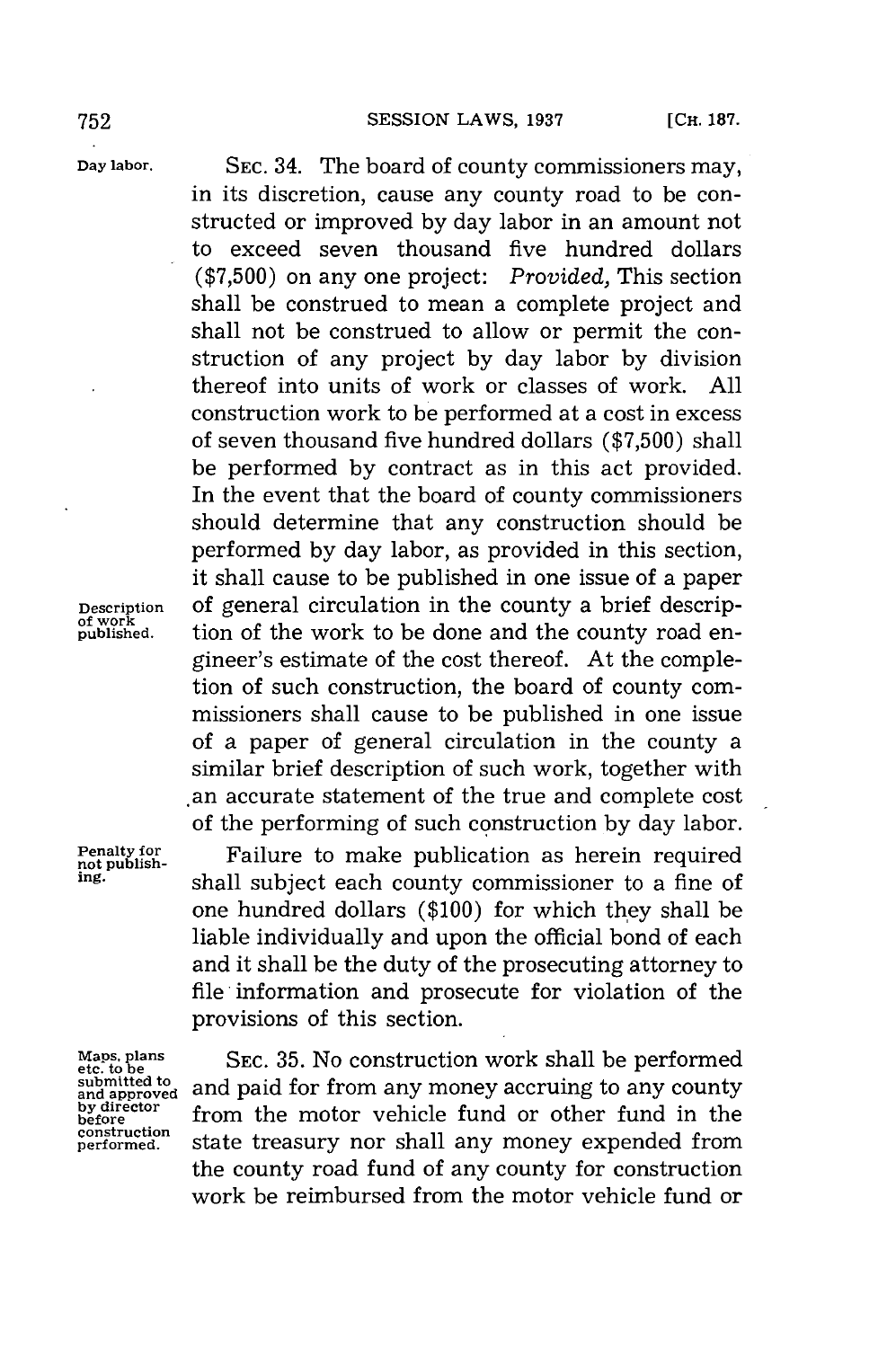any other fund in the state treasury unless such construction work is done on maps, plans, specifications and estimates first submitted to and approved **by** the director of highways, nor shall any final payment be **Inspection** before final made upon any construction work done on any **payment.** county road payable as above set forth unless the director of highways shall have first inspected and approved such construction work: *Provided,* In case of actual emergency repair, construction or reconstruction work, and in case of repair, construction or reconstruction work in an amount not in excess of five hundred dollars **(\$500)** on any one project, or either, such work may be performed without such approval of maps, plans and specifications with the permission of the director of highways.

**SEC. 36.** It shall be the duty of the board **of Permanent** county commissioners and the engineer employed **by** them, at the time of establishing, constructing, improving or paving any county road, to fix permanent monuments at the original positions of all United States government monuments at township corners, section corners, quarter section corners, meander corners, and witness markers, as originally established **by** the United States government survey, whenever any such original monuments or markers fall within the right of way of any county road, and to aid in the reestablishment of any such corners, monuments or markers destroyed or obliterated **by** the construction of any county road heretofore established, **by** permitting inspection of the records in the office of the board of county commissioners and the county engineering office.

## **CHAPTER** VI. **MAINTENANCE.**

**SEC. 37.** The board of county commissioners shall **Signs and signals.** erect and maintain upon the county roads such suitable and proper signs, signals, signboards and guide posts and appropriate stop, caution, warning, restric-

monuments.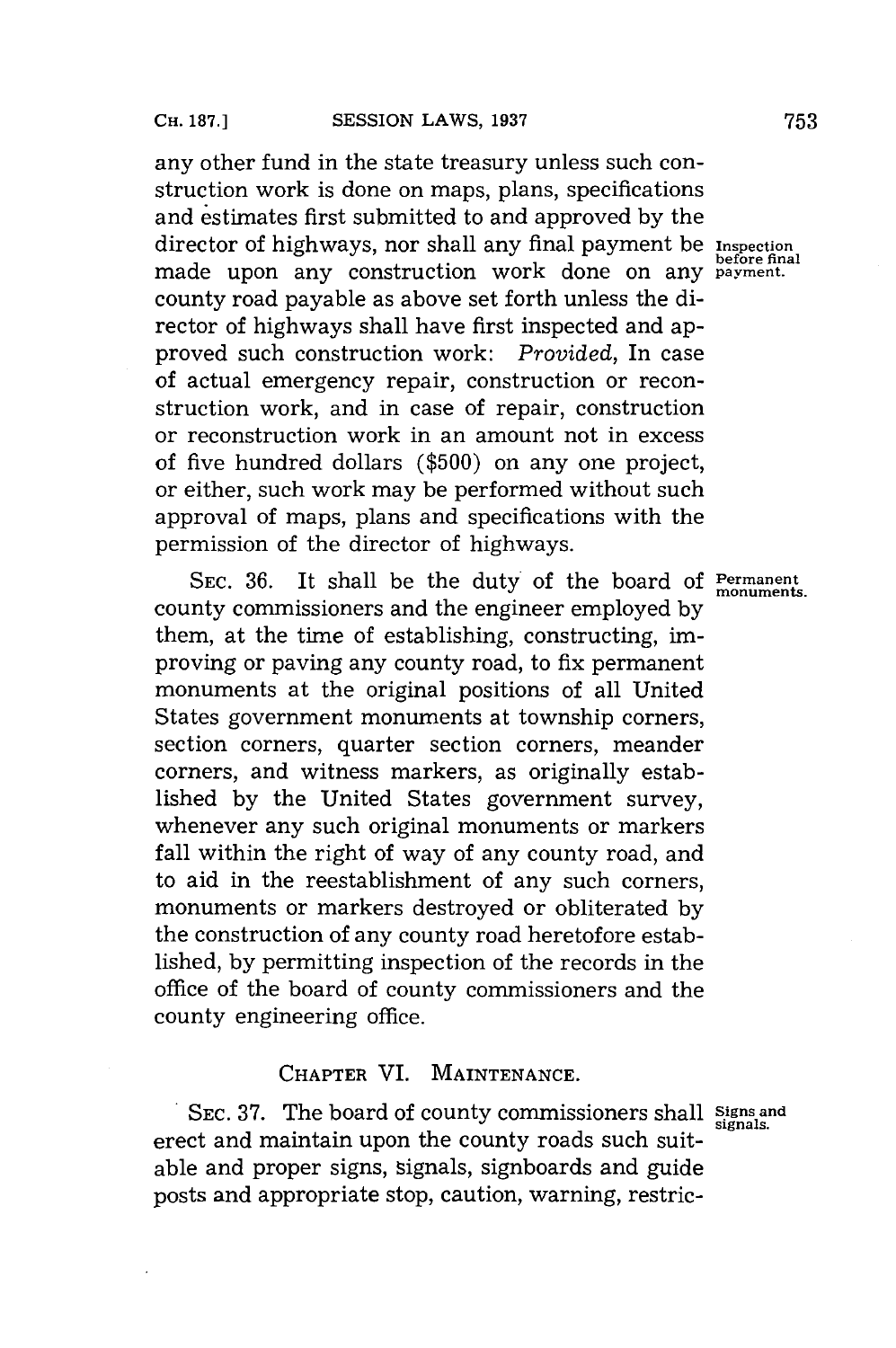tive and directional signs and markings as they shall deem necessary or as may be required **by** law. **All** such markings shall be in accordance with the uniform state standard of color, design, erection and location adopted and designated **by** the director of highways.

Franchises, SEC. 38. The board of county commissioners of **public**<br>public descriptions of **public** contracts of **public** the several counties in the State of Washington is hereby authorized and empowered to grant franchises to persons or private or municipal corporations to use the right of way of county roads in their respective counties for the construction and maintenance of water works, gas pipes, telephone, telegraph and electric light lines, sewers and any other **Application.** such facilities: *Provided,* That hereafter on application being made to the board of county commissioners for any such franchise, the board shall fix a time and place for hearing the same, and shall cause **Notice of** the county auditor to give public notice thereof at **hearing.** the expense of the applicant, **by** posting written or printed notices in three public places in the county seat of the county and in at least one conspicuous place on the county road, or portion thereof, upon which application is made, at least fifteen **(15)** days before the day fixed for such hearing, and **by** publishing a like notice two times in some daily newspaper published in the county, or if no daily newspaper is published in the county, then the newspaper doing the county printing, the last publication to be not less than five **(5)** days before the day fixed for such hearing, which notice shall state the name or names of the applicant or applicants, a description of the county road, or parts thereof, upon which the application for franchise is made, and the time and place fixed for the hearing. Such hearing may be adjourned from time to time **by** the order of the board of county commissioners. **If,** after such hearing, the board of county commissioners shall deem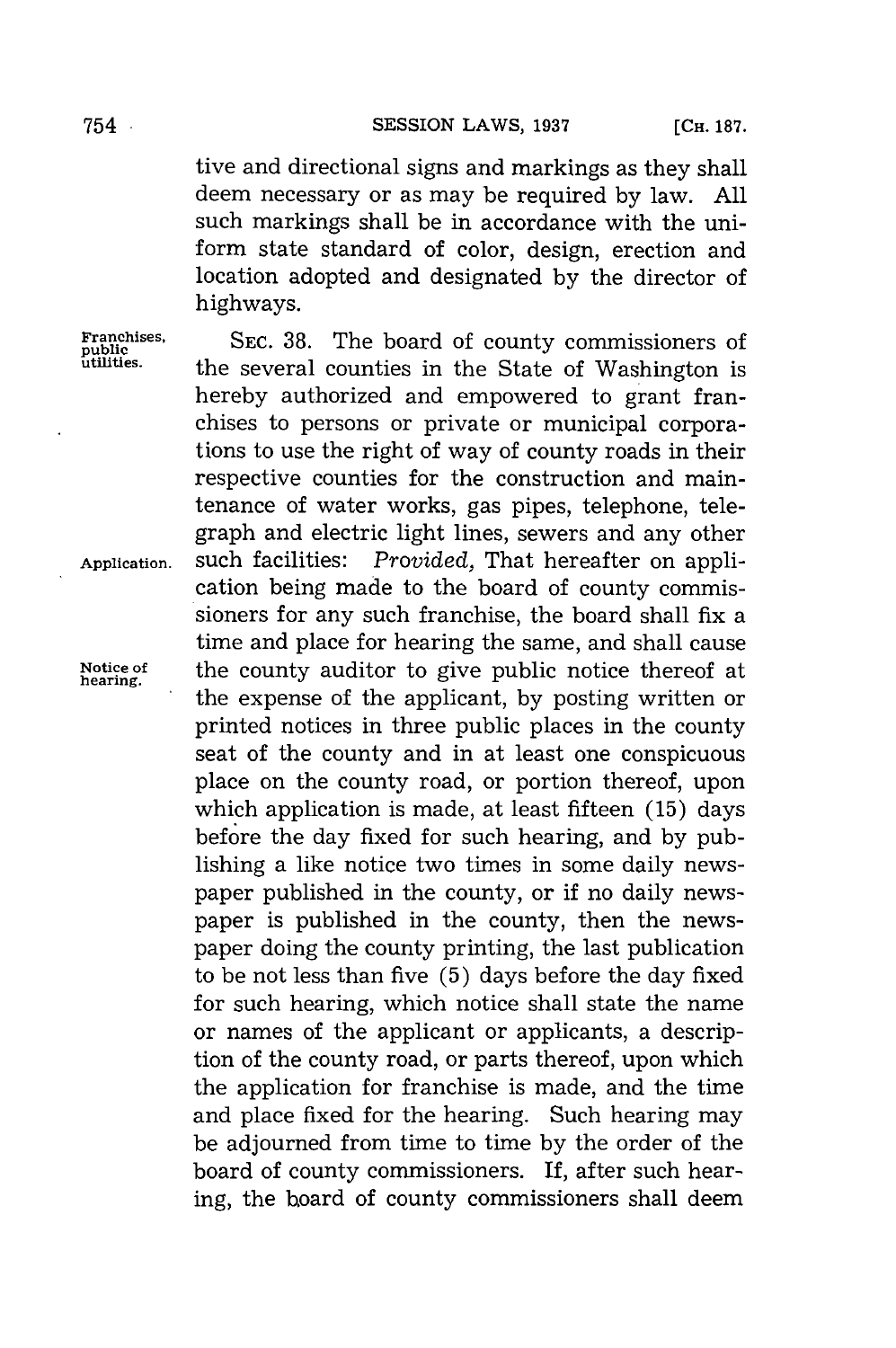it to be for the public interest to grant such franchise **Resolution granting** in whole or in part, the board of county commis- **franchise.** sioners may make and enter proper resolution granting the franchise applied for or so much thereof as it deems to be for the public interest, and may require any such utility and its appurtenances to be placed in such location on or along the county road as the board of county commissioners finds will cause the least interference with other uses of the county road. Any person or corporation construct- **Liability.** ing or operating such utility on or along such county road shall be liable to the county for all necessary expense incurred in restoring such county road to a suitable condition for travel. This act shall be construed as an addition to existing laws and shall not limit powers or rights which may be exercised under existing laws: *Provided*, That no franchise shall be **Franchise** granted for a period of longer than fifty years: *Pro-* exclusive nor vided, further, No exclusive franchise or privilege aperiod *a period*<br>chall be granted. *Provided further*, **That the factul** fifty years. shall be granted: *Provided, further, That the facil*ities of the holder of any such franchise shall be re- **Removal of facilities.** moved at the expense of the holder thereof, to other location on such county road in the event such county road is to be constructed, altered or improved or shall become a primary state highway and such removal is reasonably necessary for the construction, alteration or improvement thereof.

**SEC. 39.** The board of county commissioners **of Franchise for tram** any county of this state may grant to any person, **roads.** firm or corporation the right to build and maintain tram roads and railway roads upon county roads under such regulations and conditions as said board of county commissioners may prescribe: *Provided,* Such tram road or railway road shall not occupy more than eight feet of the county road upon which the same is built and shall not be built upon the roadway of such county road nor in such a way as to interfere with the public travel upon such county road.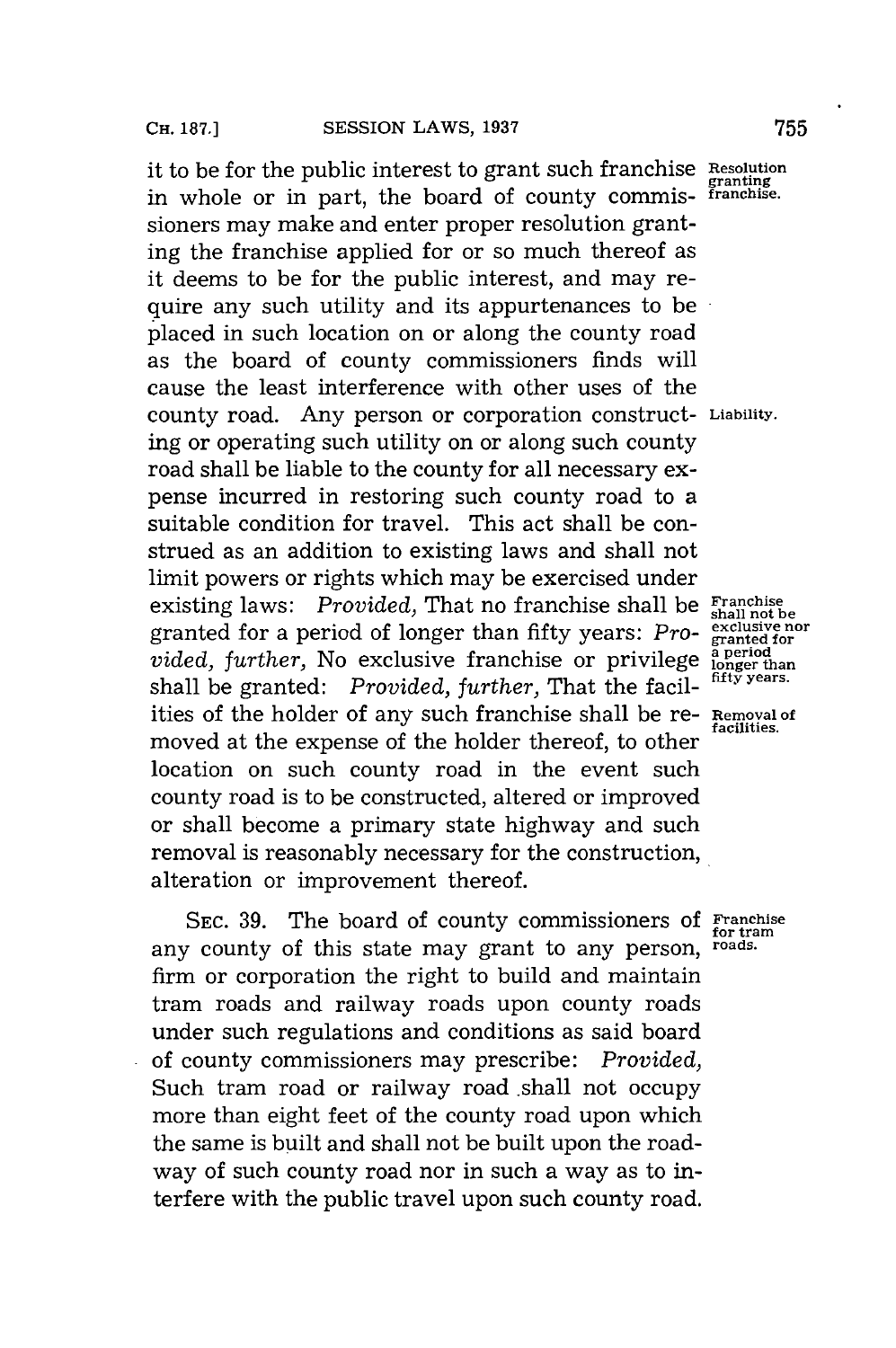#### **756 SESSION** LAWS, **1937 [CH. 187.**

Franchises SEC. 40. The board of county commissioners are<br>
maintained hereby empowered to grant franchises upon bridges. waintained **hereby empowered to grant franchises upon bridges,**<br>bridges. trestles or other structures constructed and maintained **by** them severally or jointly with any other county or incorporated city or town of this state, or jointly with any other state or any county, city or town of any other state, in the same manner and under the same provisions as in the act provided for the granting of franchises on county roads.

**Prior grants SEC.** 41. Any and all grants, rights, privileges, **held valid.** franchises or powers heretofore made or attempted to be made, given or granted **by** the board of county commissioners of any county of this state, when such board of county commissioners was in regular or special session, and when the action of such board of county commissioners is shown **by** its records, to any person, firm or corporation, to erect, construct, maintain or operate any railway or poles, pole lines, wires, or any other matter or thing for the furnishing, transmission, delivery, enjoyment or use of electric energy, electric power, electric light, and telephone connection therewith, or any other matter or thing relating to said matters and things or either of them, or to lay or maintain pipes for the distribution of water, or gas, or to or for any other such facilities in, upon, along, through or over any county roads be and they are hereby confirmed and declared to be valid to the extent that such grants, rights, privileges, or franchises specifically refer or apply to any county road or county roads, or to the extent that any such county road has been, prior to the passage of this act, actually occupied **by** the *bona fide* construction and operation of such utility .and no farther [further], and such rights, powers and grants hereby confirmed shall have and be of the same force and effect as if the board of county commissioners in any county of this state, prior to the time of giving or granting said rights, privileges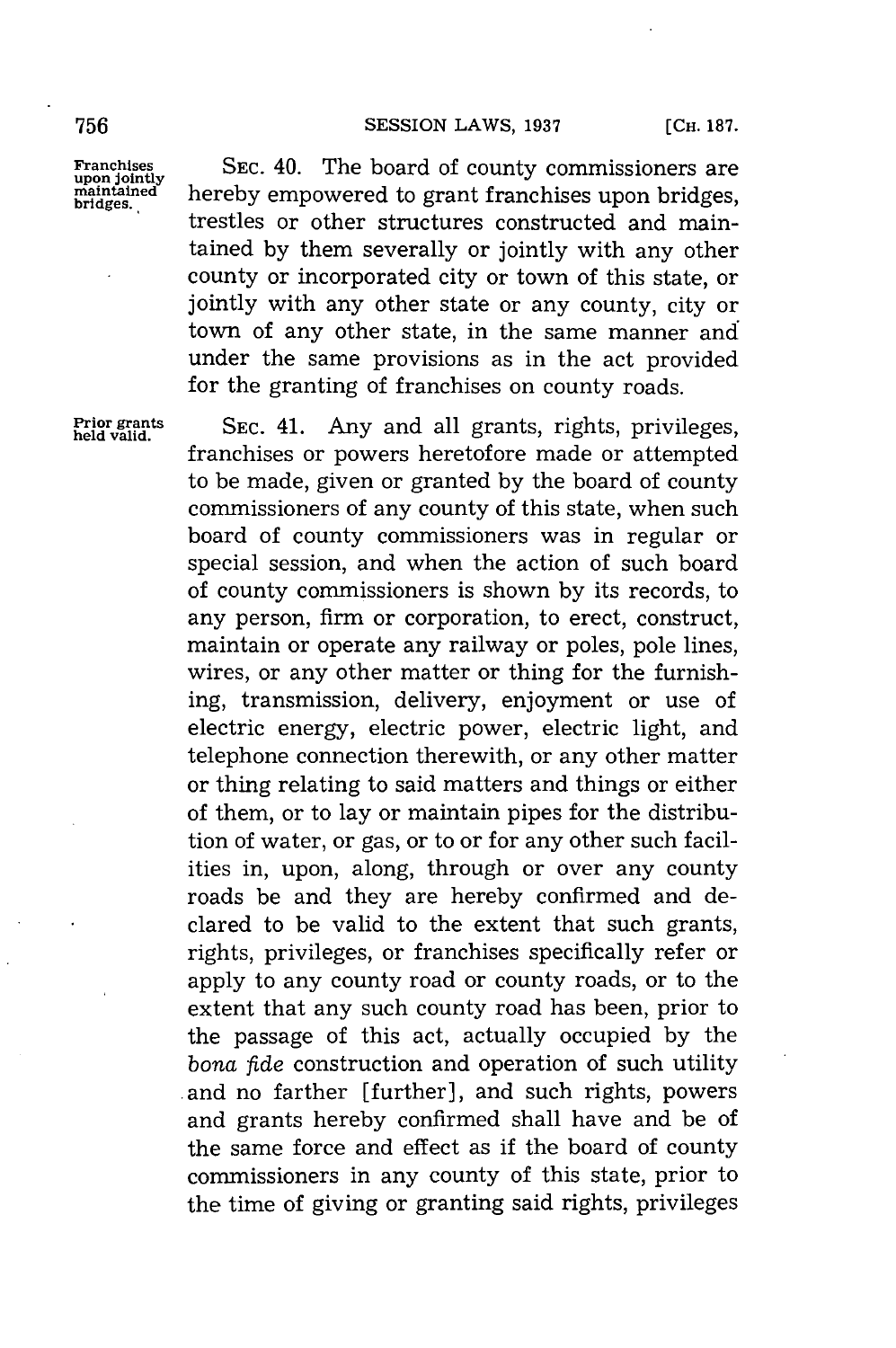and franchises, had been specifically authorized and empowered to give and grant the same.

**SEC.** 42. It shall be the duty of the board of county **Record of existing** commissioners to cause to be recorded with the clerk **franchises.** of the board of county commissioners of their respective counties within thirty days after the effective date of this act a complete record of all existing franchises upon the county roads of their respective counties and to henceforth keep and maintain a currently correct record of all franchises existing **Current** or granted with information describing the holder of the franchise, the purpose thereof, the portion of county road over or along which granted, the date of granting, term for which granted and date of expiration, and any other information with reference to any special provisions of such franchises.

**SEC.** 43. No oil or other material shall be used **Use of oil in** in the treatment of any county road or private road  $\frac{r_{\text{min}}}{\text{highway}}$ . or driveway, of such consistency, viscosity or nature or in such quantities and in such proximity to the entrance to or intersection with any primary state highway or county road, the roadway of which is surfaced with cement concrete or asphaltic concrete, that such oil or other material is or will be tracked **by** vehicles thereby causing a coating or discoloration of such cement concrete or asphaltic concrete roadway. Any person violating the provisions **of Penalty.** this section shall be guilty of a misdemeanor.

SEC. 44. The boards of county commissioners of **Commission**<br>the several counties are empowered to purchase and **operate road**<br>building operate, out of the county road fund, rock crushing, material<br>gravel on other road hydriging material sutpection equipment. gravel or other road building material extraction equipment, and any crushed rock, gravel or other road building material extracted and not directly **Sale of surplus** used or needed **by** such county in the construction, **product.** alteration, repair, improvement or maintenance of its county roads may be sold at actual cost of production **by** said board of county commissioners to the

proximity **to**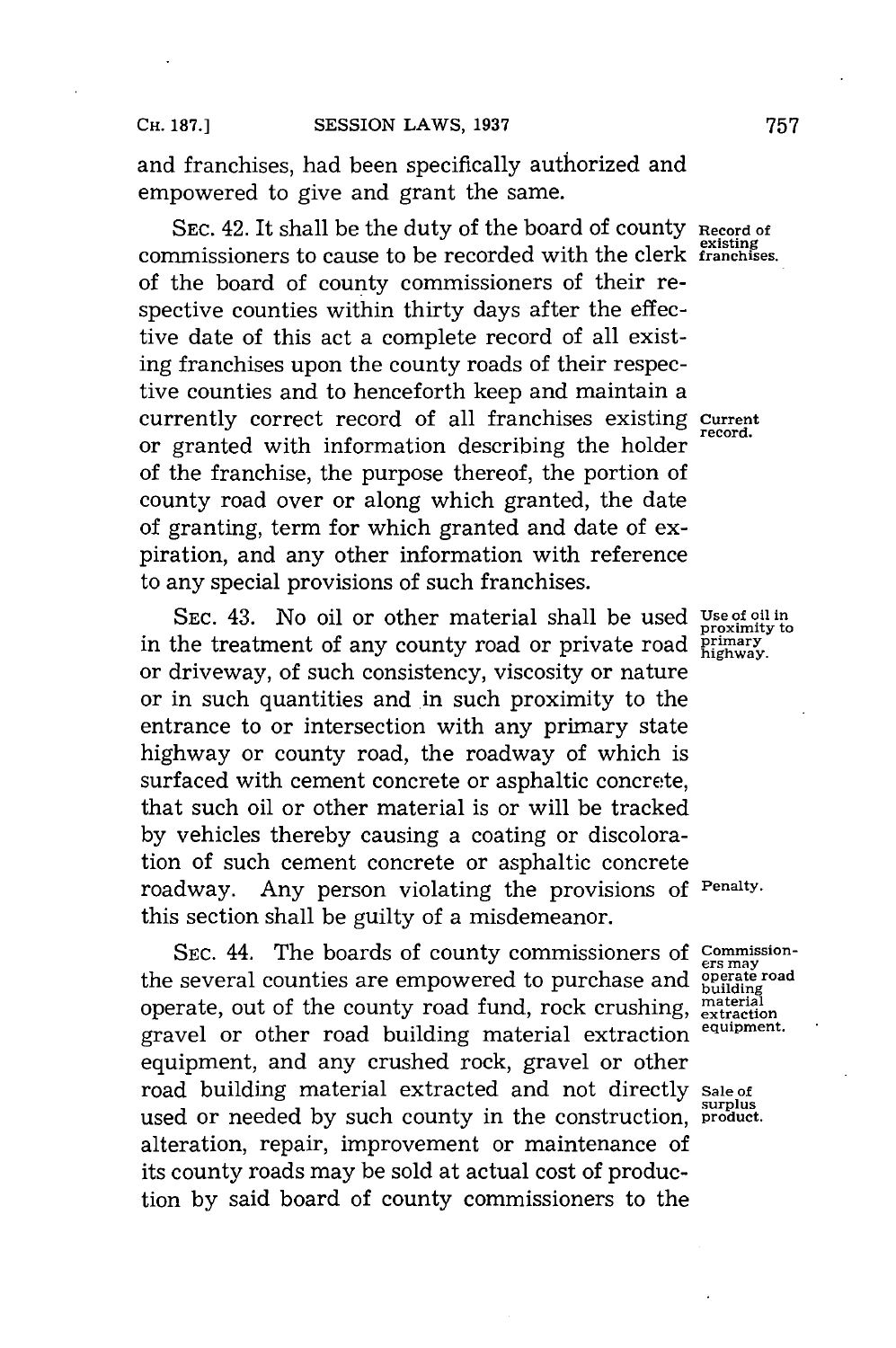state or any other county, city, town or other political subdivision to be used in the construction, alteration, repair, improvement or maintenance of any state, county, city, town or other proper highway, road or street purpose.

Voluntary Upon voluntary contribution and payment by contribution and payment by  $\frac{\text{cost}}{\text{for read}}$  any person firm corporation or association to the **for road** any person, firm, corporation or association to the **improvement.** board of county commissioners for the actual cost of placing upon any county road of crushed rock, gravel or other road building material, the board of county commissioners are empowered to place such crushed rock, gravel or other road building material upon such county road if it be otherwise a proper county road purpose and receive payment therefor at the actual cost thereof.

> **All** proceeds from the sale or placing of any crushed rock, gravel or other road building material as provided in this section shall be deposited in the county road fund of such county to be expended under the same provisions as are **by** law imposed upon the funds used to produce the crushed rock, gravel or other road building material extracted and sold.

**Forest roads. SEC.** 45. The boards of county commissioners of the several counties are hereby empowered to maintain any forest roads within its county and to expend for the maintenance thereof funds accruing to the county road fund of such county in the same manner and under the same provisions as in this act provided for the maintenance of county roads.

Fallure of SEC. 46. In the event that any county has here-<br>
<u>county</u> to the county of the same into any agreement maintain<br>county<br>roads as per with the Foderal government or any aggreement roads as per with the Federal government or any agency thereof<br>with Federal correct and the State of Washington or any agency<br>government, or with the State of Washington or any agency or with the State of Washington or any agency thereof according to the terms of which such county has agreed to maintain certain county roads or any portion thereof and such maintenance is not being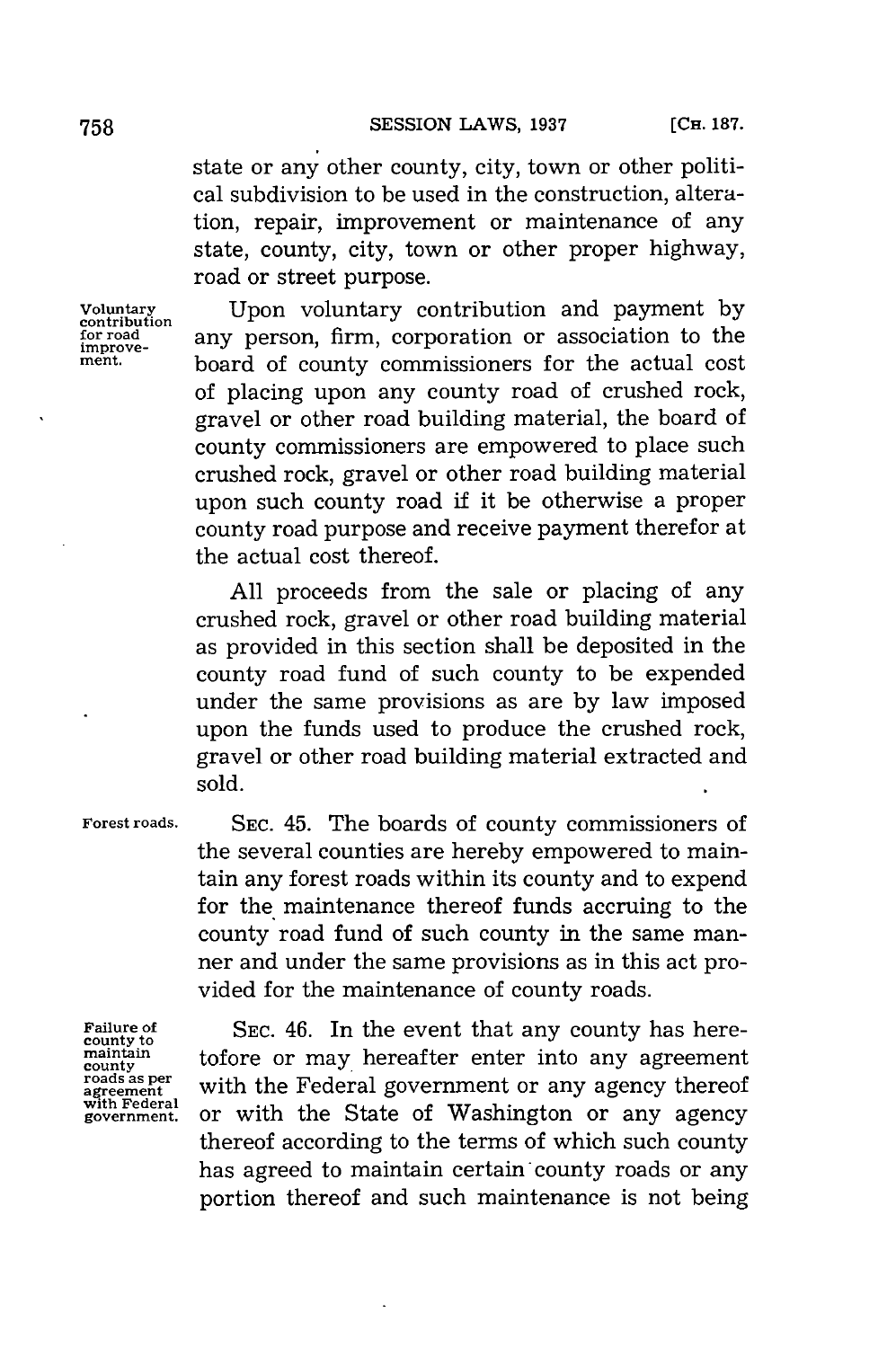performed to the satisfaction of the Federal government or the director of highways, reasonably consistent with original construction, notice thereof may be given **by** the director of highways to the board of county commissioners of such county and **if** the board of county commissioners of such county does not thereafter and within ten (10) days provide for **Director**<br>such maintenance authority is hereby given to the such such maintenance, authority is hereby given to the director of highways to perform such maintenance and the state auditor shall pay the cost thereof on vouchers submitted **by** the director of highways and deduct the cost thereof from any sums in the motor vehicle fund credited or to be credited to the county in which such county road is located.

**SEC.** 47. No items of equipment shall be pur- **Items of** chased by any county and paid for from the county **purchased** in road fund of such county where the sales price **\$500.** thereof is in excess of five hundred dollars **(\$500),** except upon a call for bids published at least once a week for two consecutive weeks prior to the day of receiving and opening such bids. Such call for bids shall specify the equipment to be purchased and the time and place when bids will be received and opened. Bids shall be publicly opened and read and award shall be made to the lowest and best bidder: *Provided.* That in the event of any evidence of collusion as between bidders or in the event that it is considered that an insufficient number of bids has been received or for other good cause, the board of county commissioners may reject all bids and readvertise for bids in the same manner as above provided.

## **CHAPTER** VII. **VACATION.**

**SEC.** 48. When a county road or any part thereof **county road may be** is considered useless, the board of county commis- **vacated.** sioners may, **by** unanimous resolution entered upon their minutes, declare their intention to vacate and

**maintenance.**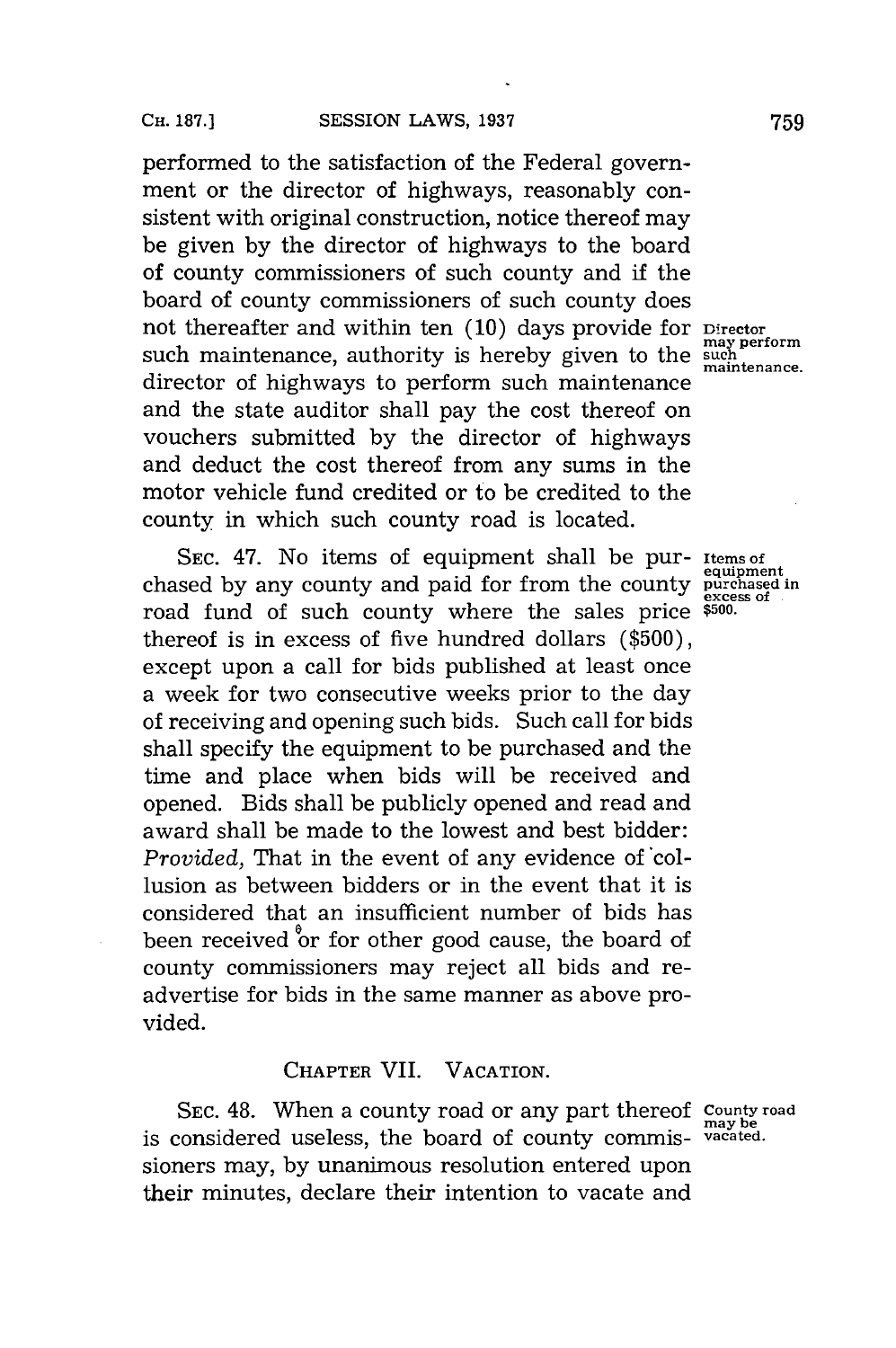**760 SESSION** LAWS, **1937 [CH. 187.**

abandon the same or any portion thereof and shall direct the county road engineer employed **by** the county to report upon such vacation and abandonment.

**Petition. SEC.** 49. Ten freeholders residing in the vicinity of any county road or portion thereof may petition the board of county commissioners to vacate and abandon the same or any portion thereof, such petition to show the land owned **by** each petitioner and set forth that such county road will be useless as part of the county road system and that the public will be benefited **by** its vacation and abandonment. The petition shall be accompanied **by** a bond in the penal sum of one hundred dollars **(\$100),** payable to the county, executed **by** one or more of such petitioners as principal or principals, and two or more satisfactory sureties, and conditioned that the petitioners will pay into the county road fund of such county the amount of all costs and expenses incurred in the examination, report, and all proceedings pertaining to such petition to vacate and abandon. On the filing of such petition and bond and on being satisfied that the petition has been signed **by** petitioners residing in the vicinity of such county road or portion thereof, the board of county commissioners shall direct the county road engineer employed **by** the county to report upon such vacation and abandonment.

**Report of SEC. 50.** When directed **by** the board of county **engineer.** commissioners the engineer employed **by** the county shall examine any county road or portion thereof proposed to be vacated and abandoned and report his opinion as to whether the county road should be vacated and abandoned, whether the same is in use or has been in use, the condition of such county road, whether it will be advisable to preserve the same for the county road system in the future, whether the public will be benefited **by** the vacation and aban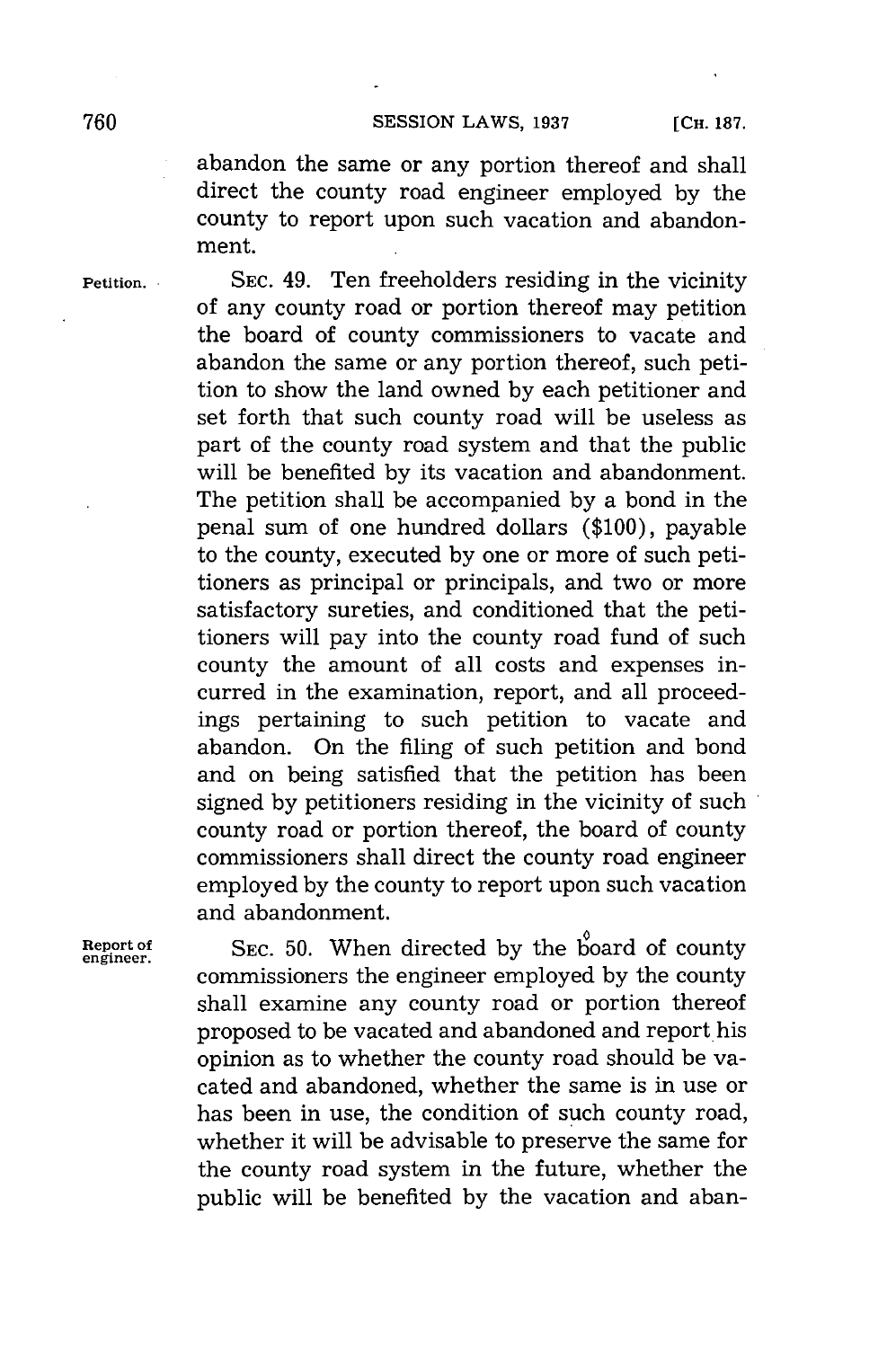donment and all other facts, matters and things which will be of importance to the board of county commissioners, and also file his cost bill.

**SEC. 51.** Notice of hearing upon such report for **Notice of hearing upon** vacation and abandonment of a county road shall be **report.** published at least once a week for two consecutive weeks preceding the date fixed for such hearing in the county official newspaper and a copy of the notice thereof posted for at least twenty days preceding the date fixed for such hearing at each termini of the county road or portion thereof proposed to be vacated or abandoned. On the day fixed for the **Findings.** hearing, the board of county commissioners shall proceed to consider the report of the engineer thereon, together with any evidence for or objection against such vacation and abandonment, and if the county road may be found useful as a part of the county road system it shall not be vacated, but if the county road is not useful and the public will be benefited **by** the vacation, then the board of county commissioners may vacate such county road or any portion thereof, and not otherwise; if the board of county commissioners determine to vacate such county road, they shall certify all costs and expenses incurred in the proceedings and file the same with the county treasurer and upon payment of such certified costs and expenses **by** the principal or principals or sureties upon such bond the board of county commissioners shall declare such county road, or portion thereof, vacated and enter the same in their minutes. No county road shall be vacated **Unanimous** and abandoned unless **by** unanimous vote **of** the **required.** board of county commissioners properly entered or **by** operation of law, or judgment of a court of competent jurisdiction.

SEC. 52. Any county road, or part thereof, which **Vacation of** has heretofore been, or may hereafter be authorized, **nonuser**. which remains unopen for public use for a space of

vote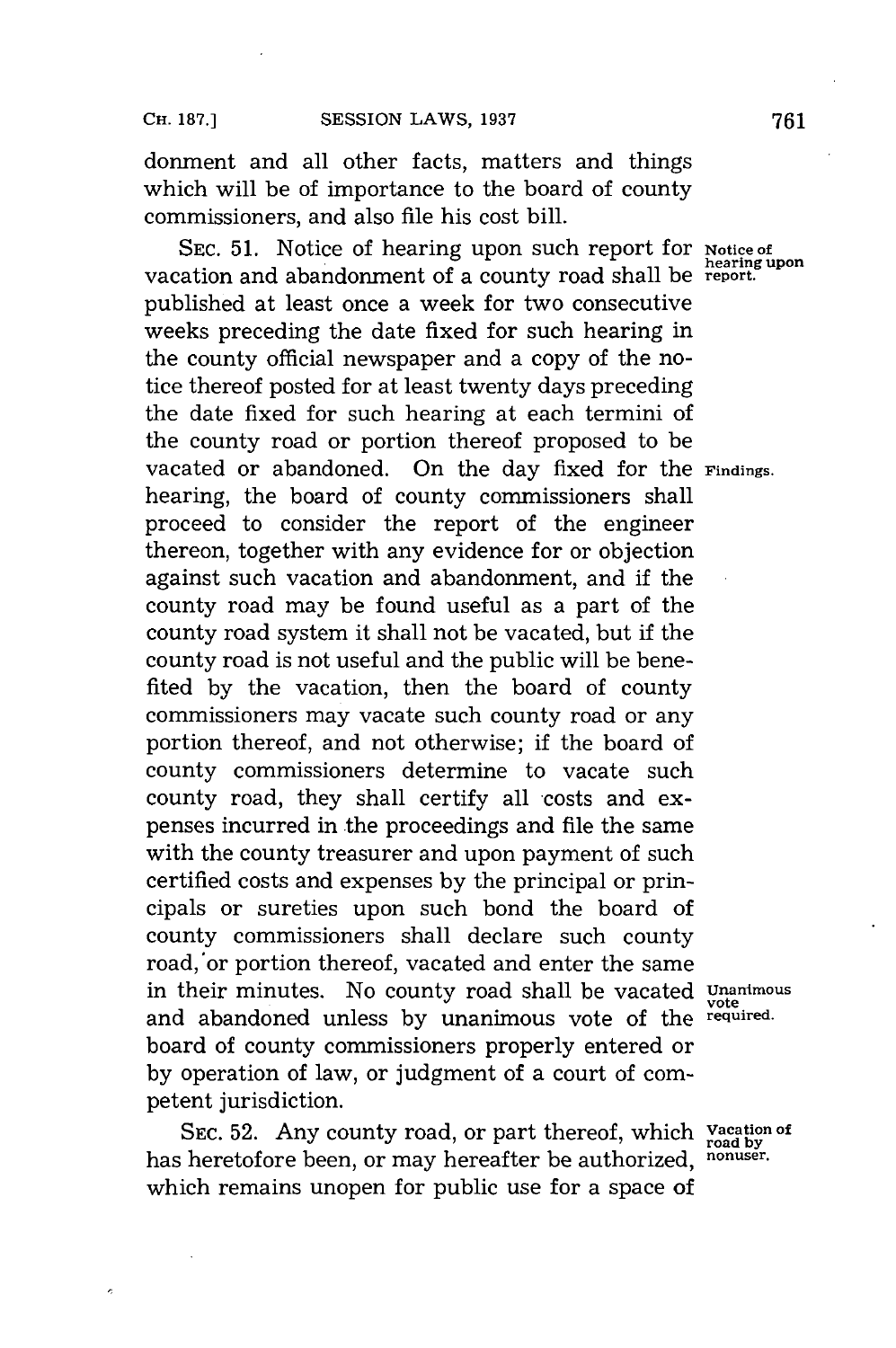five years after the order is made or authority granted for opening the same, shall be, and the same is hereby vacated, and the authority for building the same barred **by** lapse of time: *Provided, however,* That the provisions of this section shall not apply to any highway, road, street, alley, or other public place dedicated as such in any plat, whether the land included in such plat be within or without the limits of any incorporated city or town, nor to any land conveyed **by** deed to the state or to any county, city or town for highways, roads, streets, alleys or other public places.

## CHAPTER VIII. **STATE** AID.

State aid for SEC. 53. Any monies accruing to the credit of any county in the motor vehicle fund may be paid to such county, as provided **by** law, for the construction, alteration, repair, improvement or maintenance of the county roads of such county and bridges thereon and for wharves necessary for ferriage of motor vehicle traffic and therefore essential to the county road system, and for ferries, and for the acquiring, operating and maintaining of machinery, equipment, quarries, or pits for the extraction of materials and for the cost of establishing county roads, acquiring rights of way therefor in the manner provided **by** law and expenses for the operation of the county engineering office and for any other proper road purpose. Such expenditure may be made either independently or in conjunction with the state or any city, town or tax district within the county. For the purpose of this act, the payment of interest or principal on general obligation county road bonds, or independent highway district bonds or retirement of registered warrants both as to principal and interest when such warrants have been issued for a proper county road purpose, are hereby declared to be a proper county road purpose.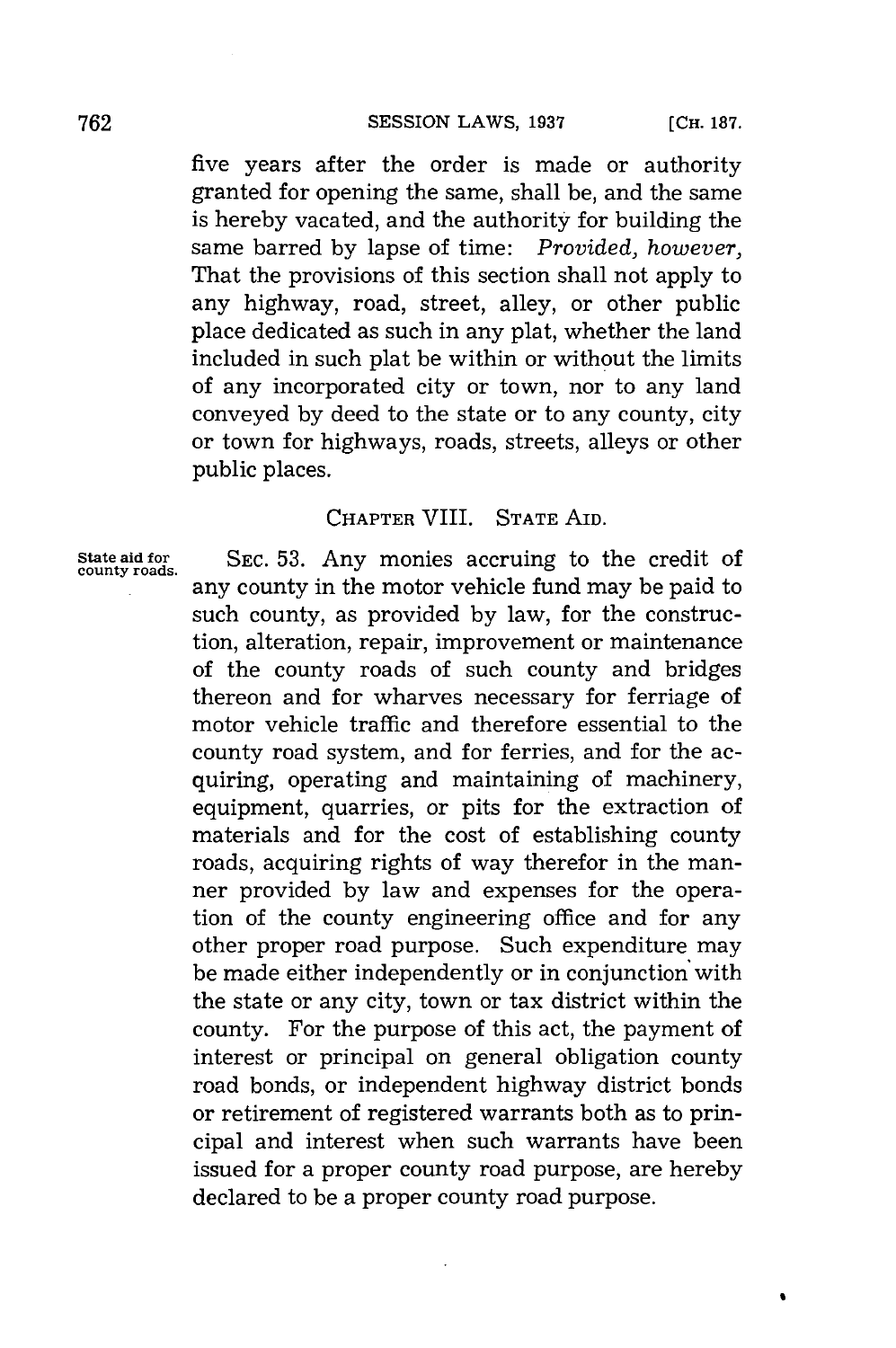**SEC.** 54. No monies shall be paid **by** the state **Method** of auditor from funds accruing to the credit of any county in the motor vehicle fund for deposit in the county road fund of any county except on vouchers for reimbursement of proper county road expenditures theretofore made and properly supported and approved **by** the director of highways. **All** funds for the construction, alteration, repair, improvement and maintenance of the county roads of any county or for any other proper county road purpose shall be deposited in and expended from the county road fund of such county and no other fund, and no county shall be entitled to receive any funds from the motor vehicle fund of the state unless and until the board of county commissioners shall have satisfied the director of highways of compliance with the provisions of this section. The board of county commissioners are empowered to expend funds from the county road fund or register warrants against the county road fund in anticipation of reimbursement thereof from funds credited or to be credited to such county in the motor vehicle fund.

**SEC. 55.** No maps, plans, specifications and esti- **Aggregate** mates submitted to the director of highways by any mates substituted to the director of highways by any exceeding<br>county for approval shall be filed, retained or approved **by** the director of highways when the aggregate amount of work approved shall exceed the construction percentage of the total amount which has accrued or which is reasonably anticipated to accrue to the credit of such county in the motor vehicle fund<br>during any current calendar year. The board of  $_{of\text{~projections}}^{\text{Substitution}}$ during any current calendar year. county commissioners are empowered to substitute a preferred county road project for another, the maps, plans, specifications and estimates for which have been approved, in which event the board of county commissioners shall request in writing the withdrawal of such previously approved project and the director of highways shall withdraw his approval thereof.

**amount of**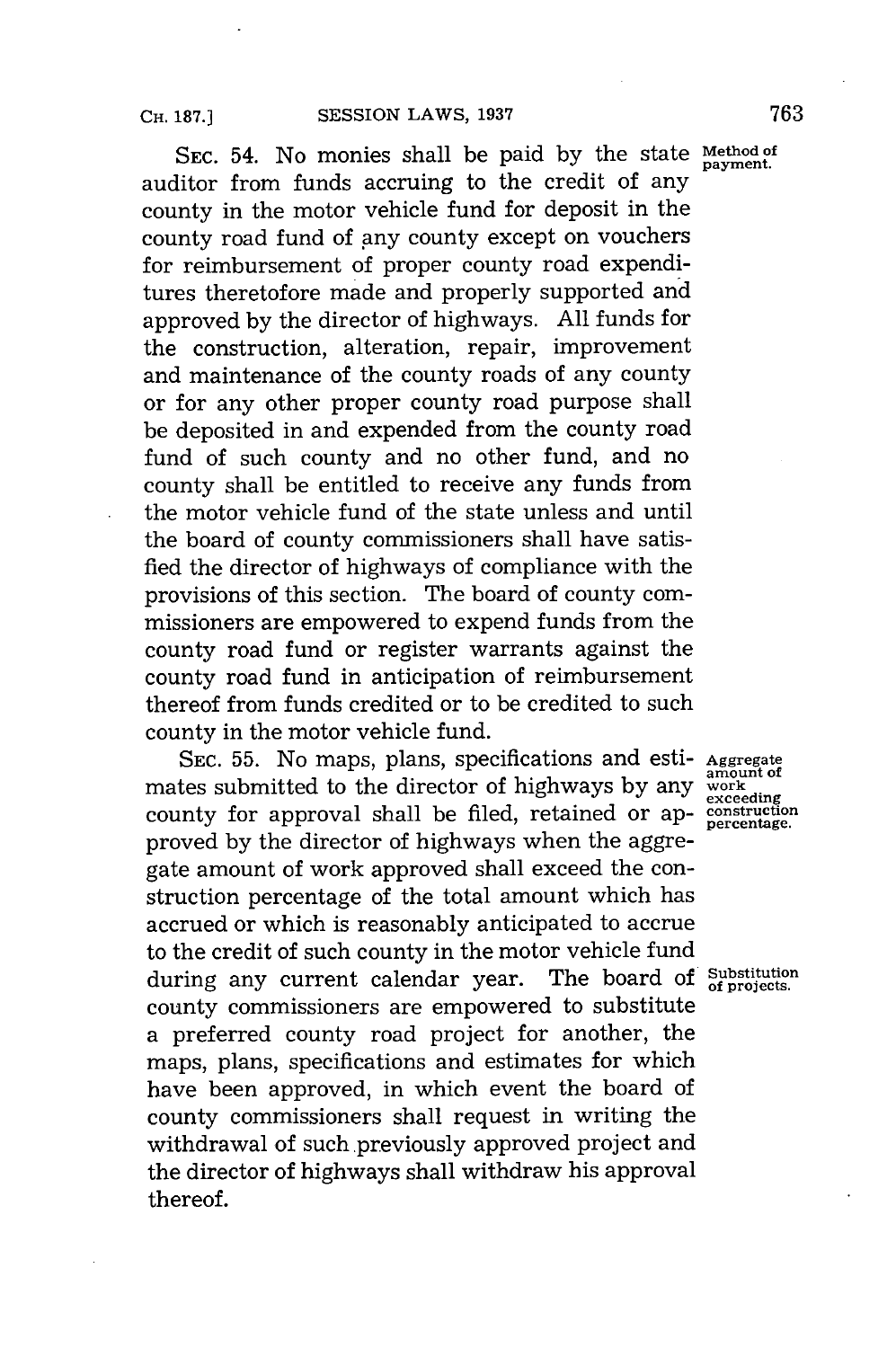**County road SEC. 56.** On or before the eighth day of July of each year, the director of highways shall prepare and **Director's** file with the board of county commissioners of each **estimate of** counted county an estimate of the amount of money which<br>credited<br>county. will be applied to such county for the fortheoming. will be credited to such county for the forthcoming calendar year in order that each board of county commissioners may prepare the necessary county road budget. In the preparation and adoption of the county road budget of each county the board of county commissioners shall determine and budget the respective percentages of the sum to become available for the following county road [purposes]: **(1)** Overhead and operations; (2) bond and warrant retirement; **(3)** maintenance, and; (4) construction. Not less than fifty per cent  $(50\%)$  of the sum to become available shall be budgeted for county road construction and the respective amounts as adopted for these several items in the final budget for the ensuing calendar year shall not be altered or exceeded except as **by** law provided and with the approval of the director of highways: *Provided,* The board of county commissioners of any county may, in adopting the county road budget, adopt another percentage than that herein prescribed upon the approval of the director of highways.

> Upon the final adoption of the county road budgets of the several counties as provided **by** law, the boards of county commissioners shall file a copy thereof in the office of the director of highways.

Supple-<br> **In the event that any funds should accrue to any**<br> **pudget. COUPTY** in the motor vehicle fund in excess of the county in the motor vehicle fund in excess of the amount estimated **by** the director of highways and such excess funds have not been included **by** the board of county commissioners in the then current county road budget or in the event that funds should become available from other sources upon a matching basis or otherwise and it is impracticable to adhere to the provisions of such county road budget,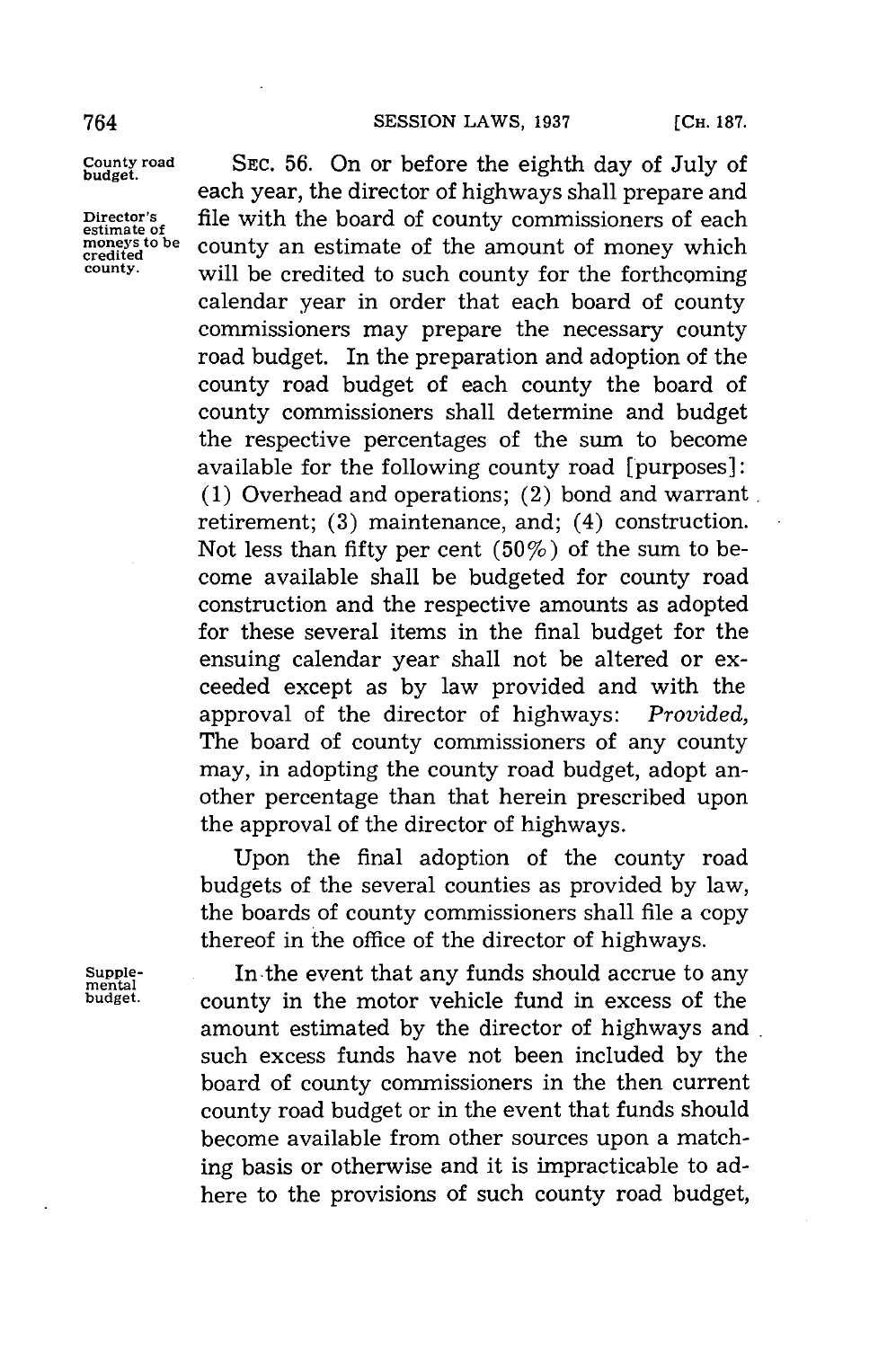then the board of county commissioners may on the unanimous consent of such board and with the approval of the director of highways consider and adopt a preliminary supplemental budget covering such excess funds for the remainder of the current fiscal year. The board of county commissioners shall then publish a notice setting day of hearing for the adoption of the final supplemental budget covering such excess funds, designating the time and place of such hearing and that anyone may appear thereat and be heard for or against any part of said preliminary supplemental budget. Such notice shall be published once a week for two consecutive weeks immediately following said adoption of the preliminary supplemental budget in the official newspaper of the county, or if there be none, in a newspaper of general circulation in the county. The board of county commissioners shall provide a sufficient number of copies of the preliminary supplemental budget to meet reasonable public demands and the same shall be available not later than two weeks immediately preceding such hearing. The board of county commissioners shall hold such hearing at the time and place designated in -said notice and such hearing may be continued from day to day until concluded but not to exceed a total of five days. Upon the conclusion of such hearing the board of county commissioners shall fix and determine such supplemental budget and shall **by** resolution adopt such supplemental budget as so finally determined and enter the same in detail in the official minutes of the board, copies of which supplemental budget shall be forwarded, one to the director of highways and one to the division of municipal corporations.

SEC. 57. For the purpose of enabling the several **Estimate of** boards of county commissioners to comply with the  $\frac{\text{credicted}}{\text{during}}$ provisions of this act during the present calendar catendar provisions of thighways shall prepare and file <sup>year.</sup> year, the director of highways shall prepare and file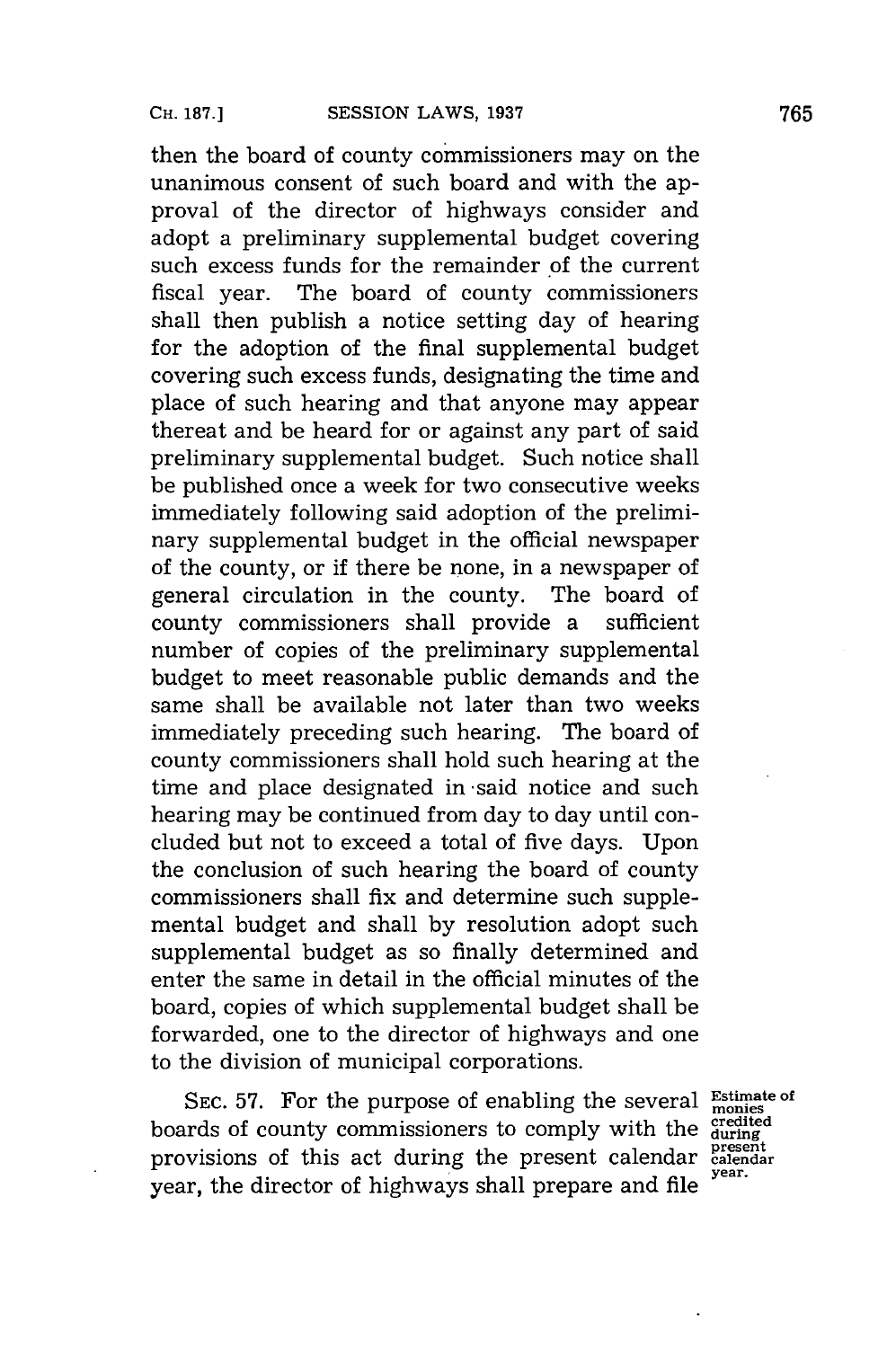with the boards of county commissioners of each county on April **1, 1937,** an estimate of the amount of money which will be credited to such county for the remaining portion of the present calendar year. On or before the 15th day of April, **1937,** the board of county commissioners of the several counties shall determine **by** resolution, a copy of which shall be immediately filed in the office of the director of highways, the respective percentages of the amount estimated to become available during the remaining portion of the present calendar year for the following county road purposes: **(1)** Overhead and operations; (2) bond and warrant retirement; **(3)** maintenance, and; (4) construction. Not less than fifty per cent *(50%)* of the sum to become available in the remaining portion of the present calendar year shall be set aside for county road construction and the respective percentages, as set forth in such resolution for these several items for the remaining portion of the present calendar year shall not be altered or exreeded except with the approval of the director of highways.

Upon the adoption of such resolution a copy thereof, certified **by** the clerk of the board of county commissioners, shall be filed in the office of the director of highways as above required, together with a copy of the current county road budget.

**of current**

Supple-<br>mental **In the event that any funds should accrue to any**<br>budget for **county** in the motor vehicle fund in excess of the budget for county in the motor vehicle fund in excess of the **fiscal year.** amount estimated **by** the director of highways and such excess funds have not been included **by** the board of county commissioners in the county road budget for the remaining portion of the present calendar year, then, the board of county commissioners may, on the unanimous consent of such board and with the approval of the director of highways expend such funds in the remaining portion of the present calendar year upon consideration and adop-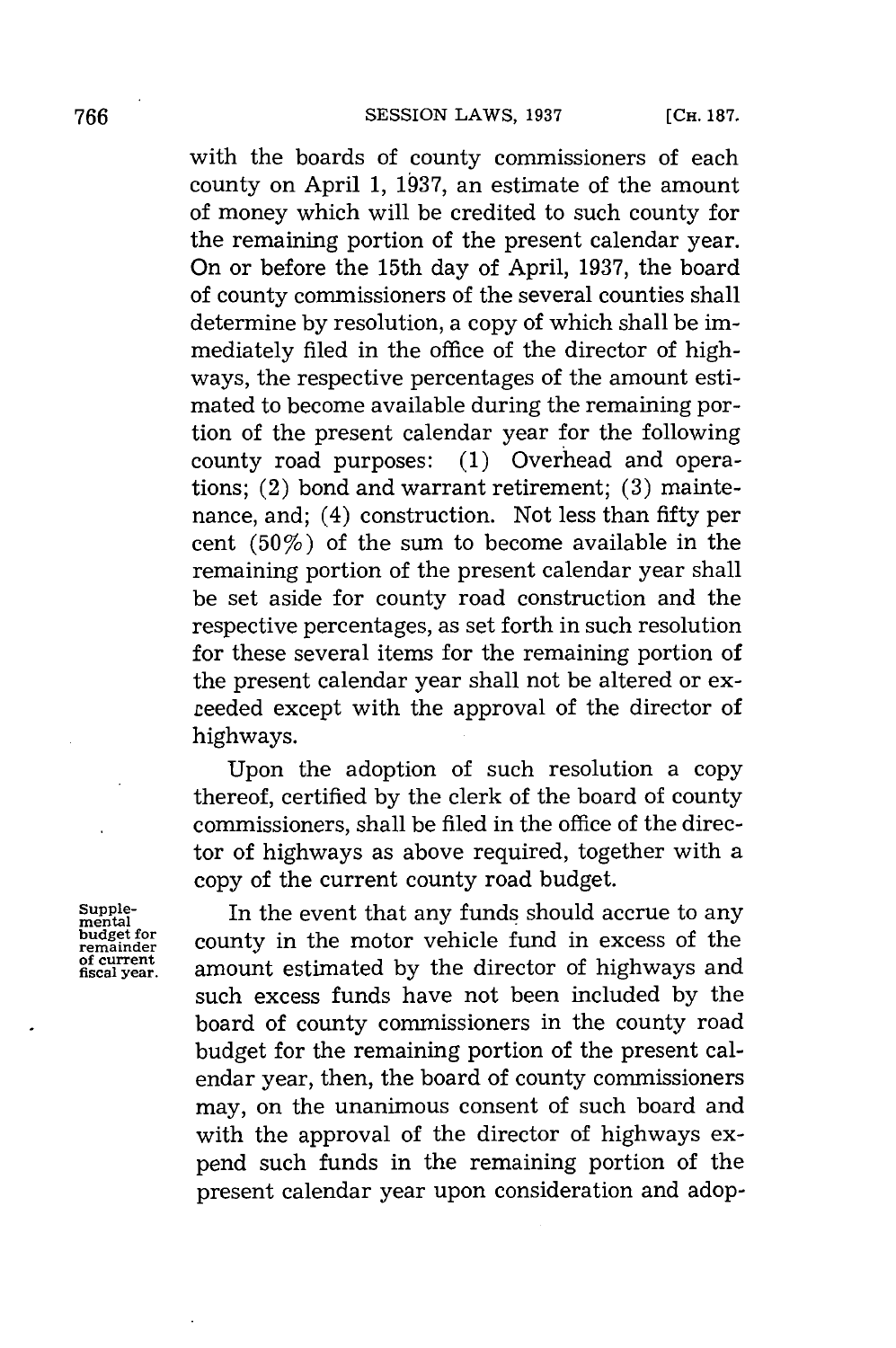tion of a preliminary supplemental budget covering such excess funds for the remainder of the current fiscal year. The board of county commissioners shall then publish a notice setting day of hearing for the adoption of the final supplemental budget covering such excess funds, designating the time and place of such hearing and that anyone may appear thereat and be heard for or against any part of said preliminary supplemental budget. Such notice shall be published once a week for two consecutive weeks immediately following said adoption of the preliminary supplemental budget in the official newspaper of the county, or if there be none, in a newspaper of general circulation in the county. The board of county commissioners shall provide a sufficient number of copies of the preliminary supplemental budget to meet reasonable public demands and the same shall be available not later than two weeks immediately preceding such hearing. The board of county commissioners shall hold such hearing at the time and place designated in said notice and such hearing may be continued from day to day until concluded but not to exceed a total of five days. Upon the conclusion of such hearing the board of county commissioners shall fix and determine such supplemental budget and shall **by** resolution adopt such supplemental budget as so finally determined and enter the same in detail in the official minutes of the board, copies of which supplemental budget shall be forwarded, one to the director of highways and one to the division of municipal corporations.

SEC. 58. The board of county commissioners of Commissioneach county shall, from time to time, report to the <sup>to director</sup>. director of highways or other agency of the State of Washington, in such form and in such manner as prescribed, any records and reports required **by** law or which may be required **by** the director of highways. Reports required **by** the director of highways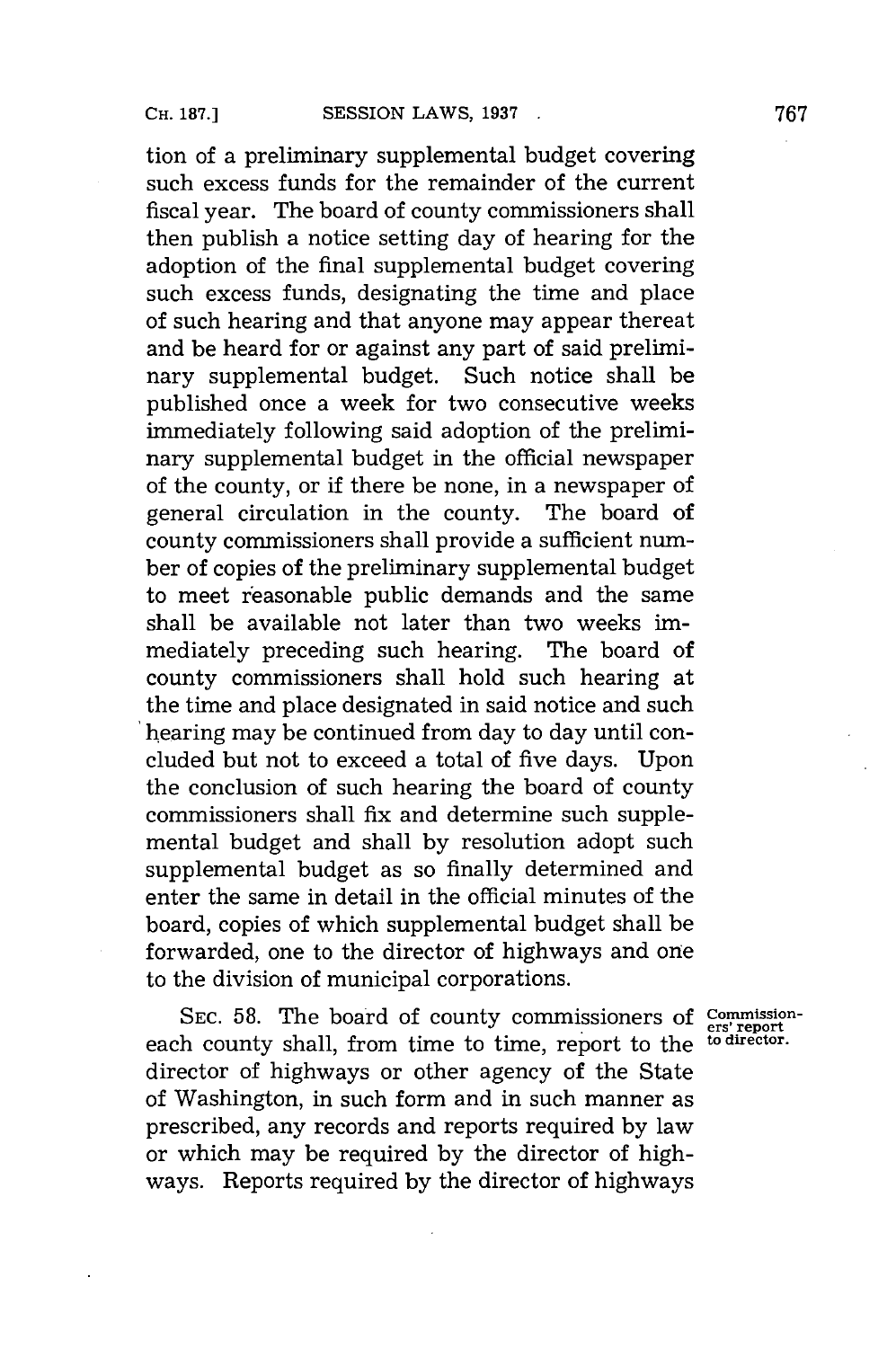shall be on a form prescribed **by** him and shall be concise and plain and required only in such detail and upon such subjects as will enable the director of highways to understand and assist in the administration of the county road system. In case any records or reports required **by** law or **by** the director of highways are not made after due notice in the manner or at the time so required, the director of highways or other state agency shall so notify the state auditor and no further funds shall be paid to such county until such reports have been made.

**Federal aid. SEC. 59.** In the event that any funds should become available from the Federal government, or otherwise, for expenditure in conjunction with county funds, for the construction, alteration, repair or improvement of any county road of any county and the same is to be performed **by** the director of highways, the state auditor shall, upon notice from the director of highways thereof, set aside from any monies in the motor vehicle fund credited to any such county, the cost thereof, together with the cost of engineering, supervision, and other proper items, or so much of the money in the state treasury to the credit of such county as may be necessary for use in conjunction with funds from the Federal government to accomplish such work, the same to be performed **by** the director of highways and paid from the money so set aside upon vouchers approved and submitted **by** the director of highways in the same manner as payment is made for such work on primary state highways: *Provided,* The board of county commissioners of any such county shall have, **by** proper resolution, filed in duplicate in the office of the director of highways and approved **by** him, determined the county road construction, alteration, repair or improvement to be performed in such county and the same is found to conform in all respects to the requirements necessary for the use of such funds of the Federal government.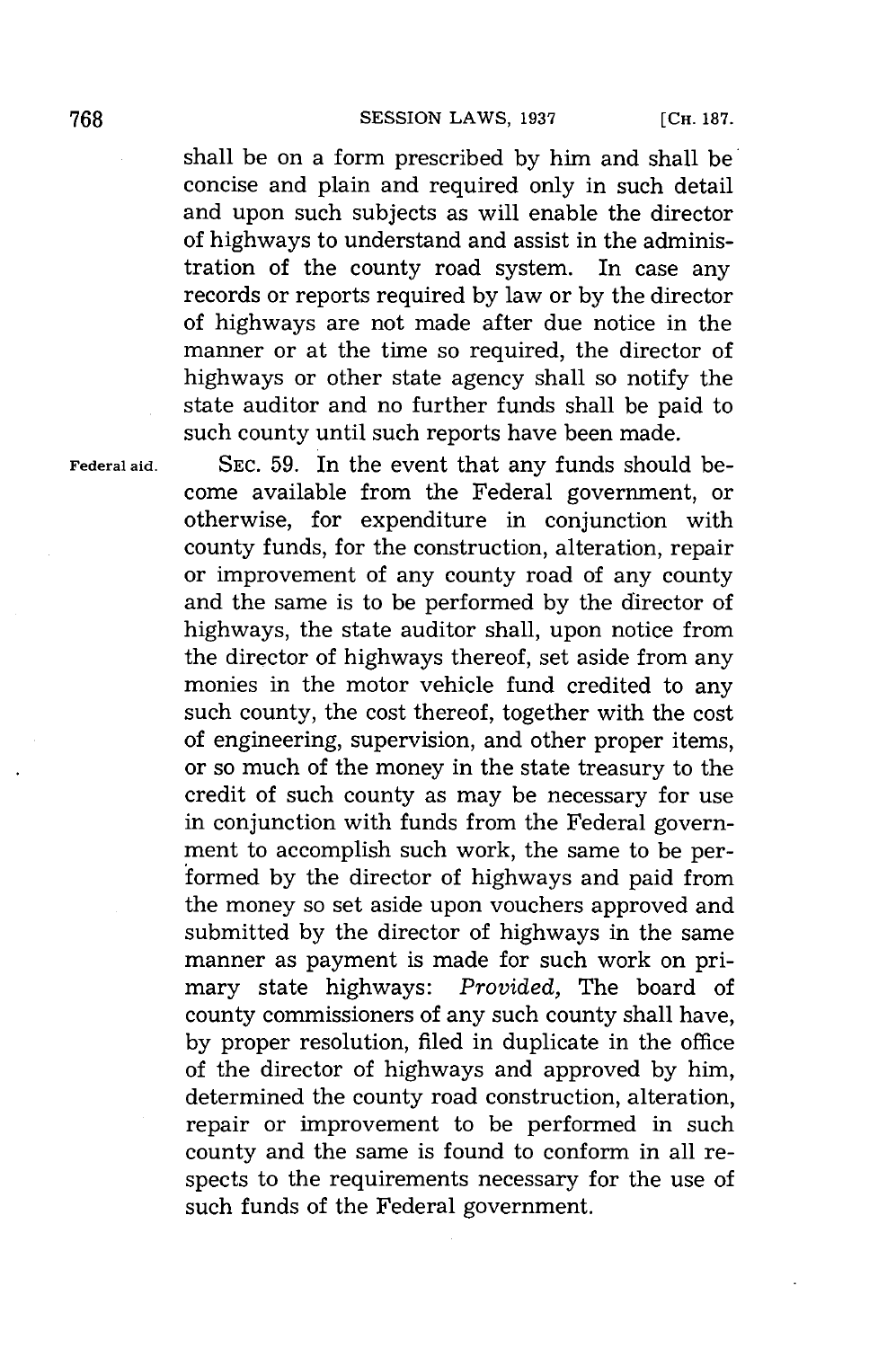## CHAPTER IX. CITY STREETS.

**SEC. 60. All** funds accruing to the credit of in- **State aid for** corporated cities and towns in the motor vehicle fund may be paid to such incorporated cities and towns as provided **by** law for the construction, alteration, repair, improvement or maintenance **of** those city streets of such incorporated cities and towns designated **by** the director of highways as forming a part of the route of a primary state highway through such incorporated cities and towns, together with the bridges thereon and wharves necessary for ferriage of motor vehicle traffic and therefore essential to the primary state highway system. Such expenditure may be made either independently or in conjunction with the state or any county: *Provided*, That all such funds credited Moneys to any incorporated city or town from the motor streets<br>replied for deal to used only for the construction designated vehicle fund shall be used only for the construction as part of the construction of the construction of  $\frac{1}{2}$ of those city streets designated by the director of state highways as forming a part of the route of a primary **highways.** state highway through such incorporated cities or towns with so much thereof used for the maintenance of such routes of primary state highways as may be necessary to maintain the same reasonably consistent with original construction: *Provided, further,* In the event that any such funds are permitted with the approval of the director of highways to be used on any city streets of any incorporated city or town other than those designated **by** the director of highways as forming a part of the route of a primary state highway, the same shall be used for construction and repair only.

The director of highways is hereby empowered **Director** to and directed to provide for the maintenance, opera- maintenance tion and upkeep of all movable span bridges in the State of Washington within the limits of incorporated cities and towns and located upon those city streets which have been or may be designated **by** the

**-25**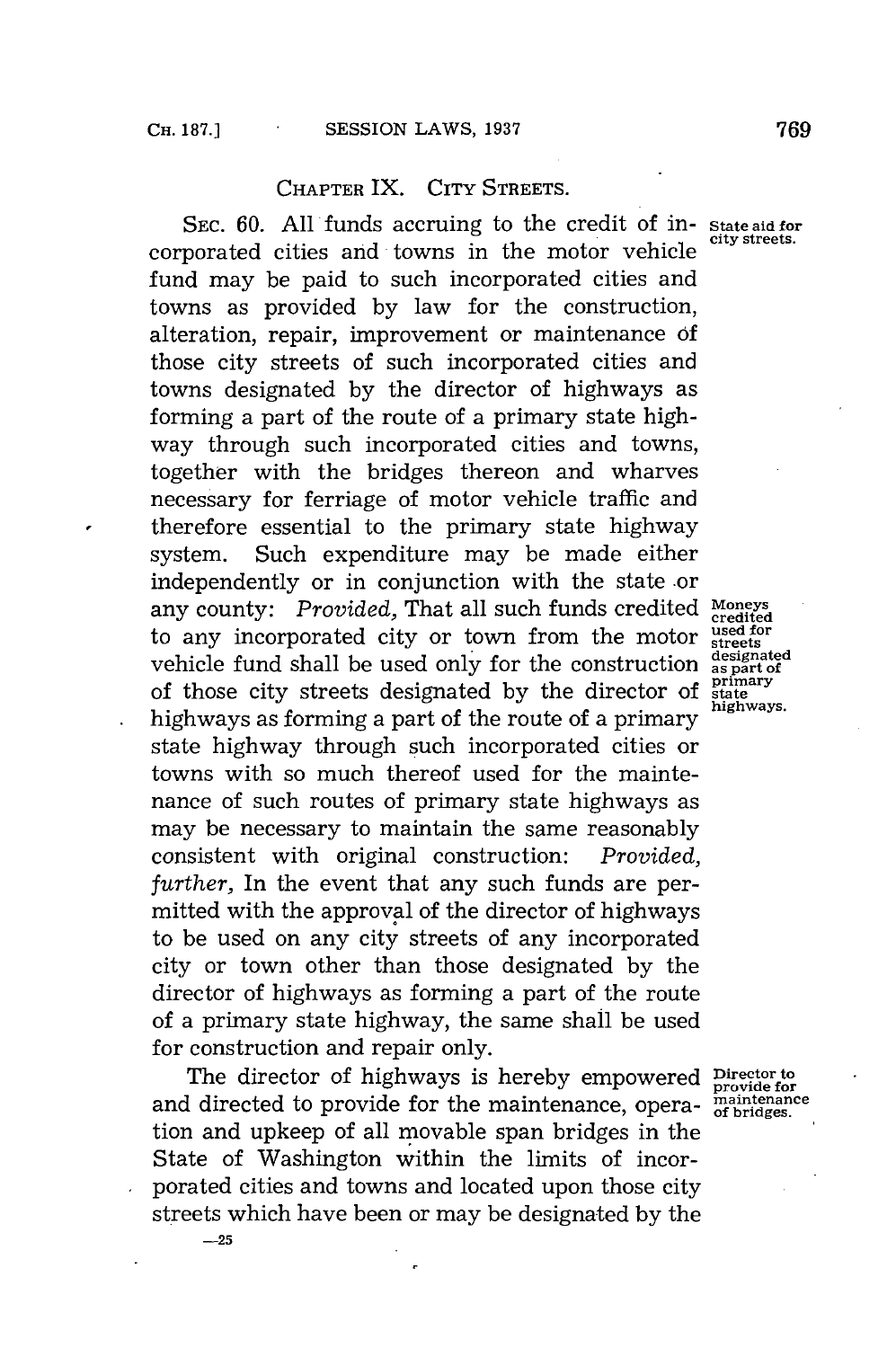director of highways as forming a part of the route of primary state highways through such incorporated cities and towns to be paid for from any funds appropriated for the maintenance of primary state highways and in the manner and to the extent provided in this section. The director of highways shall annually and on or before the first day of April of each year determine the extent of the cost of the maintenance, operation, and upkeep of any such movable span bridges to be provided for **by** the state, which shall be the difference between the reasonable cost of maintenance, operation, and upkeep of any such movable span bridges and the reasonable cost of the maintenance and upkeep thereof if they were fixed span bridges, which determination **by** the director of highways shall be conclusive. Upon determination **by** the director of highways of the extent of the cost of the maintenance, operation, and upkeep of any such movable span bridges to be provided for **by** the state, the director of highways shall so certify to the state auditor, forwarding a copy thereof to the several incorporated cities and towns with respect to such movable span bridge or bridges located therein. The director of highways may require that the governing authorities of such incorporated cities and towns maintain, operate and keep up such movable span bridges, to the extent of the maintenance, operation, and upkeep thereof to be provided for **by** the state, as agents of the state, and the state auditor shall pay therefor from funds appropriated for the maintenance of primary state highways upon vouchers therefor approved **by** the director of highways but in no event in excess of the amount determined **by** the director of highways for any one year.

**Director to streets of primary**

SEC. 61. The director of highways shall determine what city streets, if any, in any such incor**higways.** porated cities and towns shall form a part of the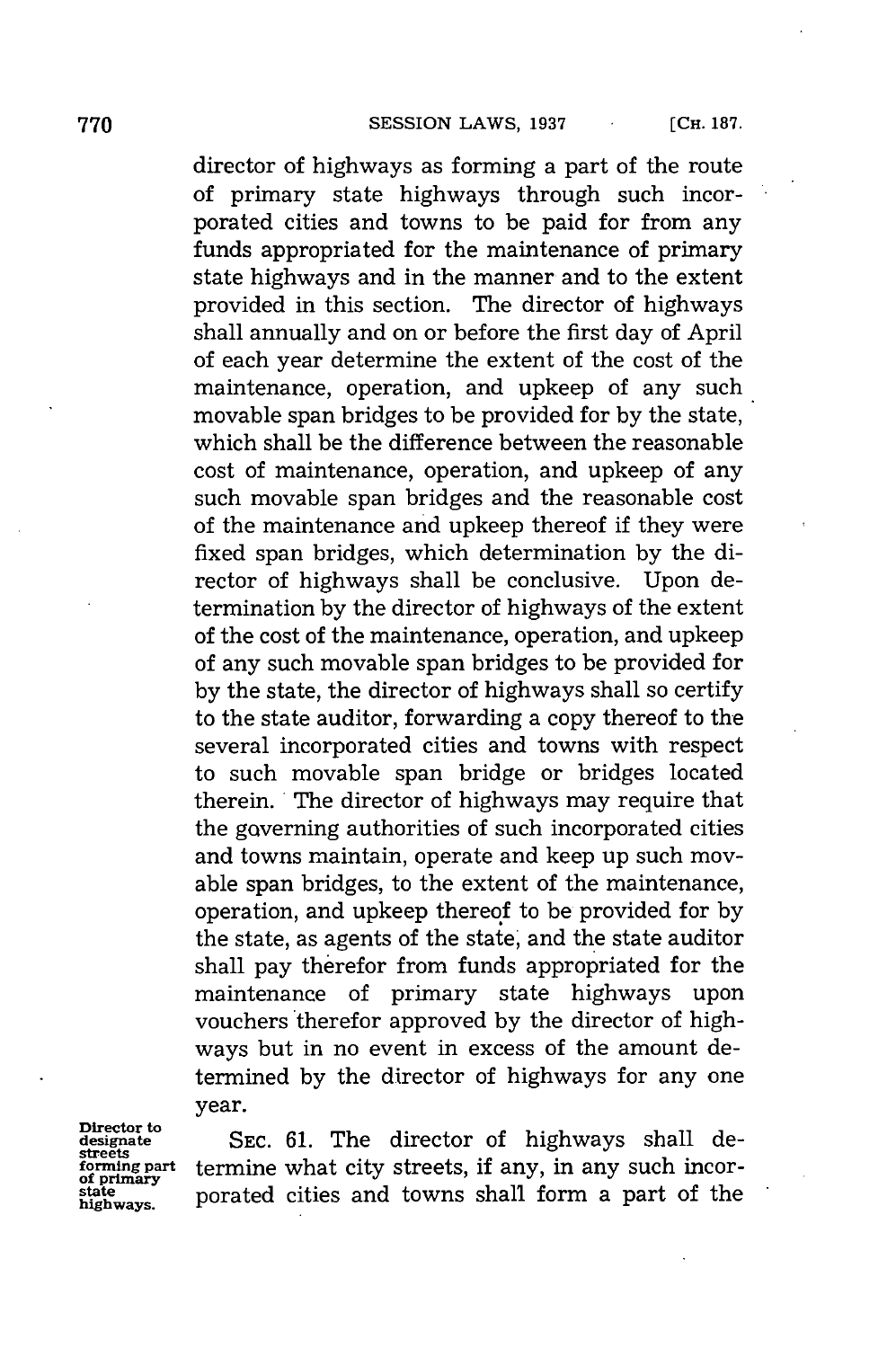route of ahy primary state highway through such incorporated cities and towns, and, between the first and fifteenth days of April of each year, shall certify **by** brief description, in duplicate, one copy to the state auditor and one copy to the clerk of each incorporated city and town, which streets, if any, in such city or town are designated as forming a part of the route of a primary state highway through such city or town.

**SEC. 62.** No money shall be paid **by** the state **Payment of** auditor from funds accruing to the credit of any city or town. incorporated city or town in the motor vehicle fund for deposit in the city street fund except on vouchers for reimbursement of proper city street expenditures theretofore made and properly supported and approved **by** the director of highways. **All** funds for the construction, alteration, repair, improvement and maintenance of the city streets of any incorporated city or town, or for any other proper city street purpose, shall be deposited in and expended from a city street fund and no incorporated city or town shall be entitled to receive any funds from the motor vehicle fund of this state unless and until the governing authorities shall have satisfied the director of highways of compliance with the provisions of this section. The governing authorities of any incorporated city or town are empowered to expend funds from or register warrants against the city street fund in anticipation of reimbursement thereof from funds credited or to be credited to such incorporated city or town in the motor vehicle fund.

SEC. 63. The director of highways may give local Expenditures<br>horities of any incorporated city or town permis-other than authorities of any incorporated city or town permis-  $\frac{other}{those}$ sion to expend any funds accruing to the credit of designated such incorporated city or town in the motor vehicle fund, upon any other city streets than those designated as forming a part of the route of the primary state highways: *Provided,* That repairs and im-

method of.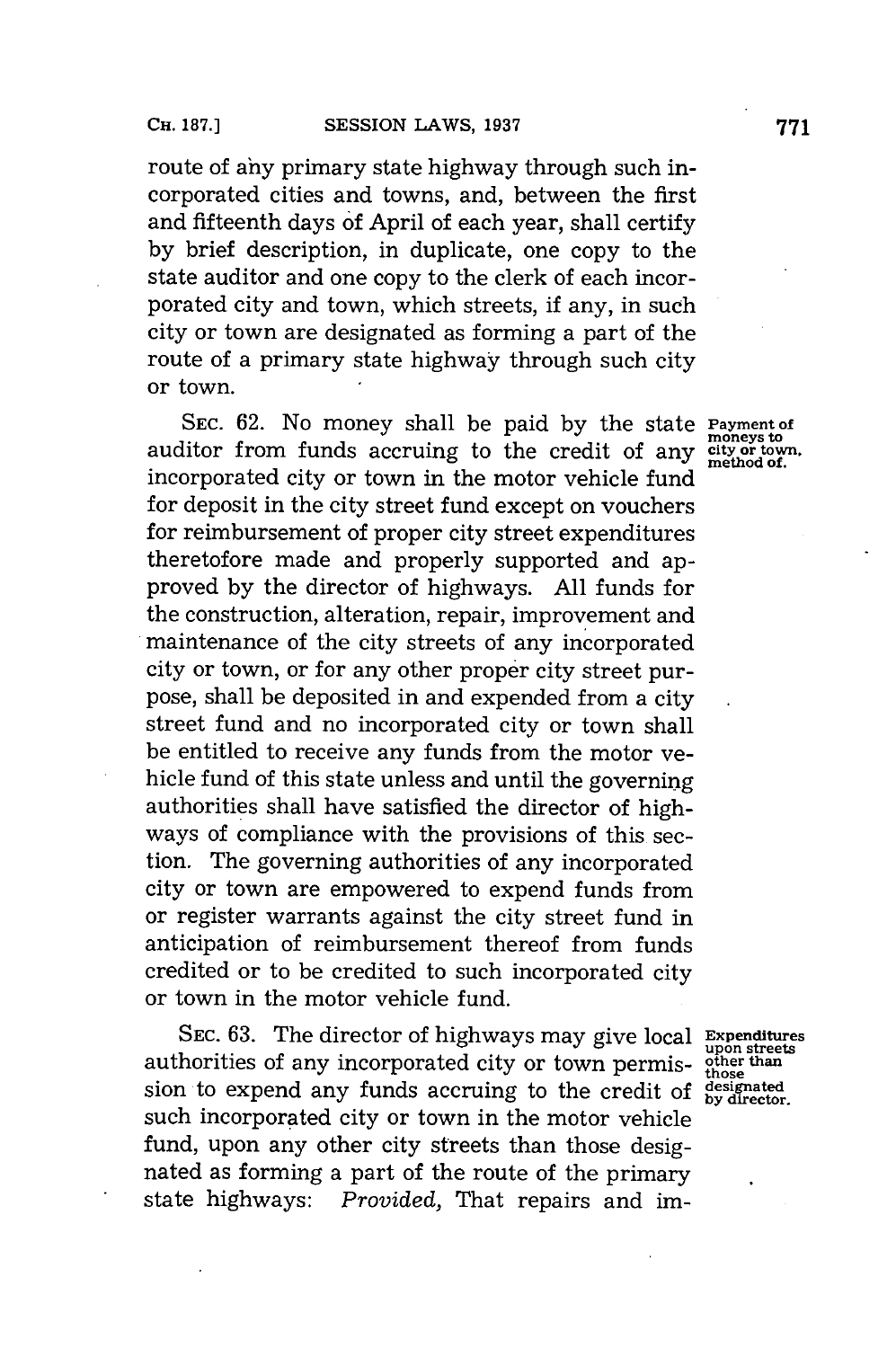Repair and<br>maintenance

Repair and provements on streets designated as forming a part<br>maintenance of the route of primary state highways through any for the route of primary state highways through any streets<br>streets<br>designated such incorporated eity or town are maintained as **SUCE IS NOTE 1** as part of as gent of a spart of mearly as possible equal to the standard of original **pary** nearly as possible equal to the standard of original **highway.** construction: *Provided, further,* That subject to the satisfactory construction and maintenance of those city streets designated as forming a part of the route of a primary state highway through such incorporated city or town, such routes shall be adequately marked and signed with traffic devices satisfactory to the director of highways and in case any incorporated city or town should fail to do so the director of highways may erect such traffic devices and the state auditor shall pay the cost thereof from the funds credited to such incorporated city or town: *Provided, further,* That any expenditure upon other city streets- shall be with the approval and under the supervision of the director of highways.

> In the event that any money shall accrue in the motor vehicle fund to the credit of any incorporated city or town in which there are no city streets designated as forming a part of the route of any primary state highway, the director of highways may give such city or town authorities permission to expend such money upon any streets of such incorporated city or town: *Provided,* That such expenditure shall be made upon approval and under the supervision of the director of highways.

> Whenever the repair or maintenance of any city street designated as forming a part of the route of a primary state highway through an incorporated city or town is delayed or otherwise not satisfactorily accomplished in any manner or in a length of time unsatisfactory to the director of highways, he shall notify the proper authorities of such incorporated city or town to make the necessary repairs or provide the necessary maintenance within a specified time not to exceed thirty **(30)** days. In the event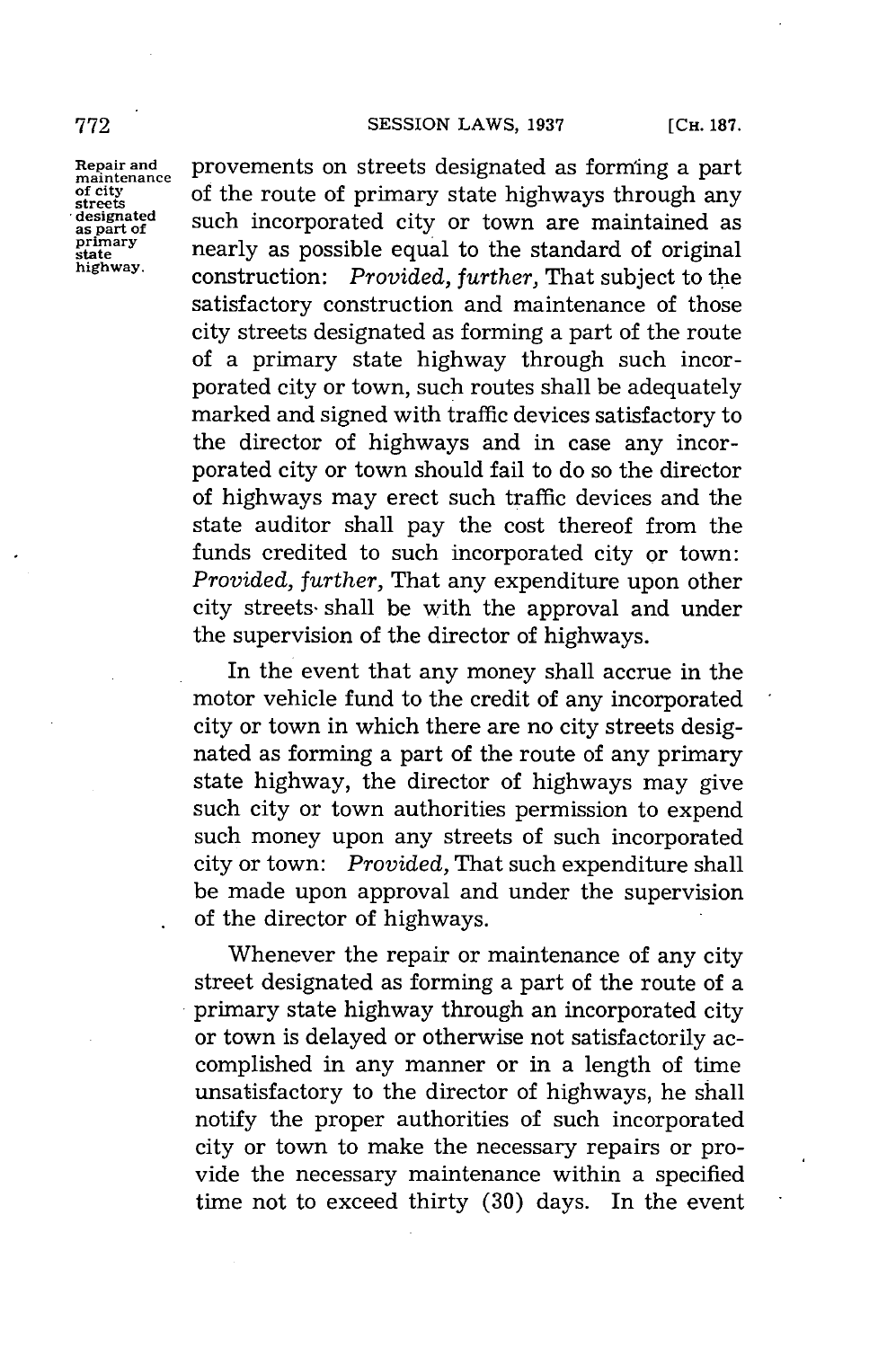of noncompliance with this notice, the director of highways may make such repairs or provide for such maintenance to the extent of and not to exceed the amount of money credited to such incorporated city or town or reasonably anticipated to accrue to the credit of such incorporated city or town in the motor vehicle fund, and the state auditor shall pay therefor on vouchers approved and submitted **by** the director of highways in the same manner as payment is made for work performed on primary state highways.

In the event that any incorporated city or town, whether or not its city streets or any thereof are designated as forming a part of the route of a primary state highway through such incorporated city or town, is unable to construct, repair or maintain. its city streets **by** reason of lack of equipment or for other good cause, such incorporated city or town may authorize the director of highways to perform such construction, repair or maintenance to the extent of, but not to exceed, the funds credited or to be credited to such incorporated city or town in the motor vehicle fund, or any such incorporated city or town may, **by** resolution, authorize the board of county commissioners of the county in which such incorporated city or town is located, to perform any such construction, repair or maintenance and the same shall be paid for **by** such incorporated city or town to such county at the actual cost thereof as provided for payment for work performed on city streets, and any payment received therefor **by** any county shall be deposited in the county road fund of such county to be expended therefrom under the same provisions as are **by** law imposed upon the funds used to perform such construction, repair or maintenance.

SEC.  $64$ . The governing authorities of each in-  $\frac{Report}{\text{city}}$ corporated city and town shall, from time to time, **authorities**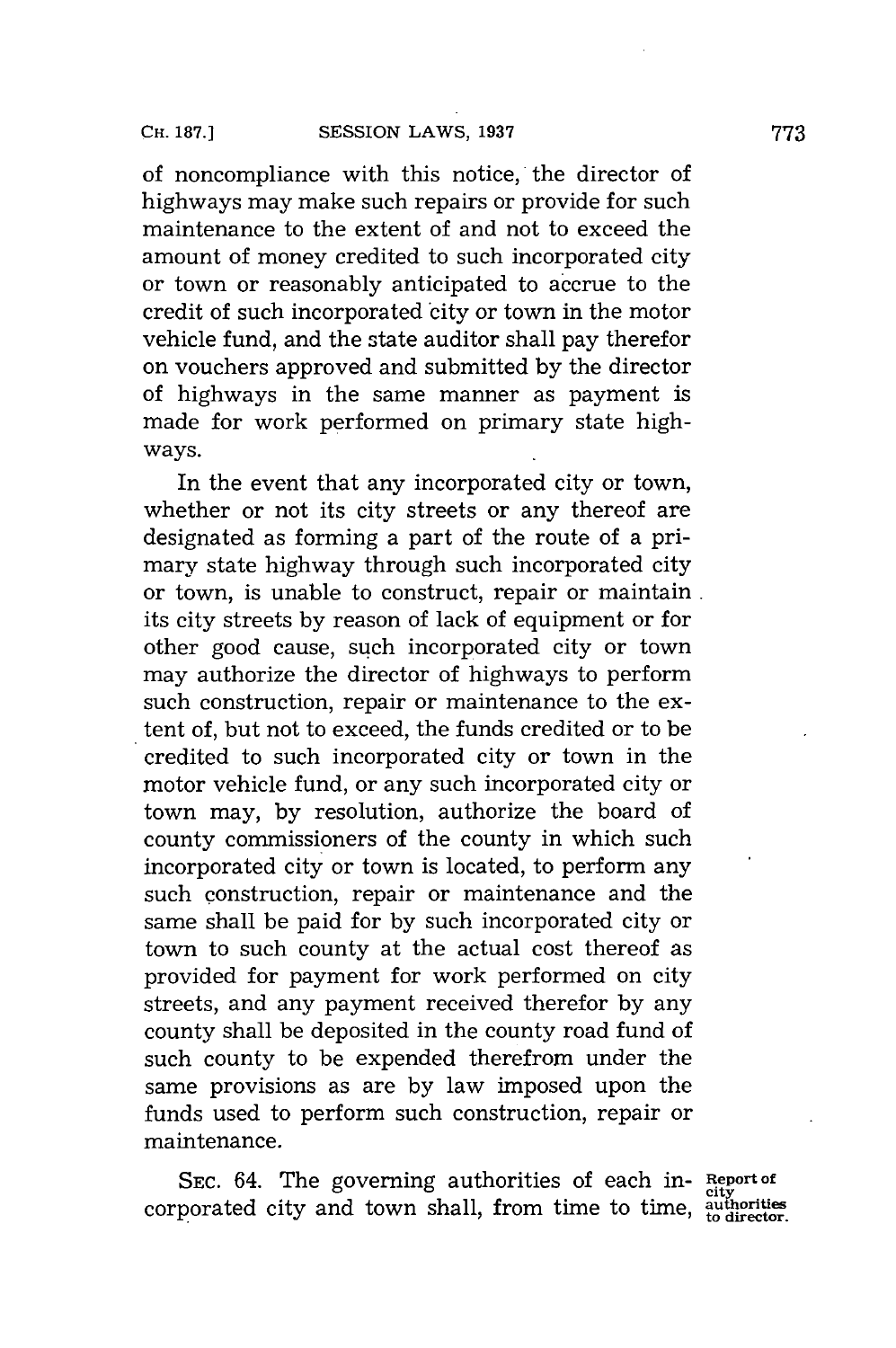report to the director of highways or other agency of the State of Washington, in such form and in such manner as prescribed, any records and reports required **by** law or which may be required **by** the director of highways. Reports required **by** the director of highways shall be on a form prescribed **by** him and shall be concise and plain and required only in such detail and upon such subjects as will enable the director of highways to understand and assist in the administration of the city streets of such incorporated cities and towns. In case any records or reports required **by** law or **by** the director of highways are not made in the manner or at the time so required, the director of highways or other state agency shall, after due notice to the governing authorities of any such incorporated city or town, so notify the state auditor and no further funds shall be paid to such incorporated city or town until such reports have been made.

**Federal aid** SEC. 65. In the event that any funds should be-<br>for city<br>streets are available from the Endoral government or come available from the Federal government or otherwise for expenditure in conjunction with funds accruing to any incorporated city or town for the construction, alteration, repair or improvement of its city streets designated as forming a part of the route of any primary state highway through such incorporated city or town and the same is to be performed **by** the director of highways, the state auditor shall, upon notice from the director of highways thereof, set aside from any monies in the motor vehicle fund created to such incorporated city or town, the cost thereof or so much money in the state treasury to the credit of such incorporated city or town as may be necessary in conjunction with such funds from the Federal government or otherwise to accomplish such work, the same to be paid **by** the state auditor from the money so set aside upon vouchers approved and submitted **by** the director of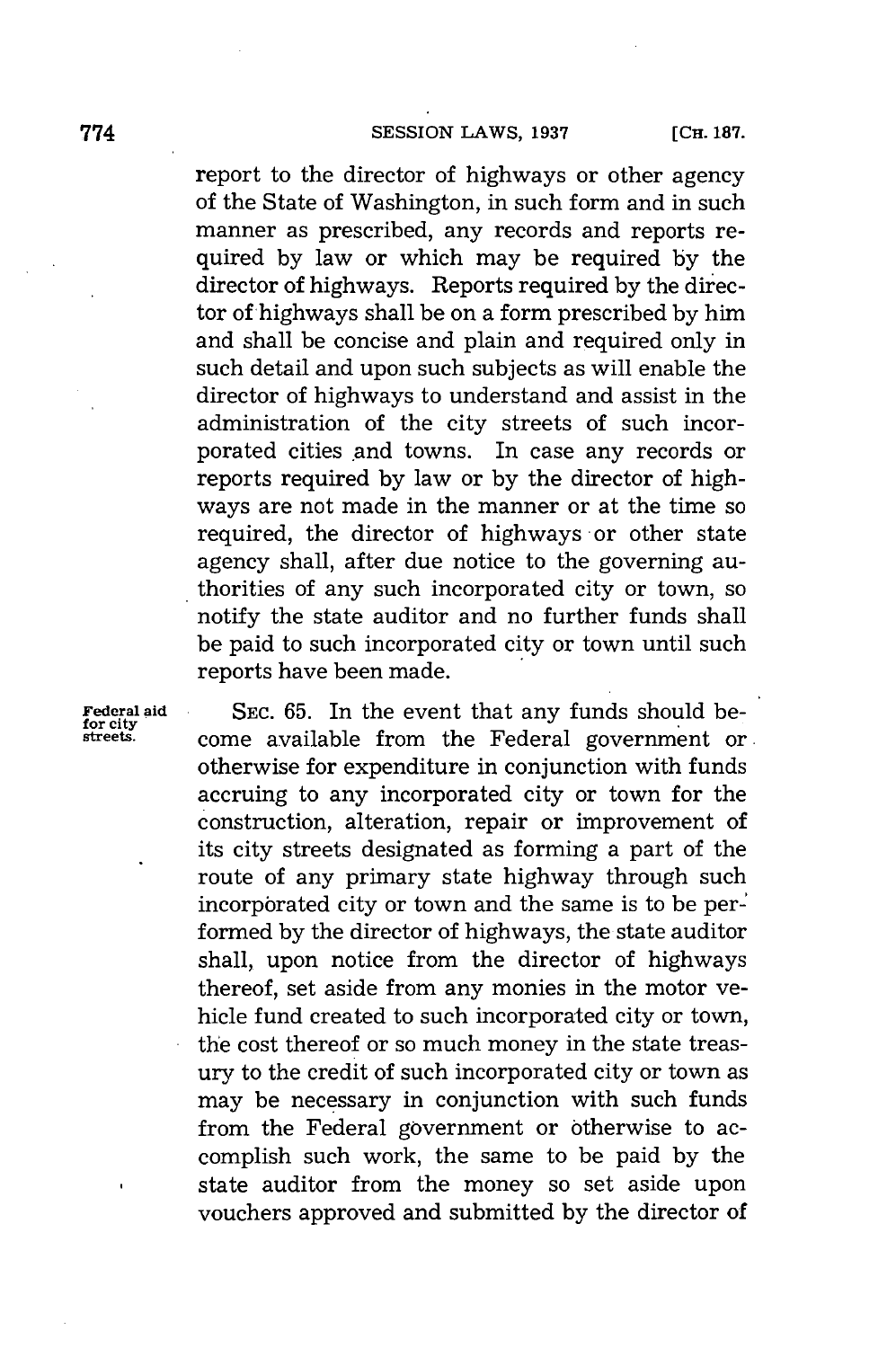highways in the same manner as payment is made for work on primary state highways. In the event that any such incorporated city or town shall have agreed with the State of Washington or the Federal government as a condition precedent to the acquiring of Federal funds for construction on any city street of such incorporated city or town designated as forming a part of the route of any primary state highways, that the same will be maintained to a standard and such incorporated city or town fails to so maintain such city street, then the director of highways may perform such maintenance and the state auditor is authorized to deduct the cost thereof from any funds credited or to be credited to such incorporated city or town and pay the same on vouchers approved and submitted **by** the director of highways in the same manner as payment is made for work performed on primary state highways.

**CHAPTER** X. **OFFENSES AND PENALTIES.**

**SEC. 66.** It shall be a misdemeanor for any person **offenses and** to violate any of the provisions of this act unless **penaes** violation is **by** this act or other law of this state declared to be a felony or a gross misdemeanor.

Unless another penalty is in this act provided, every person convicted of a misdemeanor for violation of any provisions of this act shall be punished accordingly.

**SEC. 67. All** fines and forfeitures collected for **Disposition of fines and** violation of any of the provisions of this act in any **forfeitures.** court located in a precinct outside incorporated cities and towns shall be distributed and paid into the proper funds for the following purposes: One-half shall be paid into the county road fund of such county; one-fourth into the state fund for the support of state parks and parkways; and one-fourth into the highway safety fund.

**All** fines and forfeitures collected for the violation of any of the provisions of this act in any court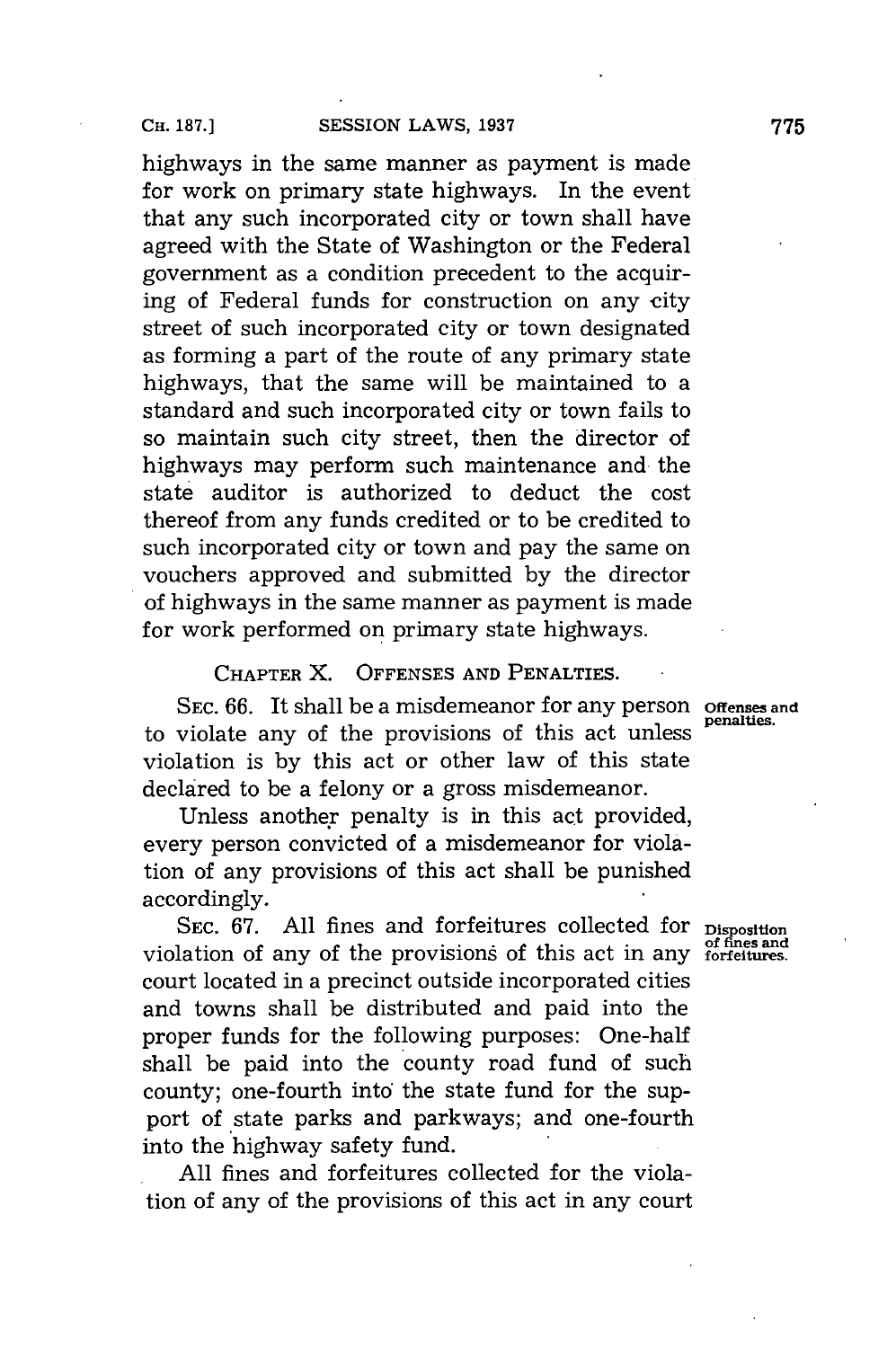located inside incorporated cities and towns shall be distributed and paid into the proper funds for the following purposes: One-half shall be paid into the city street fund of such incorporated city or town for the construction and maintenance of city streets; one-fourth into the state fund for the support of state parks and parkways; and one-fourth into the highway safety fund.

### **CHAPTER** XI. **REPEAL.**

**Statutes SEC. 68.** The following acts and parts of acts be and the same are hereby repealed:

> An act entitled "An act authorizing commissioners to lease public roads," approved January **15,** 1864;

> Sections 54 to **67,** both inclusive, being chapter III of an act entitled "An act in relation to roads, ferries, bridges and travel on public highways," approved December 2, **1869,** and sections **52** to **65,** inclusive, being chapter III of an act entitled "An act in relation to roads, ferries, bridges and travel on public highways," approved November 12, **1879,** being sections **6571** to **6584,** both inclusive, of Remington's Compiled Statutes of Washington, relating to public roads, the lease thereof and the charging of tolls for the use thereof;

> Sections 4, **5, 6, 7, 8, 9, 10, 11,** 12, **13, 15, 16,** and **17** of chapter III of an act to provide for the formation of corporations, approved December 2, **1869,** being sections **6585** to **6597,** both inclusive, of Remington's Compiled Statutes of Washington, relating to the ownership or control of public highways **by** private corporations and the charging of tolls for the use thereof and for bridges or ferries thereon;

> An act entitled "An act correcting informalities **of** record in the establishment of the various public roads and highways in this state," approved March **6, 1890;**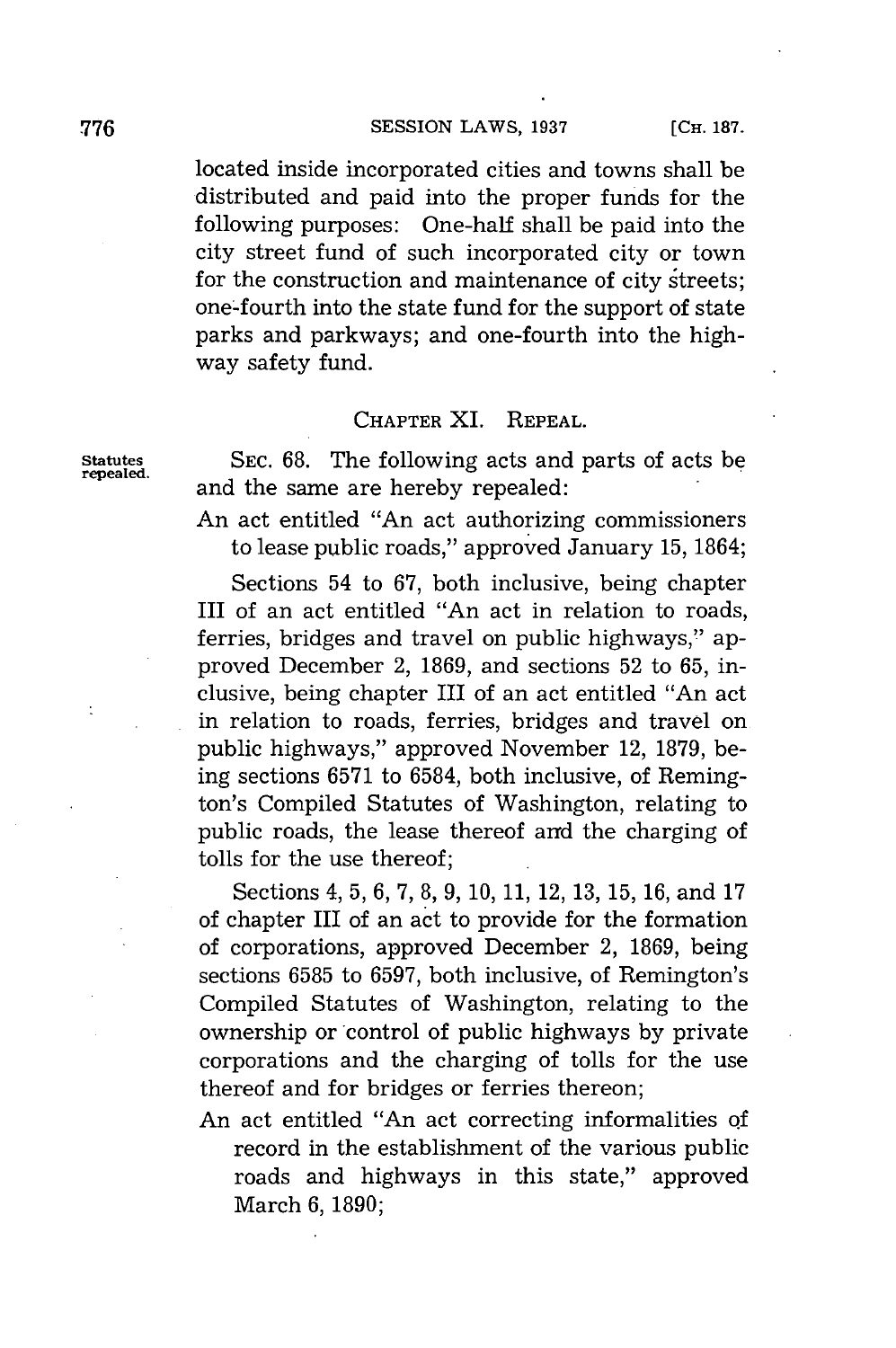- An act entitled **"An** act to provide for laying out, **statutes** establishing, altering, changing the width of, or vacating any county road and providing for assessment, payment of damages, and providing for appeals," approved March **7, 1890;** and
- An act entitled "An act for laying out, opening, building and maintaining turnpike roads and providing for counties issuing bonds for the same," approved March **7, 1890.**

**SEC. 69.** The following acts and parts of acts be and the same are hereby repealed:

Chapter CLIV (154), Session Laws of **1891;** chapter LXX **(70),** Session Laws of **1901;** chapter **96,** Session Laws of **1909;** chapter **56,** Session Laws of **1913;** chapter 22, Session Laws of **1915;** chapter **157,** Session Laws of **1917;** chapter **88,** Session Laws of **1919;** chapter **105,** Session Laws of **1919;** chapter **103,** Laws of Extraordinary Session of **1925;** chapter **250,** Session Laws of **1927;** chapter **99,** Session Laws of **1931;** chapter **18,** Laws of Extraordinary Session of **1933;** sections **6511, 6512, 6513,** 6514, **6515, 6516, 6517, 6518, 6519, 6520, 6521, 6522,** and **6523** of Remington's Compiled Statutes of Washington; relating to the construction and repair of bridges on county roads, joint construction of bridges **by** state, counties, cities and towns; relating to the operation, maintenance and repair of bridges within corporate limits of cities and towns of counties of the second and third class; relating to franchises and tolls upon interstate bridges, the Interstate Bridge Commission and the purchase of interstate bridges; relating to the acquisition, operation and supervision of toll bridges and the supervision of persons operating toll bridges under franchises; relating to the construction, improvement, operation and maintenance of bridges **by** counties, the issuance of bonds therefor and collection of tolls for the use thereof: *Provided,* That franchises, rights or obligations in existence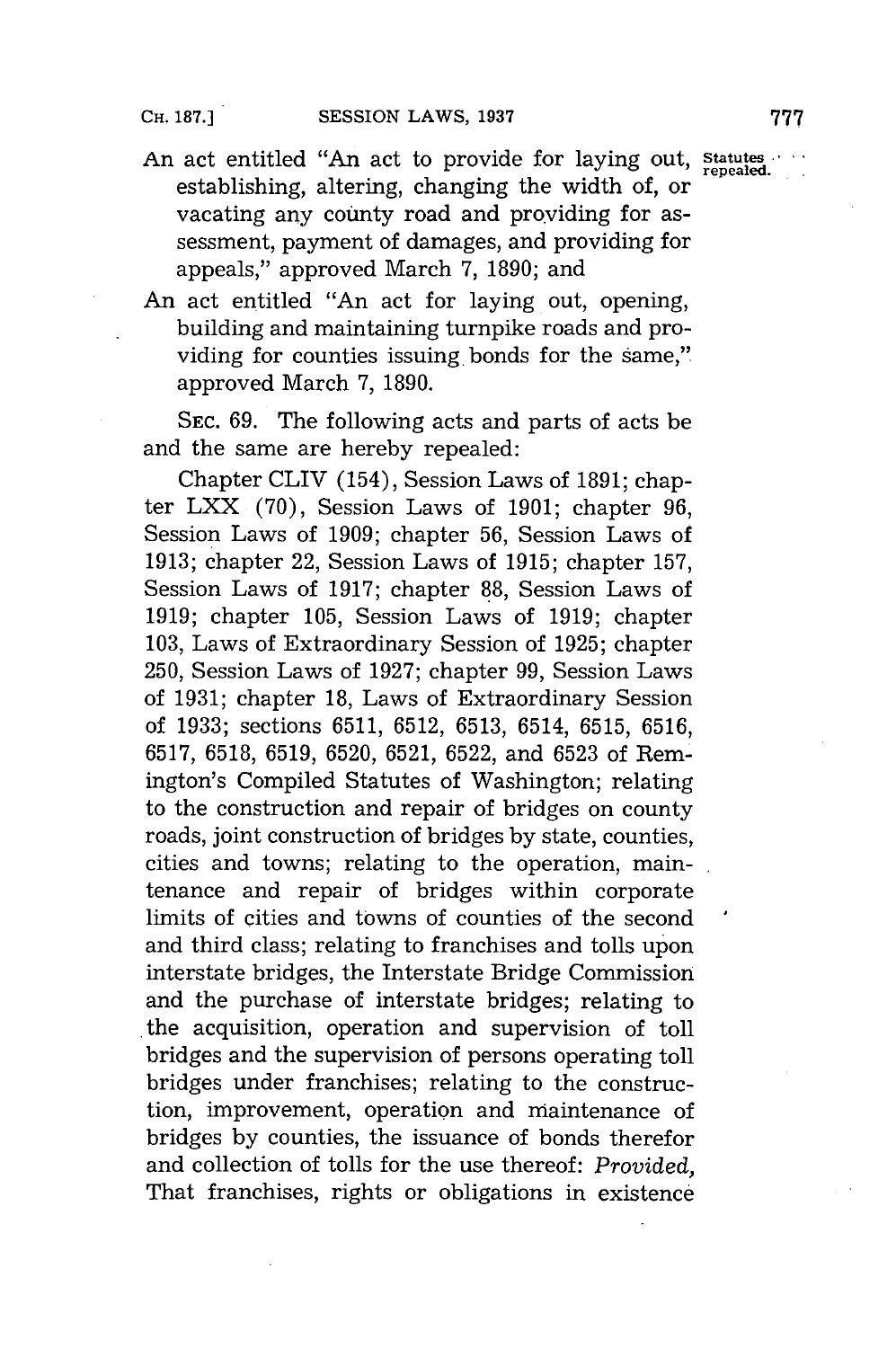**778 SESSION** LAWS, **<sup>1937</sup> [CH. 187.**

**Statutes** at the time of the taking effect of this act be and the **repealed.** same are hereby preserved in accordance with the terms thereof.

> **SEC. 70.** The following acts and parts of acts be and the same are hereby repealed:

Chapter XC **(90),** Session Laws of **1901;** chapter **XCI (91),** Session Laws of **1901;** chapter XCVI **(96),** Session Laws of **1901;** chapter **103,** Session Laws of **1903;** chapter **106,** Session Laws of **1905;** chapter **19,** Session Laws of **1907;** chapter **238,** Session Laws of **1907;** chapter **90,** Laws of **1909;** chapter **17,** Laws of Extraordinary Session of **1909;** chapter 54, Session Laws of **1911;** sections **5615, 5616** and **5617** of Remington and Ballinger's Annotated Codes and Statutes of Washington as amended **by** chapter **123,** Session Laws of **1915;** chapter 134, Session Laws of **1921;** chapter **186,** Session Laws of **1921;** chapter **119,** Laws of Extraordinary Session of **1925;** chapter **.167,** Session Laws of the Extraordinary Session of **1925;** chapter **172,** Laws of Extraordinary Session of **1925;** sections **1,** 2, **3,** 4, **5** and **6** of chapter **173,** Laws of Extraordinary Session of **1925;** sections **1,** 2, **3,** 4, **5, 6, 7** and **8** of chapter 184, Laws of Extraordinary Session of **1925;** section 2 of chapter **303,** Session Laws of **1927;** chapter **119,** Session Laws of **1929;** chapter 189, Session Laws of 1929; chapter 117, Session Laws of **1931;** section **5** of chapter **136,** Session Laws of **1933;** chapter **179,** Session Laws of **1935;** relating to county roads and the control, management, supervision, establishment, laying-out and maintenance thereof, securing of materials therefor, the granting of franchises thereon, the vacation thereof and certain funds and revenues therefor.

**SEC. 71.** The following acts and parts of acts be and the same are hereby repealed:

Chapter **98,** Session Laws of **1907;** chapter **131,** Session Laws of **1909;** chapter **135,** Session Laws of **1919;** and chapter **97,** Laws of the Extraordinary Ses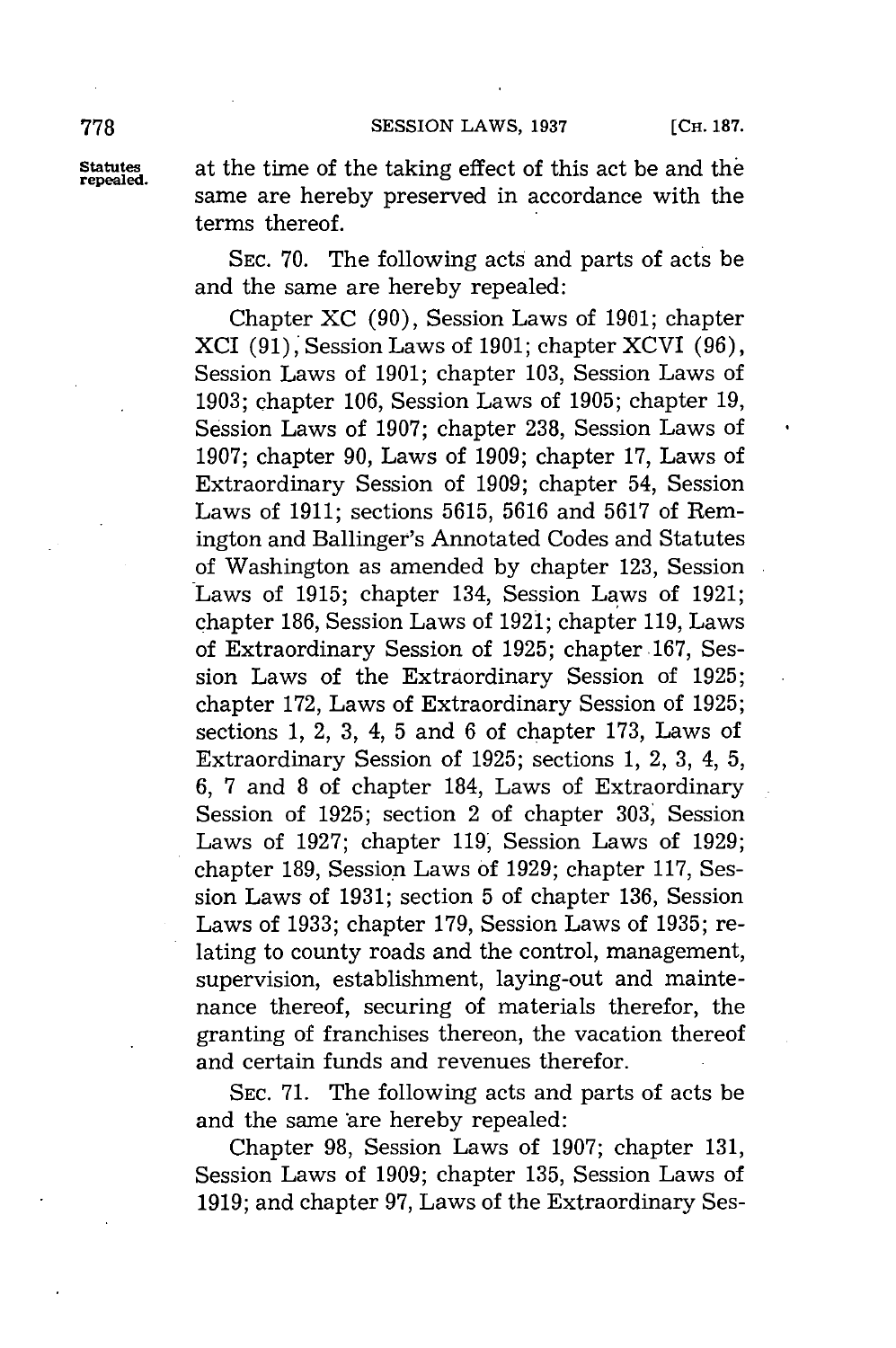sion of **1925;** chapter **268,** Session Laws of **1927;** re- **Statutes** lating to the establishment of metropolitan park districts **by** cities and the joining with counties for the management, control, improvement and maintenance of parks and boulevards; chapter **116,** Session Laws of **1917;** chapter **81,** Session Laws of **1919;** and chapter 64, Session Laws of **1931;** relating to the establishment of independent highway districts and assessments upon property for the construction of trunkline highways;

Chapter XCIII **(93),** Session Laws of **1897;** relating to the authority of cities to acquire, receive, condemn, lay out, grade and improve boulevards or composite highways and walks and cycle paths in connection therewith;

Chapter **35,** Session Laws of **1911;** chapter 104, Session Laws of **1913;** chapter 124, Session Laws of **1913;** chapter 154, Sesdion Laws of **1913;** chapter **16,** Session Laws of **1917;** chapter **73,** Session Laws of **1919;** chapter **95,** Session Laws of **1921;** chapter **82,** Session Laws of **1923;** chapter 21, Session Laws of **1925;** chapter **23,** Session Laws of **1925;** chapter **217,** Session Laws of **1927;** section **1,** chapter **308,** Session Laws of **1927;** chapter **188,** Session Laws of **1929,,** relating to the improvement and maintenance of public highways and of permanent highways and to the disposition of funds therefor;

Chapter 224, Session Laws of **1909,** relating to the construction and improvement of county roads at the expense of lands especially benefited, formation of local improvement districts, the levy of special assessments and the payment, issuance and disposal of warrants;

Chapter CXXIII **(123),** Session Laws of **1893;** chapter CIV (104), Session Laws of **1899;** chapter **72,** Session Laws of **1917;** chapter **95,** Session Laws of **1919;** chapter **127,** Session Laws of **1919;** chapter-**159,** Session Laws of **1921;** chapter 147, Session Laws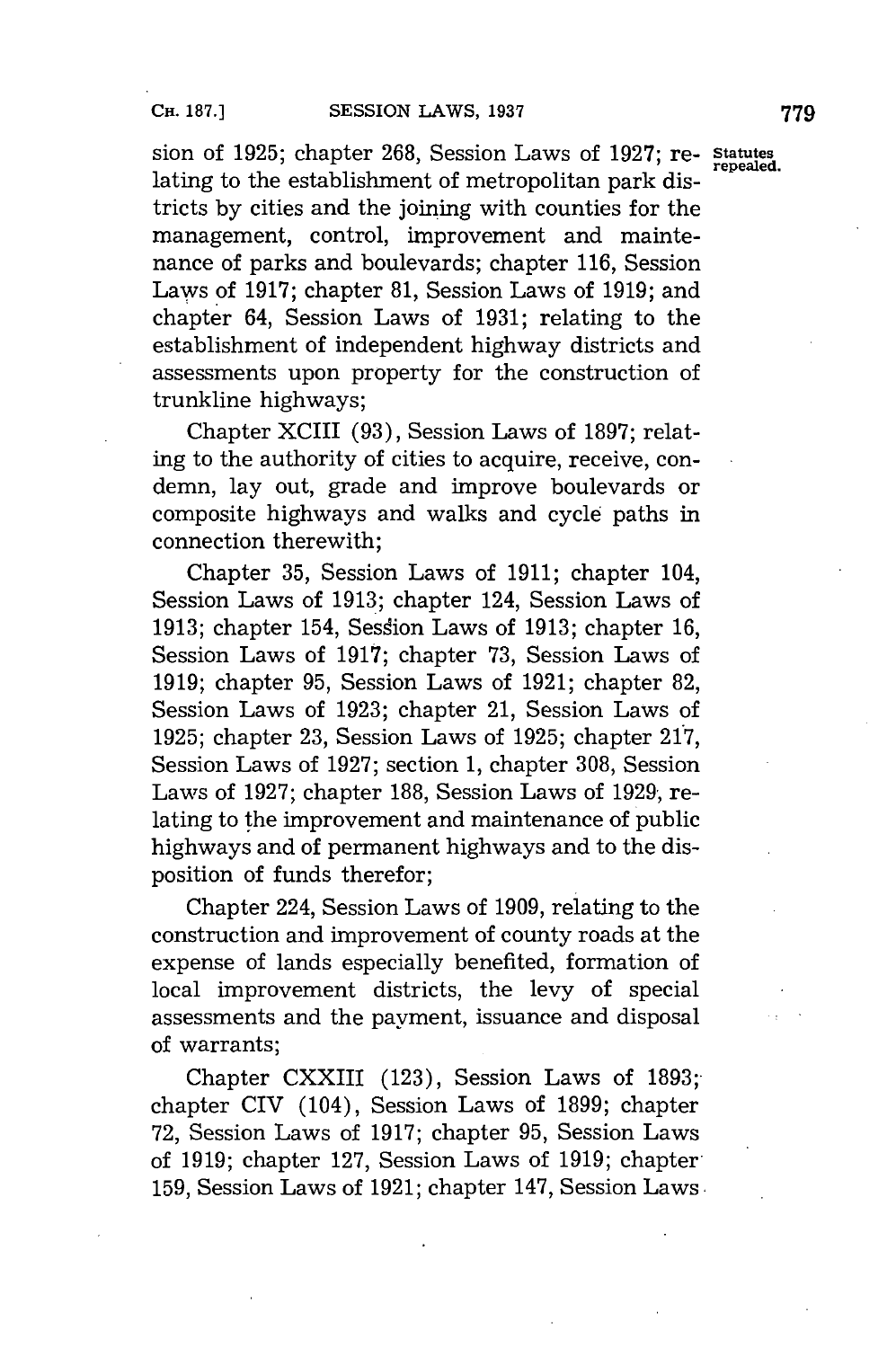**statutes** of **.1923;** chapter **271,** Session Laws of **1927;** relating **repealed.** to the establishment of improved roads in counties, the laying out, establishing, constructing, maintaining and paying for the same, formation of local improvement districts and levy of assessment against property therefor;

> Chapter **51,** Session Laws of **1913;** relating to the improvement of streets and highways and the payment of the cost thereof jointly **by** the assessment of property specially benefited and **by** counties and cities and towns;

> Chapter XCCII [XCII **(92) ],** Session Laws of **1895;** relating to the establishment of private roads **of** necessity;

> Sections **3, 6, 7, 8, 9, 10, 16, 17, 18, 19,** 22, **23** and 24 of chapter 41, Session Laws of **1933;** chapter **168,** Session Laws of **1933;** and sections **3, 6, 7, 9, 11,** 12 and **13** of chapter **111,** Session Laws of **1935,** relating to the administration of county roads and city streets and the supervision thereof.

> **SEC. 72. All** acts or parts of acts in conflict with, or derogation of, this act or any part of this act, be and the same are hereby repealed in so far as the same are in conflict with, or in derogation of this act, or any part hereof.

> **SEC. 73.** The repeal of any acts or paris of acts hereby shall not be construed to reenact or revive any acts or parts of acts repealed or superseded **by** the acts or parts of acts hereby repealed.

## CHAPTER XII. SAVING **CLAUSE.**

Accrued **SEC. 74. This act shall not affect any act done,**<br>rights<br>preserved. **ratified** or confirmed or any right accrued vested or ratified, or confirmed, or any right accrued, vested or established, or any action or proceeding had or commenced in any civil or criminal cause, before this act and its respective provisions take effect, and any such acts done, ratified or confirmed and any rights accrued, vested or established shall be preserved and any such actions or proceedings may be prosecuted